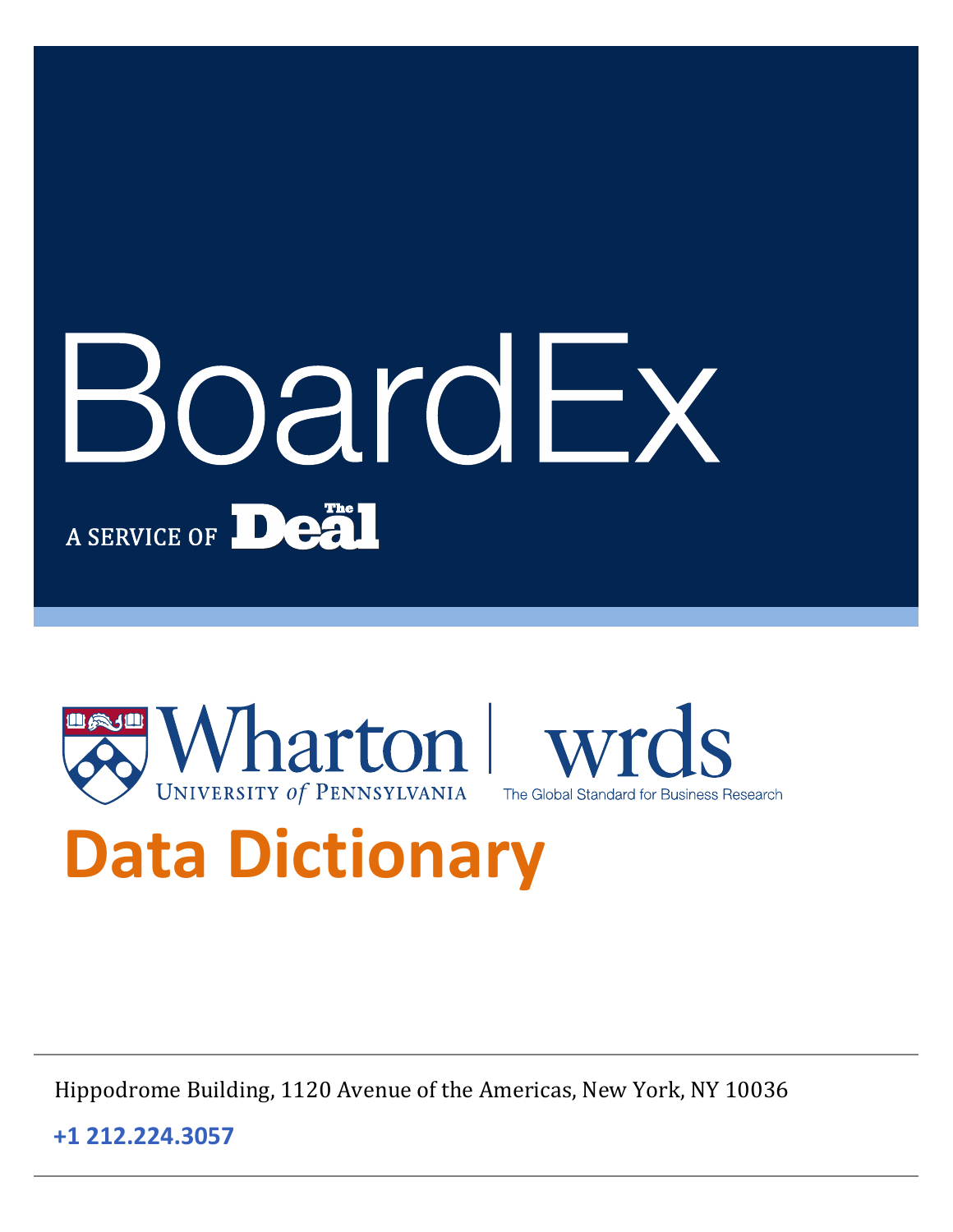### **Table of Contents**

#### **CHAPTER 1 - COLUMN HEADER DEFINITIONS**

#### Section 1 - Individual Profiles

#### **Section 2 - Organizational Summary**

#### **Section 3 - Networks/Associations**

#### **Section 4 - Compensation Analysis**

| <b>Section 5 – Committee Details</b>                    |  |
|---------------------------------------------------------|--|
|                                                         |  |
| <b>Section 6 – Company Profile</b>                      |  |
| <b>Section 7 - Announcements</b>                        |  |
|                                                         |  |
| <b>CHAPTER 2 - BOARDEX COVERAGE BY COUNTRY</b>          |  |
| <b>CHAPTER 3 - INDICIES COVERED IN BOARDEX</b>          |  |
| <b>CHAPTER 4 - SOURCES USED IN THE RESEARCH PROCESS</b> |  |
|                                                         |  |
| <b>CHAPTER 5 - BOARDEX COVERAGE BY COUNTRY</b>          |  |
| <b>CHAPTER 6 - INDIVIDUAL PROFILE CRITERIA</b>          |  |
| <b>CHAPTER 7 - ACADEMIC USES OF BOARDEX DATA</b>        |  |

#### **CONTACT INFORMATION**

 $\overline{2}$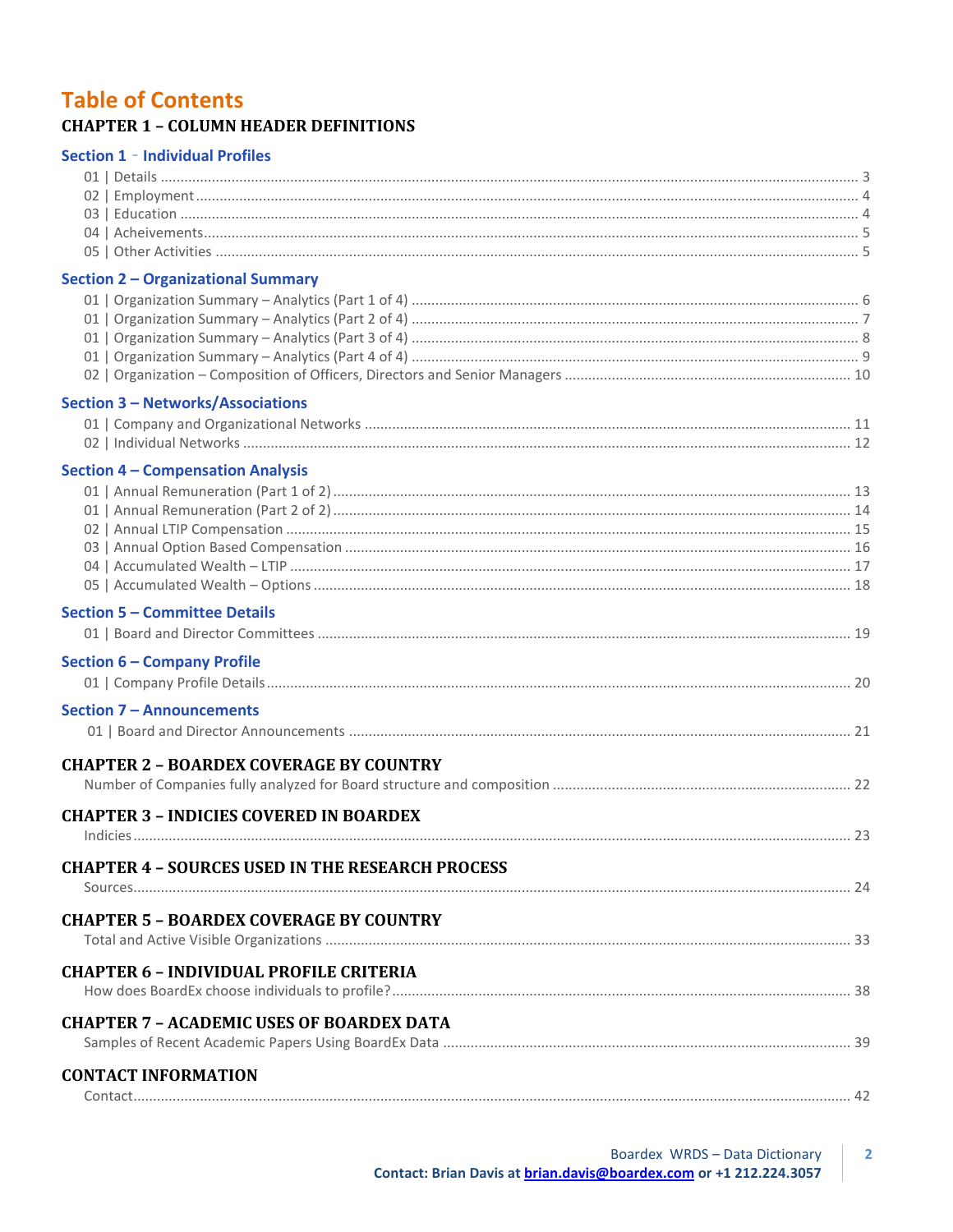# **BoardEx**

| 01   Details                                                     |                                                                                                                 |
|------------------------------------------------------------------|-----------------------------------------------------------------------------------------------------------------|
| <b>Variable</b>                                                  | <b>Definition</b>                                                                                               |
| <b>Individual/Director ID</b>                                    | A unique identifier allocated to each individual                                                                |
| <b>Individual/Director Name</b>                                  | Full name of selected individual                                                                                |
| <b>Title</b>                                                     | Courtesy prefix to the name of the individual                                                                   |
| <b>First Name</b>                                                | First name of selected individual                                                                               |
| <b>Last Name</b>                                                 | Last name of selected individual                                                                                |
| <b>Second Forename</b>                                           | Second forename of selected individual                                                                          |
| <b>Third Forename</b>                                            | Third forename of selected individual                                                                           |
| <b>Fourth Forename</b>                                           | Fourth forename of selected individual                                                                          |
| <b>Preferred Name</b>                                            | Preferred name of selected individual                                                                           |
| <b>Suffix Title</b>                                              | Suffix title of selected individual                                                                             |
| <b>Date of Birth</b>                                             | Date of birth of selected individual                                                                            |
| <b>Date of Death</b>                                             | Date of death of selected individual (if applicable)                                                            |
| Age                                                              | Current age of selected individual                                                                              |
| Gender                                                           | Gender of selected individual                                                                                   |
| <b>Nationality</b>                                               | Nationality of selected individual                                                                              |
| <b>Indicator of Individual's</b><br><b>Visibility on Boardex</b> | Relates to visibility on BoardEx commercial web application                                                     |
| <b>Network Size</b>                                              | Network size of selected individual (number of overlaps through employment, other<br>activities, and education) |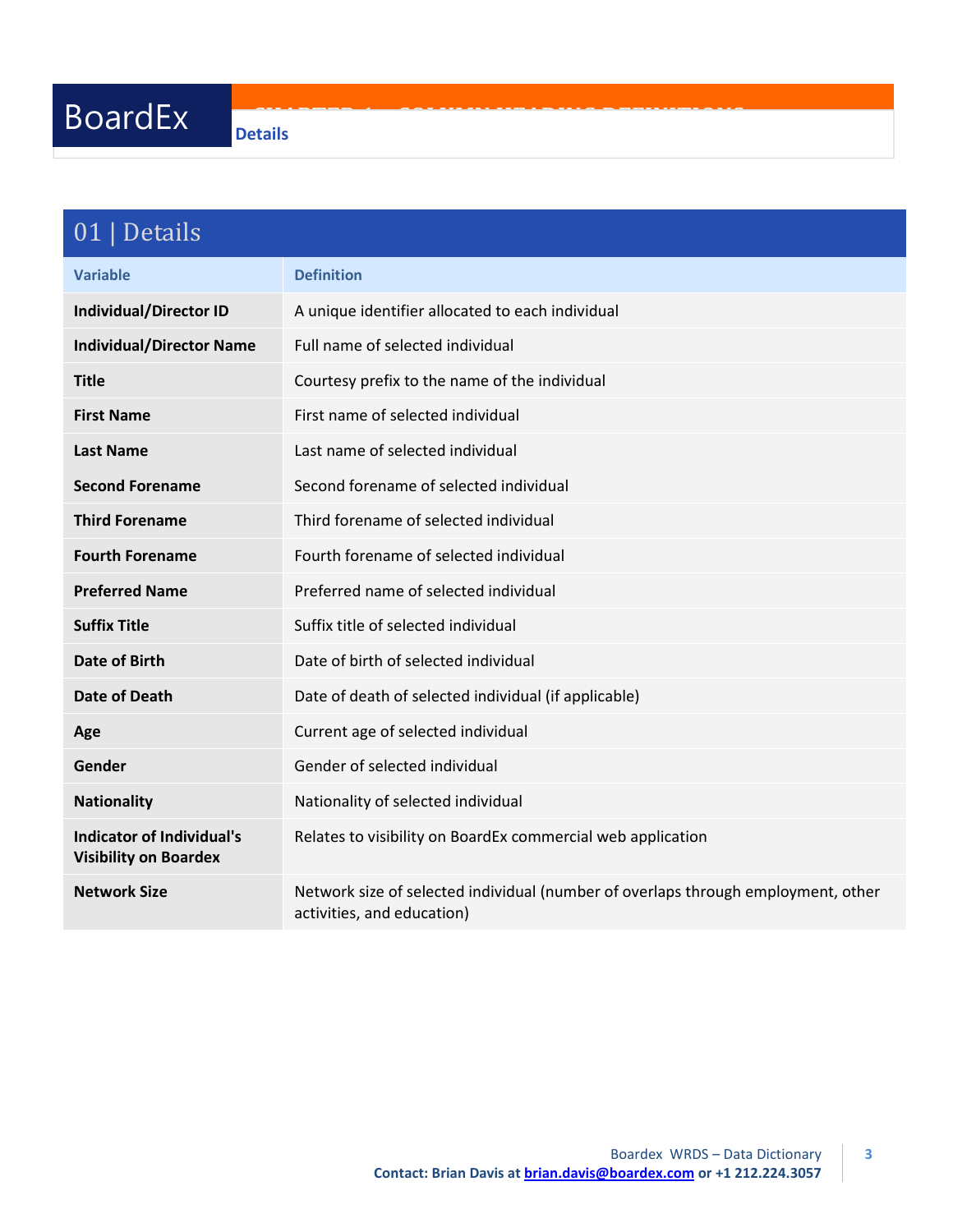| 02   Employment |  |
|-----------------|--|
|                 |  |

| <b>Variable</b>                     | <b>Definition</b>                                                                                                   |
|-------------------------------------|---------------------------------------------------------------------------------------------------------------------|
| <b>Company Name</b>                 | Name of relevant company/organization                                                                               |
| <b>Company ID</b>                   | A unique identifier allocated to each company/organization                                                          |
| <b>Individual/Director ID</b>       | A unique identifier allocated to each individual                                                                    |
| Country                             | The full country name in which the Head Office of the Company is located                                            |
| <b>Individual/Director Name</b>     | Full name of selected individual                                                                                    |
| <b>Company ISIN</b>                 | An International Securities Identifying Number (ISIN) uniquely identifying a security                               |
| <b>Sector</b>                       | Sector classification of a company under FTSE International classification (In some cases<br>designated by BoardEx) |
| <b>Company Type</b>                 | Organization category or type                                                                                       |
| <b>NED Indicator</b>                | Non-Executive Director Indicator                                                                                    |
| <b>Date Started Role</b>            | Start date of selected position                                                                                     |
| <b>Date Ended Role</b>              | End date of selected position (if applicable)                                                                       |
| <b>Board Position</b>               | Indicator of whether or not selected position is a board position                                                   |
| <b>Role Name</b>                    | Provided title of selected position                                                                                 |
| <b>Full Description of the Role</b> | Additional description of the selected position                                                                     |

## 03 | Education

| $\sigma$ $\sigma$ $\mu$ and $\sigma$ and $\sigma$ |                                                            |
|---------------------------------------------------|------------------------------------------------------------|
| <b>Variable</b>                                   | <b>Definition</b>                                          |
| <b>Director ID</b>                                | A unique identifier allocated to each individual           |
| <b>Director Name</b>                              | Full name of selected individual                           |
| <b>Company ID</b>                                 | A unique identifier allocated to each company/organization |
| <b>Company Name</b>                               | Name of relevant company/organization                      |
| <b>Award Date</b>                                 | Date that the education qualification was awarded          |
| <b>Qualification</b>                              | Qualification earned at this institution                   |
| <b>Additional information</b>                     | Additional description of the qualification earned         |

**4**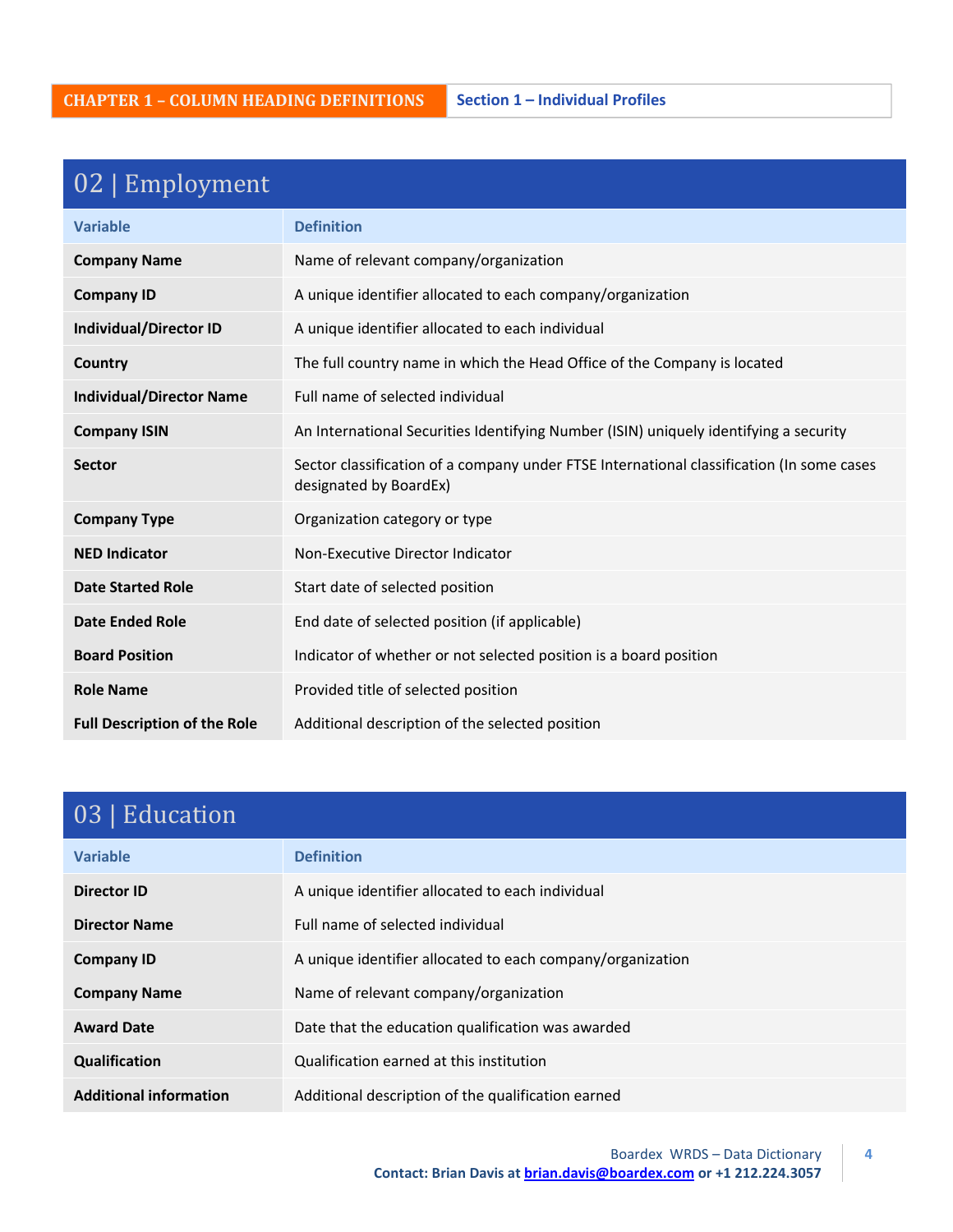#### **CHAPTER 1 – COLUMN HEADING DEFINITIONS Section 1 – Individual Profiles**

| 04   Achievements                |                                                            |  |
|----------------------------------|------------------------------------------------------------|--|
| <b>Variable</b>                  | <b>Definition</b>                                          |  |
| <b>Individual/Director Name</b>  | Full name of selected individual                           |  |
| <b>Company/Organization ID</b>   | A unique identifier allocated to each company/organization |  |
| <b>Company/Organization Name</b> | Name of relevant company/organization                      |  |
| <b>Achievement Date</b>          | Date that the achievement was awarded                      |  |
| <b>Achievement</b>               | Description of the achievement                             |  |

# 05 | Other Activities

| <b>Variable</b>                  | <b>Definition</b>                                          |
|----------------------------------|------------------------------------------------------------|
| <b>Row Type</b>                  | Category description                                       |
| <b>Individual/Director ID</b>    | A unique identifier allocated to each individual           |
| <b>Individual/Director Name</b>  | Full name of selected individual                           |
| <b>Company/Organization ID</b>   | A unique identifier allocated to each company/organization |
| <b>Company/Organization Name</b> | Name of relevant company/organization                      |
| <b>Start Date</b>                | Start date of selected position                            |
| <b>End Date</b>                  | End date of selected position (if applicable)              |
| <b>Role Name</b>                 | Provided title of selected position                        |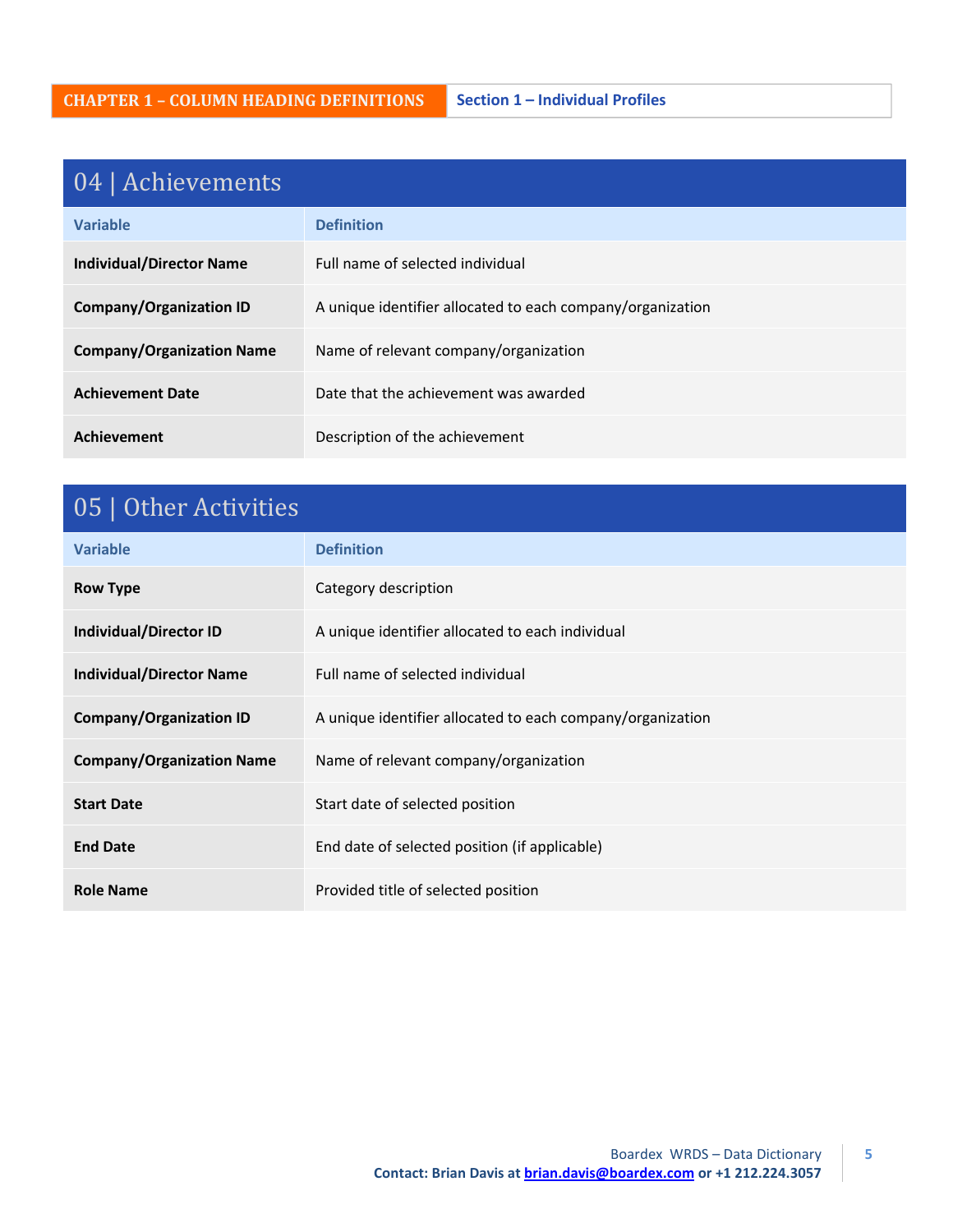# 01 | Organization Summary - Analytics (Part 1 of 4)

| <b>Variable</b>                                                                        | <b>Definition</b>                                                                                                                     |
|----------------------------------------------------------------------------------------|---------------------------------------------------------------------------------------------------------------------------------------|
| <b>Country</b>                                                                         | The full country name in which the Head Office of the Company is located                                                              |
| <b>Sector</b>                                                                          | Sector classification of a company under FTSE International classification (In some<br>cases designated by BoardEx)                   |
| <b>Company Name</b>                                                                    | Name of relevant company/organization                                                                                                 |
| <b>Company ID</b>                                                                      | A unique identifier allocated to each company/organization                                                                            |
| <b>Company ISIN</b>                                                                    | An International Securities Identifying Number (ISIN) uniquely identifing a security                                                  |
| <b>Company Ticker</b>                                                                  | Shorthand code used to uniquely identify shares of a publicly-traded corporation on a<br>particular stock market                      |
| <b>Company Index</b>                                                                   | Index classification(s) of a company according to FT index classifications                                                            |
| <b>Director Type (NED)</b>                                                             | Non-Executive Director Indicator                                                                                                      |
| <b>Individual Name</b>                                                                 | Full name of selected individual                                                                                                      |
| <b>Individual ID</b>                                                                   | A unique identifier allocated to each individual                                                                                      |
| <b>Individual Role</b>                                                                 | Provided title of selected position                                                                                                   |
| <b>Individual Network Size</b>                                                         | Network size of selected indivdual (number of overlaps through employment, other<br>activities, and education)                        |
| <b>Time to Retirement</b>                                                              | Time to Retirement for the individual at a selected Annual Report Date assuming a<br>retirement age of 70                             |
| <b>Time in Role</b>                                                                    | Time in Role for the individual at a selected Annual Report Date                                                                      |
| <b>Time on Board</b>                                                                   | Time on Board for the individual at a selected Annual Report Date                                                                     |
| <b>Standard Deviation of Age</b>                                                       | Standard deviation of the population of the ages of Directors for all the Directors at<br>the Annual Report Date selected             |
| <b>Standard Deviation of Total</b><br><b>Number of Qualifications</b>                  | Standard deviation of the population of the number of Qualifications for all the<br>Directors at the Annual Report Date selected      |
| <b>Standard Deviation of Total</b><br><b>Number of Current Listed Boards</b><br>sat on | Std Dev. of the population of the number of Quoted Boards that are sat on for all the<br>Directors at the Annual Report Date selected |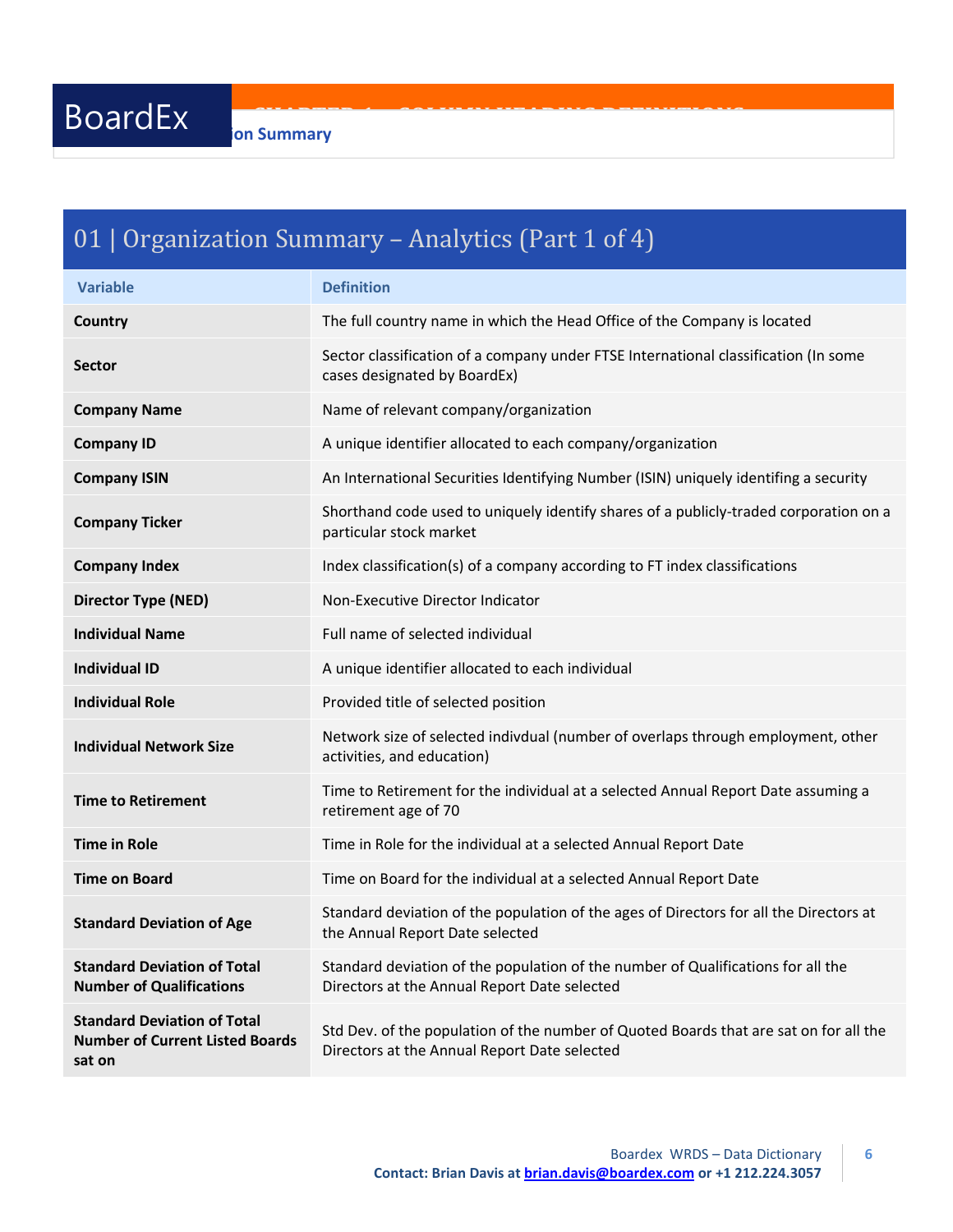# 01 | Organization Summary - Analytics (Part 2 of 4)

| <b>Variable</b>                          | <b>Definition</b>                                                                                                                                                 |
|------------------------------------------|-------------------------------------------------------------------------------------------------------------------------------------------------------------------|
| <b>Standard Deviation of Total</b>       | Std. Dev. of the population of of the number of Quoted Boards that have been sat                                                                                  |
| <b>Number of Listed Boards sat on</b>    | on overtime for all the Directors at the Annual Report Date selected                                                                                              |
| <b>Standard Deviation of Time on</b>     | Standard deviation of the population of Time on Board values for all the Directors at                                                                             |
| <b>Board</b>                             | the Annual Report Date selected                                                                                                                                   |
| <b>Standard Deviation of Time in</b>     | Standard deviation of the population of Time in Companies for all the Directors at                                                                                |
| Company                                  | the Annual Report Date selected                                                                                                                                   |
| <b>Number of Directors on Board</b>      | Number of Executive Directors, Supervisory Directors or All of the Directors at the<br>Annual Report Date selected                                                |
| <b>Nationality Mix</b>                   | Proportion of Directors from different countries at the Annual Report Date selected                                                                               |
| <b>Gender Ratio</b>                      | The proportion of male directors at the Annual Report Date selected                                                                                               |
| <b>Attrition Rate</b>                    | Number of Directors that have left a role as a proportion of average number of<br>Directors for the preceding reporting period at the Annual Report Date selected |
| <b>Succession Factor</b>                 | Measurement of the Clustering of Directors around retirement age at the Annual<br><b>Report Date selected</b>                                                     |
| <b>Number of Qualifications</b>          | The average number of qualifications at undergraduate level and and above forall<br>the Directors at the Annual Report Date selected                              |
| <b>Total Current Number of Other</b>     | The number of Boards for organizations other than publicly listed or private                                                                                      |
| <b>Boards sitting on</b>                 | companies that an individual serves on at the current Annual Report Date                                                                                          |
| <b>Total Current Number of Unlisted</b>  | The number of Boards of private companies that an individual serves on at the                                                                                     |
| <b>Boards sitting on</b>                 | current Annual Report Date                                                                                                                                        |
| <b>Total Current Number of Listed</b>    | The number of Boards of publicly listed companies that an individual serves on at                                                                                 |
| <b>Boards sitting on</b>                 | the current Annual Report Date                                                                                                                                    |
| <b>Total Number of Other Boards sat</b>  | The number of Boards for organizations other than publicly listed or private                                                                                      |
| on                                       | companies that an individual has served on at the Annual Report Date selected                                                                                     |
| <b>Total Number of Unlisted Boards</b>   | The number of Boards of private companies that an individual has served on at the                                                                                 |
| sat on                                   | Annual Report Date selected                                                                                                                                       |
| <b>Total Number of Listed Boards sat</b> | The number of Boards of publicly listed companies that an individual has served on                                                                                |
| on                                       | at the Annual Report Date selected                                                                                                                                |
| <b>Average Time in Other Companies</b>   | The Average Time that a Director sits on the Board of Quoted Companies                                                                                            |
| <b>Time In Company</b>                   | Time in Company for the individual at a selected Annual Report Date                                                                                               |

**7**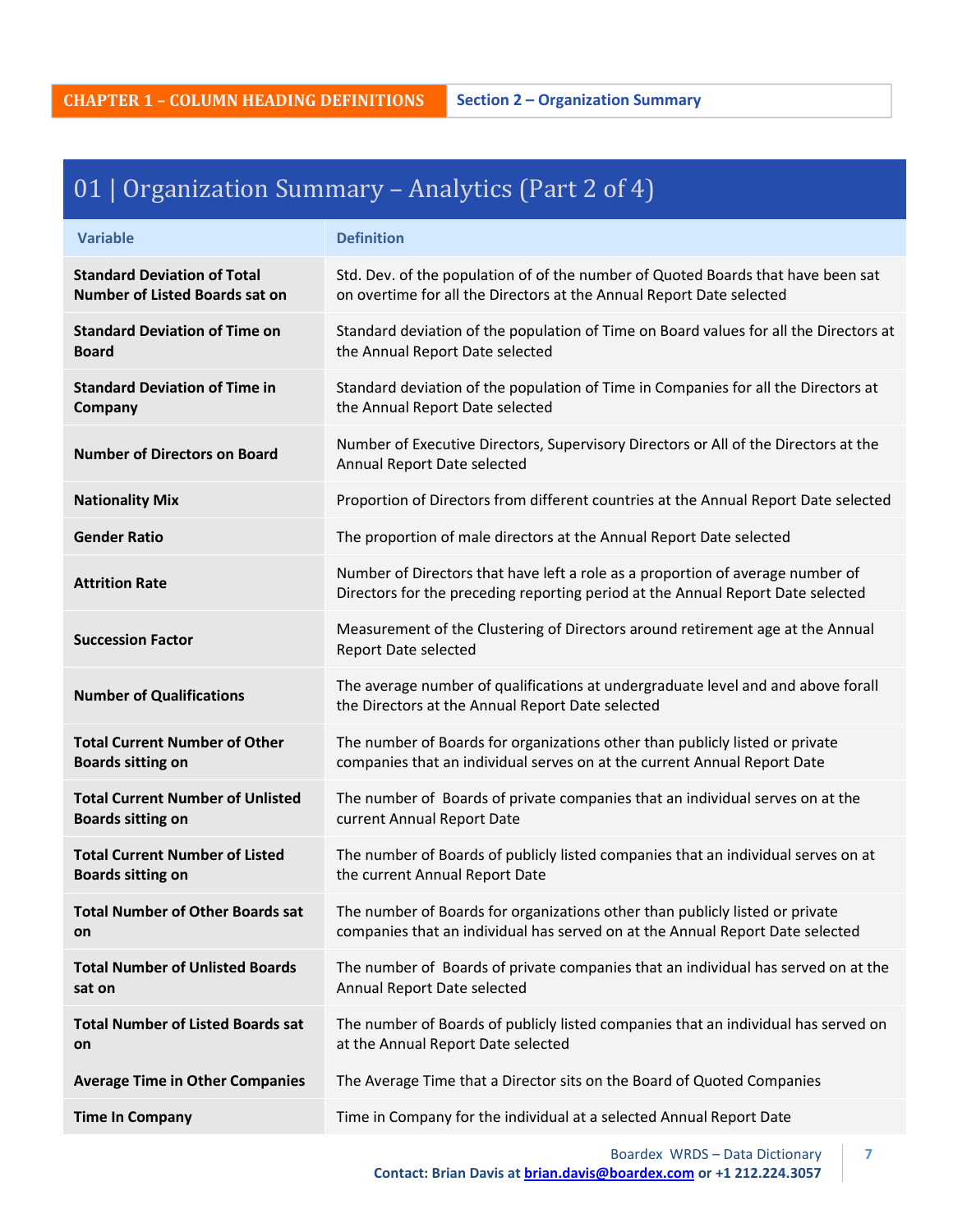**8**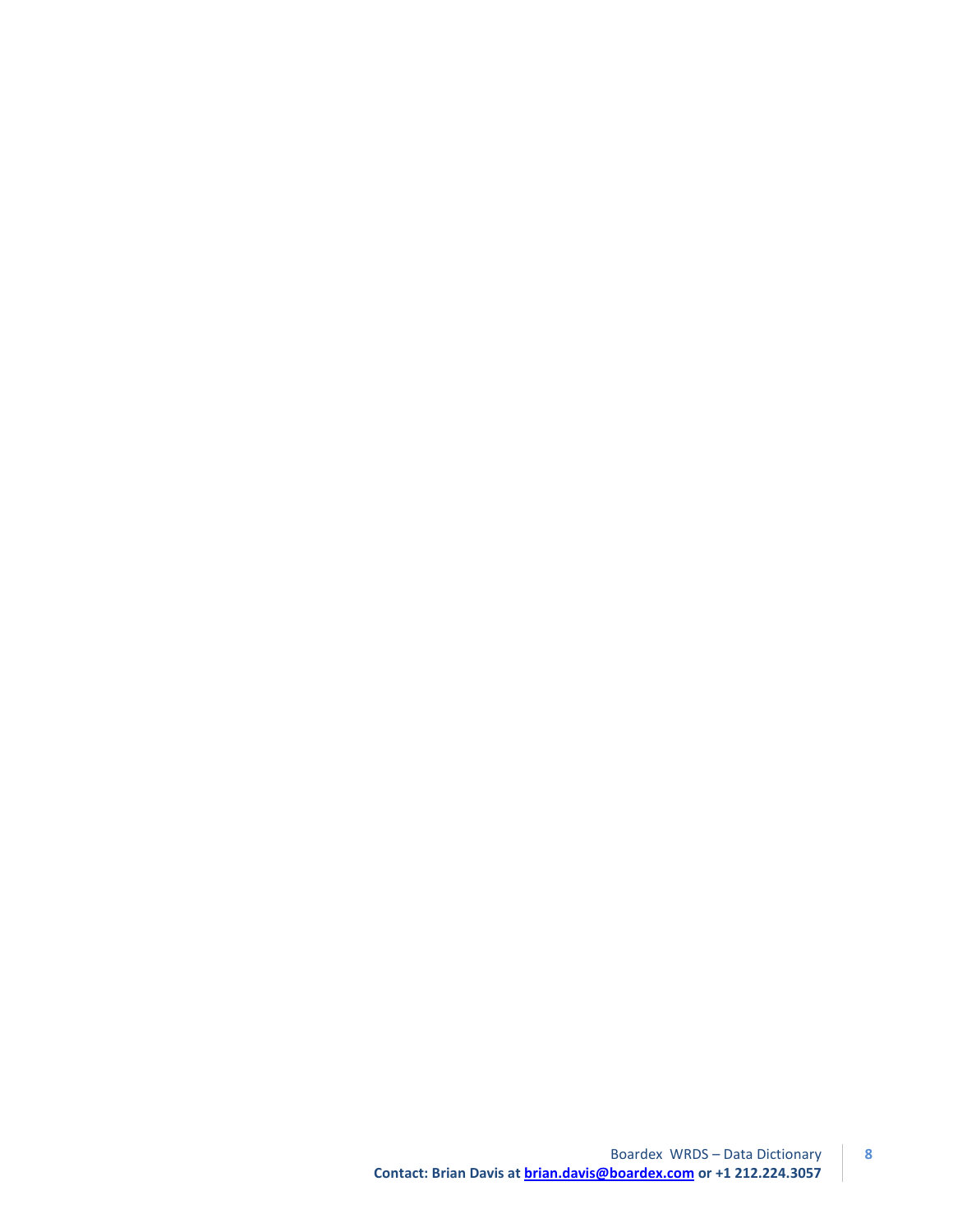# 01 | Organization Summary - Analytics (Part 3 of 4)

| <b>Variable</b>                                           | <b>Definition</b>                                                                                       |
|-----------------------------------------------------------|---------------------------------------------------------------------------------------------------------|
| <b>Currency</b>                                           | The ISO Code of the Currency in which all values are displayed                                          |
| Salary (in 000s)                                          | Base annual pay in cash for each Director in a report period                                            |
| Bonus (in 000s)                                           | Bonus payments for each Director in a report period                                                     |
| Other (in 000s)                                           | Value of annual ad hoc cash payments such as relocation or fringe benefits awarded<br>during the period |
| <b>Employers Defined</b><br><b>Contribution (in 000s)</b> | Employers Defined Retirement/Pension Contribution for each Director in a report period                  |
| <b>Total Compensation (in 000s)</b>                       | Salary plus Bonus                                                                                       |
| Value of Total Equity Held (in                            | Value of shares held at the end of the reporting period for the individual based on the                 |
| 000s)                                                     | closing stock price of the Annual Report Date selected                                                  |
| <b>Value of Long Term Incentive</b>                       | Value of LTIPs held at the end of the report for the individual based on the closing stock              |
| Plans Held (in 000s)                                      | price of the Annual Report Date selected <sup>1</sup>                                                   |
| <b>Intrinsic Value of Opions Held</b>                     | A valuation of Options held at the end of the period for the individual based on the                    |
| (in 000s)                                                 | closing stock price of the Annual Report Date selected <sup>2</sup>                                     |
| <b>Estimated Value of Options</b>                         | A valuation of Options held at the end of the period for the individual based on the                    |
| Held (Black Scholes) (in 000s)                            | closing stock price of the Annual Report Date selected 3                                                |
| <b>Total Value of Equity Linked</b>                       | A valuation of Total Wealth at the end of the period for the individual based on the                    |
| Wealth (in 000s)                                          | closing stock price of the Annual Report Date selected 4                                                |
| Value of Equity Awarded in                                | Value of shares awarded during the period based on the closing stock price of the Annual                |
| last year (in 000s)                                       | <b>Report Date selected</b>                                                                             |
| Value of LTIP Awarded in last                             | Value of LTIPs awarded during the period based on the closing stock price of the Annual                 |
| year (in 000s)                                            | Report Date selected <sup>1</sup>                                                                       |
| <b>Intrinsic Value of Options</b>                         | A valuation of Options awarded during the period based on the closing stock price of the                |
| Awarded in Last Year (in 000s)                            | Annual Report Date selected <sup>2</sup>                                                                |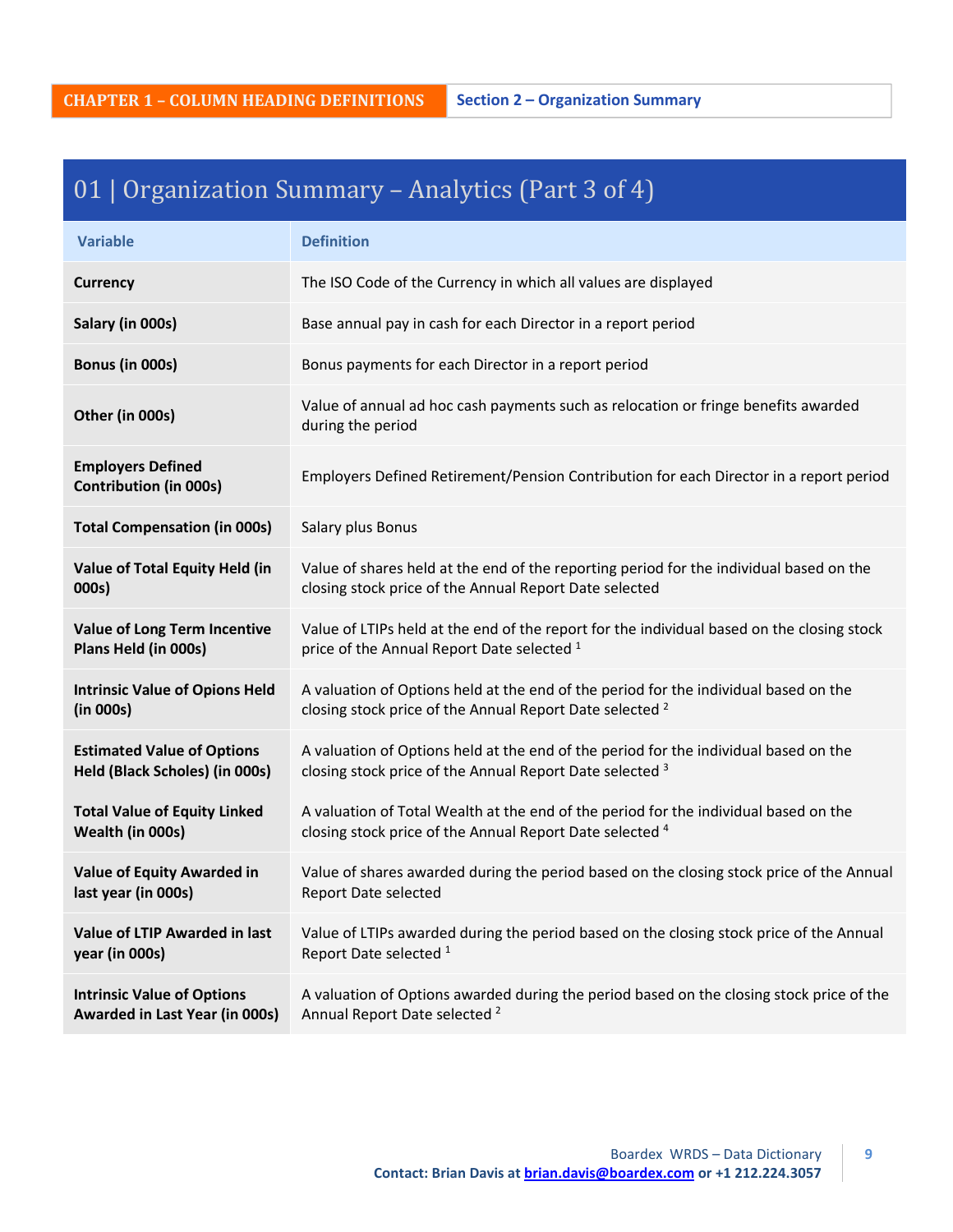# 01 | Organization Summary - Analytics (Part 4 of 4)

| <b>Variable</b>                                                            | <b>Definition</b>                                                                                                                                           |
|----------------------------------------------------------------------------|-------------------------------------------------------------------------------------------------------------------------------------------------------------|
| <b>Estimated Value of Options Awarded</b><br>in Last Year (in 000s)        | A valuation of Options awarded during the period based on the closing stock<br>price of the Annual Report Date selected 3                                   |
| PerfTotal - LTIP Value / Total Awards<br>for the Period                    | Performance to total - Ratio of Value of LTIPs Held to Total Compensation for the<br>period                                                                 |
| <b>Total Direct Compensation (000s)</b><br>(Salary+Bonus+Other+PenEmpCont) | Total Direct Compensation equals Salary plus Bonus plus Other Compensation<br>plus Employers Devined Retirement/Pension Contribution for the period         |
| <b>Wealth Delta (in 000s)</b>                                              | Change in wealth in the company (Total Equity Linked Wealth) for each 1%<br>change in the stock price at the Annual Report Date selected for the individual |
| <b>Remuneration Change since Last R&amp;A</b>                              | Percentage change in total compensation from the previous report period for<br>the individual                                                               |
| <b>Equity Linked Remuneration Ratio</b>                                    | Equity Linked Compensation as a proportion of total compensation for the<br>individual based on the closing stock price of the Annual Report Date selected  |
| <b>Bonus Ratio</b>                                                         | Bonus as a proportion of total direct compensation less defined contribution<br>pension/retirement plan                                                     |
| <b>Total Awards for the Remuneration</b><br>Period (in 000s)               | Total awards for the period                                                                                                                                 |
| <b>Total Stock, Option, and LTIP Awards</b><br>(in 000s)                   | Total stock (ValEqAward), option (EstValOptAward) and LTIP (LTIPValue) awards<br>based on the closing stock price of the Annual Report Date selected        |

<sup>1</sup>The amounts pertaining to the maximum performance hurdle are recorded. It is also the sum of cash, equity, and equity matched and option based LTIPs. Option based LTIPs are calculated using methodolgy described in note 2 below

<sup>2</sup> This shows by how much options awarded are in the money. This is equal to the gap between the Exercise Price of the Options and the stock price multiplied by the number of options

<sup>3</sup> Valuation uses a Generalized Black - Scholes option pricing model using the following: Volatility is measured using 100 days of historic stock prices, Risk free rate is measured by UK = 6 months Libor rate, Europe = EURIBOR, US = 10 year T-Bill, otherwise = 6.5%, and it is assumed that exercise is on expiration date whether known or assumed

4 Equals Estimated Value of Options Held plus Value of LTIP Held plus Value of Total Equity Held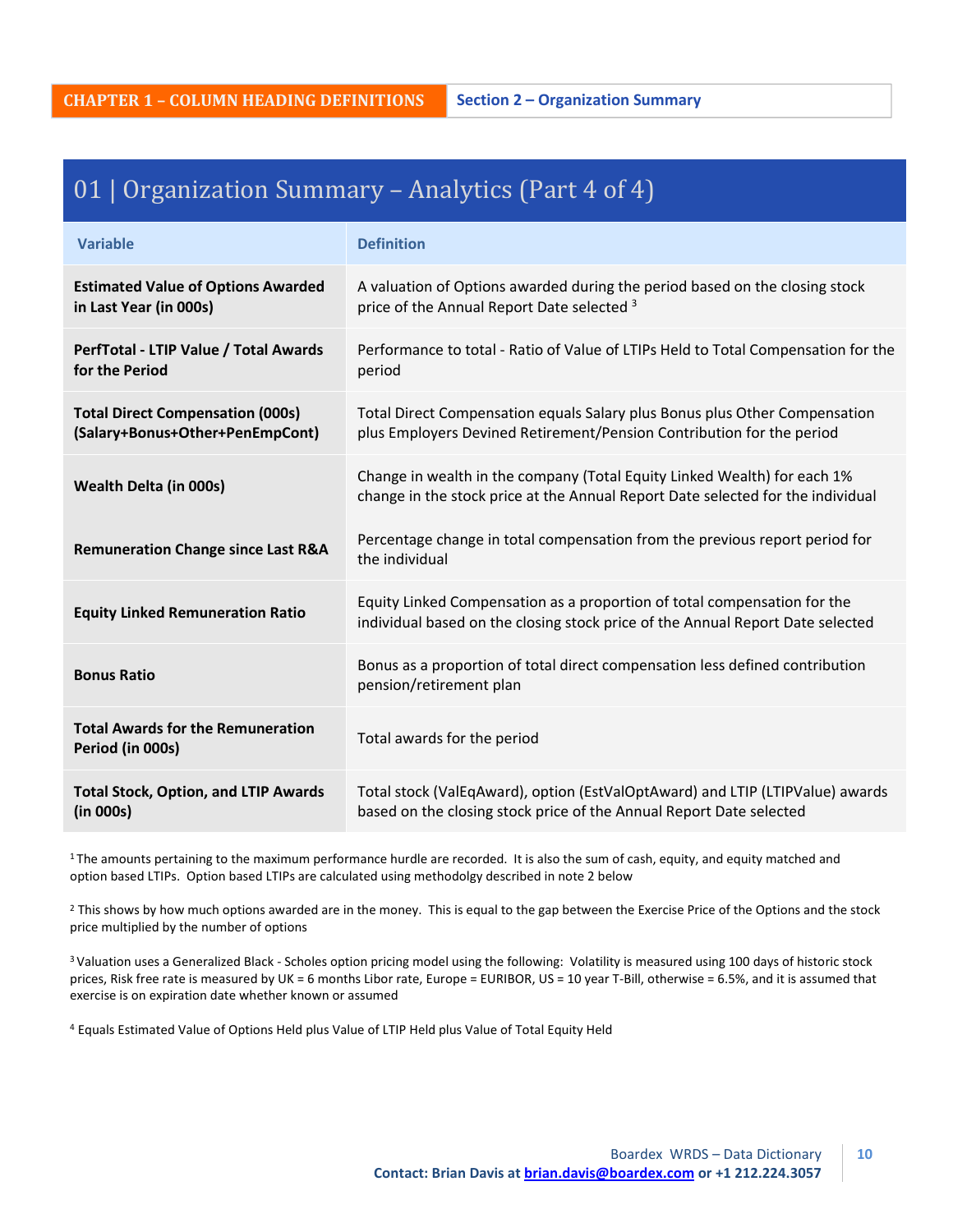## 02 | Organization - Composition of Officers, Directors and Senior Managers

| <b>Variable</b>          | <b>Definition</b>                                                                    |
|--------------------------|--------------------------------------------------------------------------------------|
| <b>Individual Name</b>   | Full name of selected individual                                                     |
| <b>Individual ID</b>     | A unique identifier allocated to each individual                                     |
| <b>Company Name</b>      | Name of relevant company/organization                                                |
| <b>Company ID</b>        | A unique identifier allocated to each company/organization                           |
| <b>Role</b>              | Provided title of selected position                                                  |
| <b>Role Start Date</b>   | Start date of selected position                                                      |
| <b>Role End Date</b>     | End date of selected position (if applicable)                                        |
| Seniority (ED/SD/Sr Mgr) | Indicator of role type - Executive Director, Supervisory Director, or Senior Manager |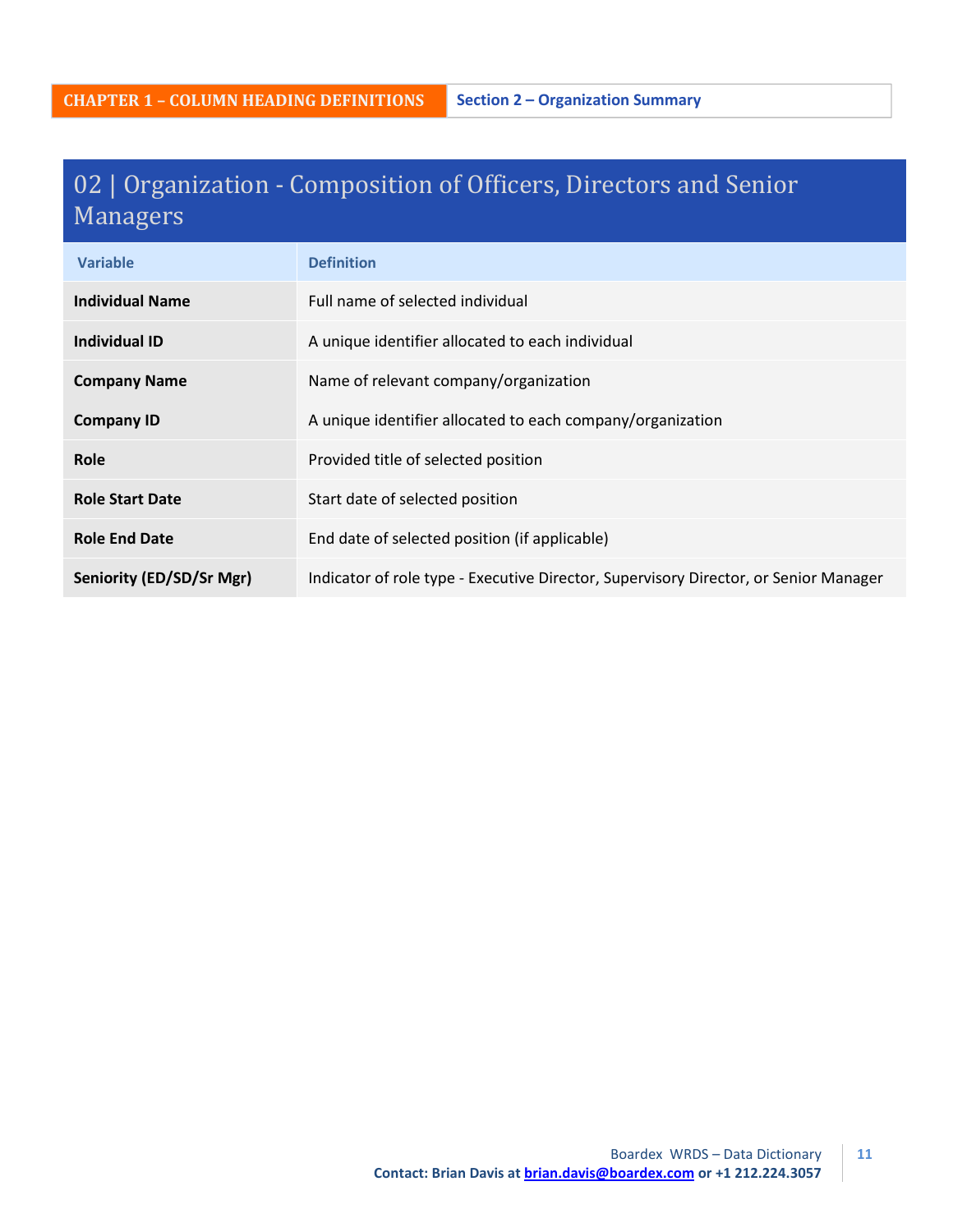# 01 | Company and Organizational Networks

| <b>Variable</b>                          | <b>Definition</b>                                                  |
|------------------------------------------|--------------------------------------------------------------------|
| <b>Individual Name</b>                   | Full name of selected individual that connects the two companies   |
| <b>Individual ID</b>                     | A unique identifier allocated to each individual                   |
| <b>Start Company Name</b>                | Name of starting company/organization                              |
| <b>Start Company ID</b>                  | A unique identifier allocated to each company/organization         |
| <b>Start Company Type</b>                | Organization category or type                                      |
| <b>Start Company Role</b>                | Provided title of selected position at starting company            |
| <b>Start Company Role Start Date</b>     | Start date of selected position at starting company                |
| <b>Start Company Role End Date</b>       | End date of selected position (if applicable) at starting company  |
| <b>Connected Company Name</b>            | Name of connected company/organization                             |
| <b>Connected Company ID</b>              | A unique identifier allocated to each company/organization         |
| <b>Connected Company Type</b>            | Organization category or type                                      |
| <b>Connected Company Role</b>            | Provided title of selected position at connected company           |
| <b>Connected Company Role Start Date</b> | Start date of selected position at connected company               |
| <b>Connected Company Role End Date</b>   | End date of selected position (if applicable) at connected company |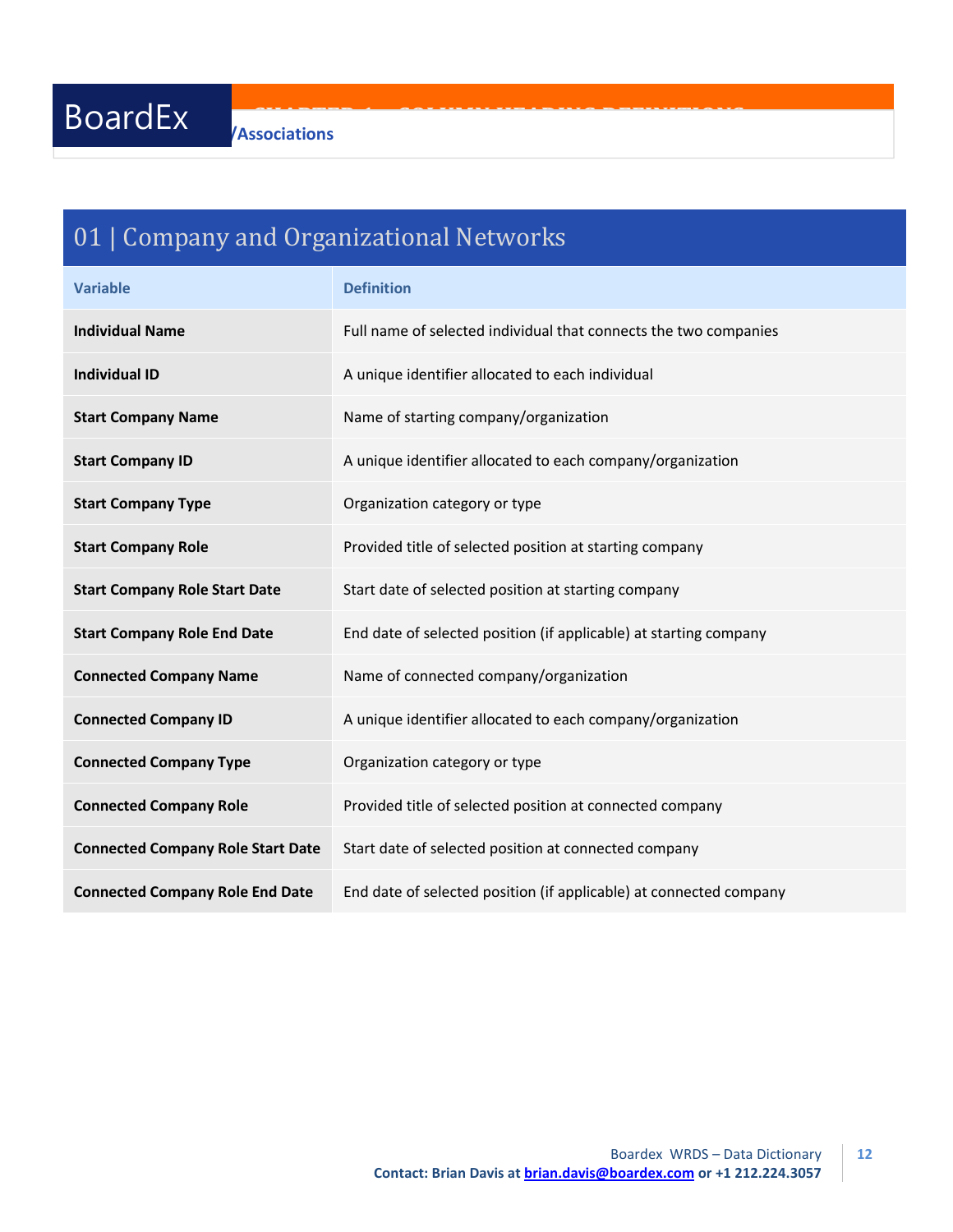## 02 | Individual Networks

| <b>Variable</b>                                      | <b>Definition</b>                                                                                                          |
|------------------------------------------------------|----------------------------------------------------------------------------------------------------------------------------|
| <b>Connected Company Name</b>                        | Name of connected company/organization                                                                                     |
| <b>Connected Company ID</b>                          | A unique identifier allocated to each company/organization                                                                 |
| <b>Individual Name</b>                               | Full name of selected individual to whom the second individual is linked                                                   |
| <b>Indvidual ID</b>                                  | A unique identifier allocated to each individual                                                                           |
| <b>Overlap Year Start</b>                            | Beginning year of the overlap in which both individuals were in a role at the connecting<br>company/organization           |
| <b>Overlap Year End</b>                              | Ending year of the overlap in which both individuals were in a role at the connecting<br>company/organization              |
| Role                                                 | Description of position held by starting individual during the overlap at the connecting<br>company/organization           |
| <b>Role Title</b>                                    | Provided title of position held by starting individual during the overlap at the connecting<br>company/organization        |
| <b>Role Board Position Flag</b>                      | Indicator of whether or not the role of the starting indivdual is a board position                                         |
| <b>Role ED Flag</b>                                  | Indicator of whether or not the role of the starting individual is an Executive Director or<br><b>Supervisory Director</b> |
| <b>Organization Type</b>                             | Connecting Organization category or type                                                                                   |
| <b>Linked Individual Name</b>                        | Full name of individual that is linked to the starting individual                                                          |
| <b>Linked Individual ID</b>                          | A unique identifier allocated to each individual                                                                           |
| <b>Associated Role</b>                               | Description of position held by linked individual during the overlap at the connecting<br>company/organization             |
| <b>Associated Role Title</b>                         | Provided title of position held by linked individual during the overlap at the connecting<br>company/organization          |
| <b>Associated Role ED Flag</b>                       | Indicator of whether or not the role of the linked individual is an Executive Director or<br><b>Supervisory Director</b>   |
| <b>Associated Role Board</b><br><b>Position Flag</b> | Indicator of whether or not the role of the linked indivdual is a board position                                           |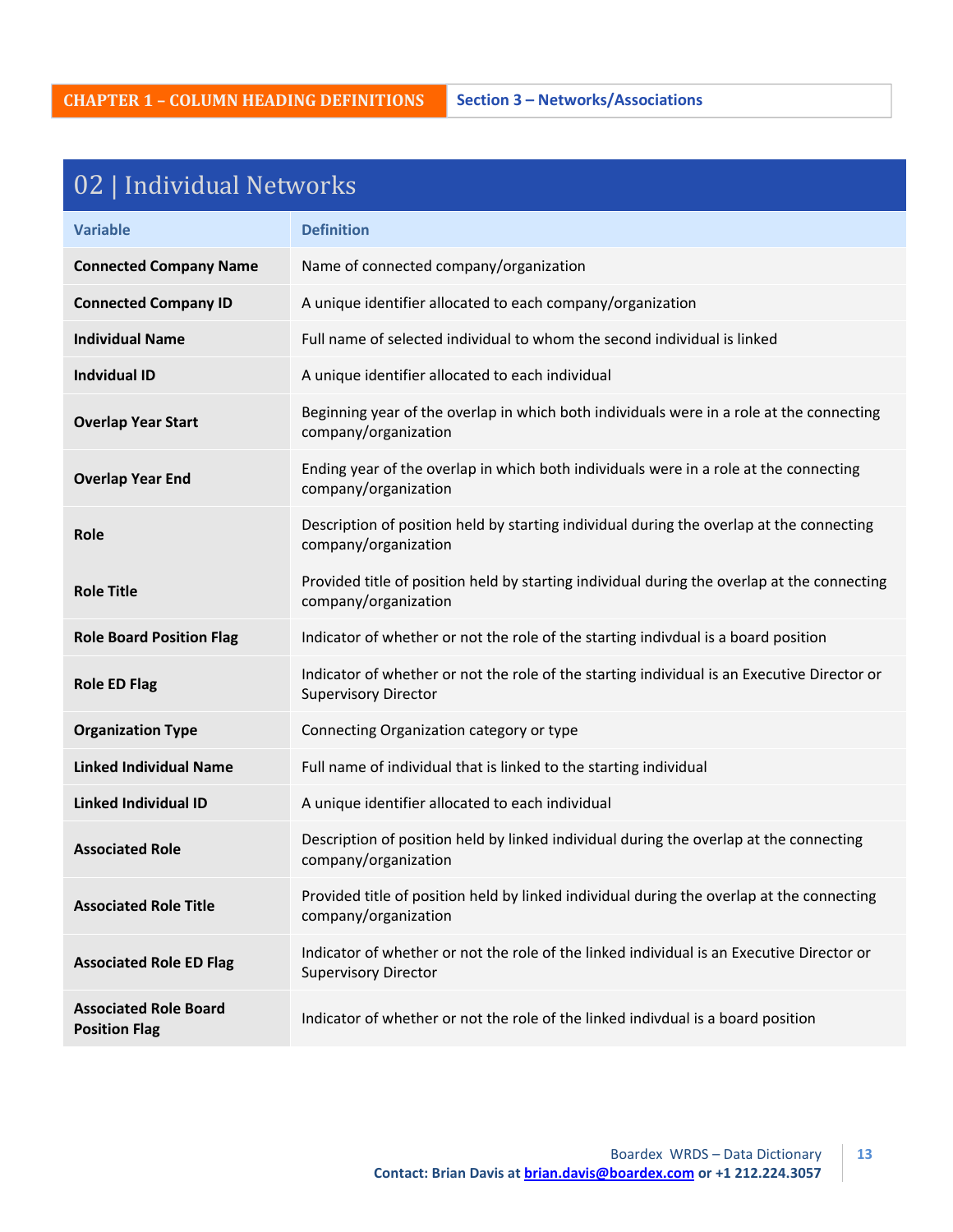# 01 | Annual Remuneration (Part 1 of 2)

| <b>Variable</b>                                                            | <b>Definition</b>                                                                                                                                           |
|----------------------------------------------------------------------------|-------------------------------------------------------------------------------------------------------------------------------------------------------------|
| Row Type (Average, Total, or<br>Individual-Level Figures)                  | Indicator of type of data represented in the selected row                                                                                                   |
| <b>Company ID</b>                                                          | A unique identifier allocated to each company/organization                                                                                                  |
| <b>Company Name</b>                                                        | Name of relevant company/organization                                                                                                                       |
| <b>Annual Report Date</b>                                                  | Fiscal year end date                                                                                                                                        |
| <b>NED Indicator</b>                                                       | An indicator showing if the employment record is an executive position (No) or a<br>supervisory position (Yes)                                              |
| <b>Individual/Director ID</b>                                              | A unique identifier allocated to each individual                                                                                                            |
| <b>Individual/Director Name</b>                                            | Full name of selected individual                                                                                                                            |
| <b>Role Name</b>                                                           | Provided title of selected position                                                                                                                         |
| <b>Currency</b>                                                            | The ISO Code of the Currency in which all values are displayed                                                                                              |
| Salary (in 000s)                                                           | Base annual pay in cash for each Director in a report period                                                                                                |
| Bonus (in 000s)                                                            | Bonus payments for each Director in a report period                                                                                                         |
| Other (in 000s)                                                            | Value of annual ad hoc cash payments such as relocation or fringe benefits<br>awarded during the period                                                     |
| <b>Employer's Contribution for each</b><br>Director (in 000s)              | Employers Defined Retirement/Pension Contribution for each Director in a report<br>period                                                                   |
| <b>Total Compensation (in 000s)</b>                                        | Salary plus Bonus                                                                                                                                           |
| Value of Shares Held (in 000s)                                             | Value of shares held at the end of the reporting period for the individual based on<br>the closing stock price of the Annual Report Date selected           |
| <b>Role Status</b>                                                         | Details of when the individual joined or left the role                                                                                                      |
| <b>PerfTotal</b><br>(LTIPValue/TotRemPeriod)                               | Performance to total - Ratio of Value of LTIPs Held to Total Compensation for the<br>period                                                                 |
| TotalDirectComp (in 000s) -- Salary +<br><b>Bonus + Other + PenEmpCont</b> | Total Direct Compensation equals Salary plus Bonus plus Other Compensation plus<br>Employers Devined Retirement/Pension Contribution for the period         |
| <b>Wealth Delta (in 000s)</b>                                              | Change in wealth in the company (Total Equity Linked Wealth) for each 1% change<br>in the stock price at the Annual Report Date selected for the individual |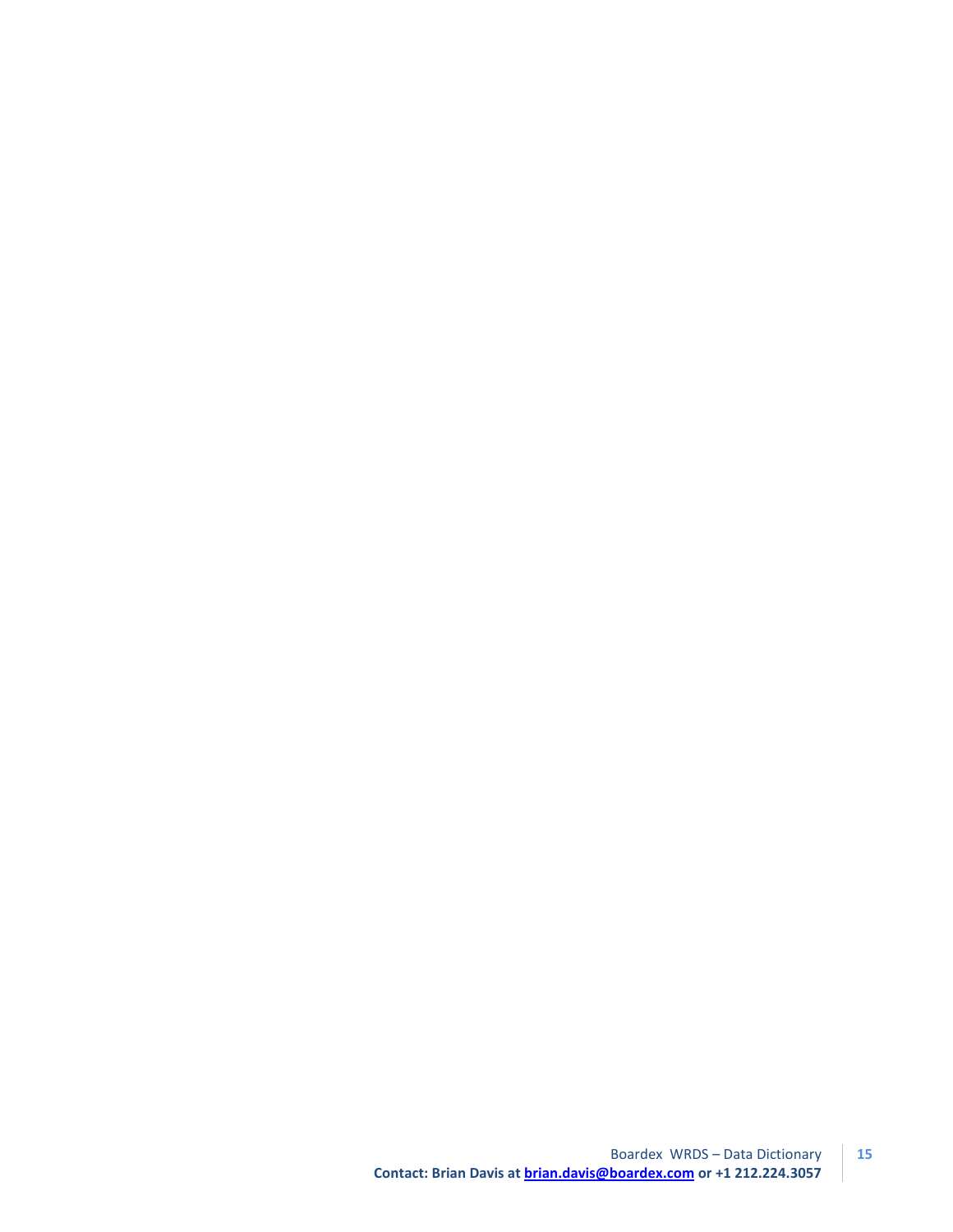## 01 | Annual Remuneration (Part 2 of 2)

| <b>Variable</b>                                                                         | <b>Definition</b>                                                                                                                                          |
|-----------------------------------------------------------------------------------------|------------------------------------------------------------------------------------------------------------------------------------------------------------|
| <b>Percentage Change in Total</b><br><b>Compensation from Previous</b><br><b>Report</b> | Percentage change in total compensation from the previous report period for the<br>individual                                                              |
| <b>Equity Linked Remuneration Ratio</b>                                                 | Equity Linked Compensation as a proportion of total compensation for the<br>individual based on the closing stock price of the Annual Report Date selected |
| <b>Bonus Ratio</b>                                                                      | Bonus as a proportion of total direct compensation less defined contribution<br>pension/retirement plan                                                    |
| <b>Total for the Remuneration Period</b><br>(in 000s)                                   | Total awards for the period                                                                                                                                |
| <b>Total Stock, Option and LTIP Awards</b>                                              | Total stock (ValEqAward), option (EstValOptAward) and LTIP (LTIPValue) awards                                                                              |
| (in 000s)                                                                               | based on the closing stock price of the Annual Report Date selected                                                                                        |
| <b>Estimated Value of Options</b>                                                       | A valuation of Options held at the end of the period for the individual based on the                                                                       |
| Awarded in Last Year (in 000s)                                                          | closing stock price of the Annual Report Date selected 3                                                                                                   |
| <b>Intrinsic Value of Options Awarded</b>                                               | A valuation of Options awarded during the period based on the closing stock price                                                                          |
| in Last Year (in 000s)                                                                  | of the Annual Report Date selected <sup>2</sup>                                                                                                            |
| Value of LTIP Awarded in last year                                                      | Value of LTIPs awarded during the period based on the closing stock price of the                                                                           |
| (in 000s)                                                                               | Annual Report Date selected <sup>1</sup>                                                                                                                   |
| Value of Equity Awarded in last year                                                    | Value of shares awarded during the period based on the closing stock price of the                                                                          |
| (in 000s)                                                                               | Annual Report Date selected                                                                                                                                |
| <b>Total Value of Equity Linked Wealth</b>                                              | A valuation of Total Wealth at the end of the period for the individual based on the                                                                       |
| (in 000s)                                                                               | closing stock price of the Annual Report Date selected 4                                                                                                   |
| <b>Estimated Value of Options Held</b>                                                  | A valuation of Options held at the end of the period for the individual based on the                                                                       |
| (Black Scholes) (in 000s)                                                               | closing stock price of the Annual Report Date selected 3                                                                                                   |
| <b>Intrinsic Value of Opions Held (in</b>                                               | A valuation of Options held at the end of the period for the individual based on the                                                                       |
| 000s)                                                                                   | closing stock price of the Annual Report Date selected <sup>2</sup>                                                                                        |
| <b>PerfTotal</b>                                                                        | Performance to total - Ratio of Value of LTIPs Held to Total Compensation for the                                                                          |
| (LTIPValue/TotRemPeriod)                                                                | period                                                                                                                                                     |

<sup>1</sup> The amounts pertaining to the maximum performance hurdle are recorded. It is also the sum of cash, equity, and equity matched and option based LTIPs. Option based LTIPs are calculated using methodolgy described in note 2 below

<sup>2</sup> This shows by how much options awarded are in the money. This is equal to the gap between the Exercise Price of the Options and the stock price multiplied by the number of options

<sup>3</sup> Valuation uses a Generalized Black - Scholes option pricing model using the following: Volatility is measured using 100 days of historic stock prices, Risk free rate is measured by UK = 6 months Libor rate, Europe = EURIBOR, US = 10 year T-Bill, otherwise = 6.5%, and it is assumed that exercise is on expiration date whether known or assumed

4 Equals Estimated Value of Options Held plus Value of LTIP Held plus Value of Total Equity Held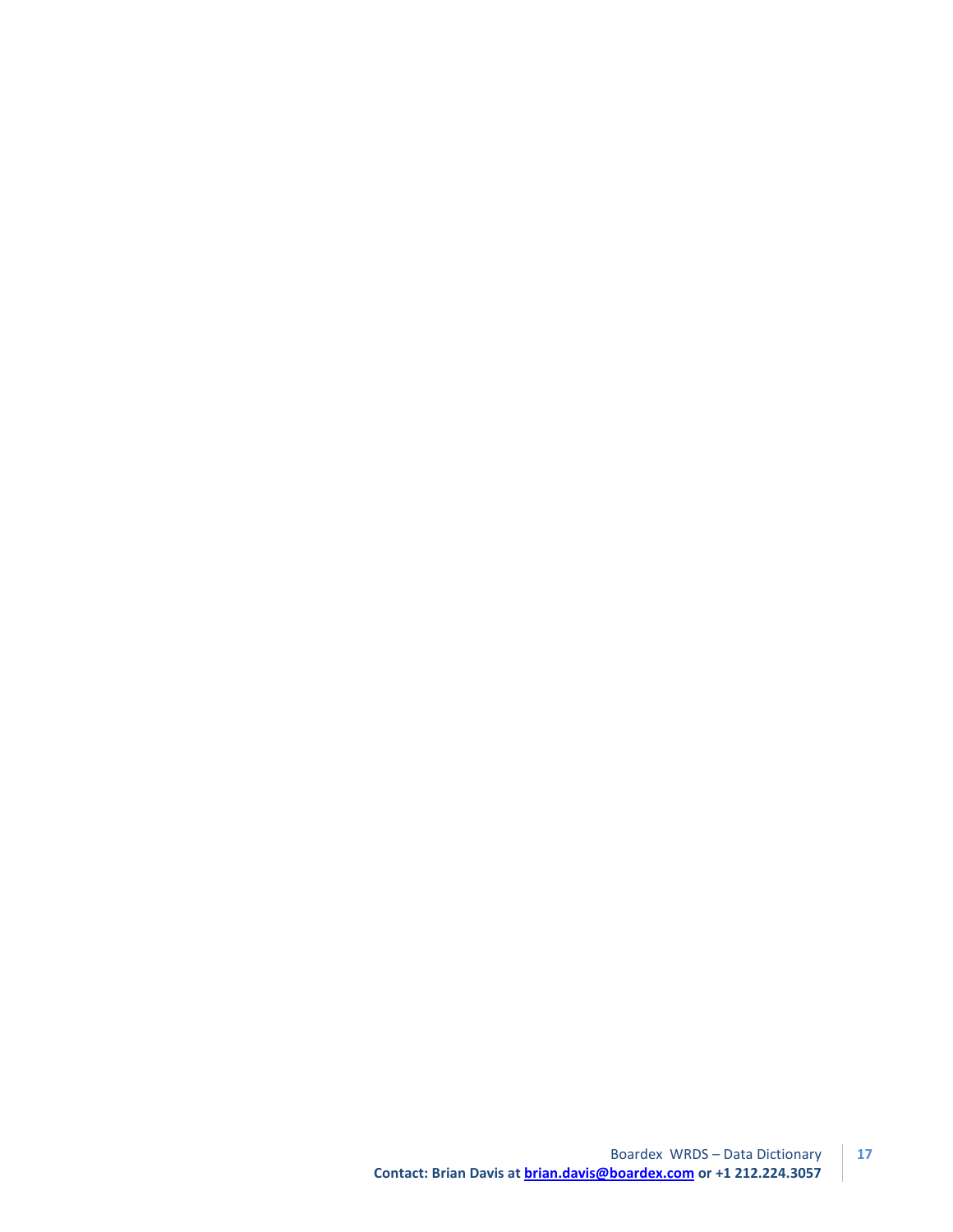# 02 | Annual LTIP Compensation

| <b>Variable</b>                                                                           | <b>Definition</b>                                                                                                                                 |
|-------------------------------------------------------------------------------------------|---------------------------------------------------------------------------------------------------------------------------------------------------|
| <b>Company ID</b>                                                                         | A unique identifier allocated to each company/organization                                                                                        |
| <b>Company Name</b>                                                                       | Name of relevant company/organization                                                                                                             |
| <b>NED Indicator</b>                                                                      | An indicator showing if the employment record is an executive position (No) or a<br>supervisory position (Yes)                                    |
| <b>Annual Report Date</b>                                                                 | Fiscal year end date                                                                                                                              |
| <b>Individual/Director ID</b>                                                             | A unique identifier allocated to each individual                                                                                                  |
| <b>Individual/Director Name</b>                                                           | Full name of selected individual                                                                                                                  |
| <b>Vesting Date</b>                                                                       | The date from which options can be exercised                                                                                                      |
| <b>Expiry Date</b>                                                                        | Options expiration date                                                                                                                           |
| <b>Compensation Plan Name</b>                                                             | Name of the conditional incentive plan                                                                                                            |
| <b>Currency</b>                                                                           | The ISO Code of the Currency in which all values are displayed                                                                                    |
| <b>Stock Price</b>                                                                        | Price of the stock that the plan is awarded in at the Annual Report Date selected                                                                 |
| Cash Value Held (in 000s)                                                                 | Value of any cash based incentive plan                                                                                                            |
| <b>Volume of Options Issued -</b><br><b>Exercisable</b>                                   | The maximum number of exercisable options awarded for that conditional incentive<br>plan                                                          |
| Volume of Options Issued - Un-<br><b>Exercisable</b>                                      | The maximum number of unexercisable options awarded for that conditional<br>incentive plan                                                        |
| <b>Volume of Options issued - Expired</b><br>in the year                                  | The number of expired options in the conditional incentive plan                                                                                   |
| <b>Value of Shares Issued - Equity</b><br><b>Matching Scheme (in 000s)</b>                | The value of shares awarded plus the matched percentage for a given incentive plan<br>based on the stock price at the Annual Report Date selected |
| <b>Volume of Shares Issued - Equity</b><br><b>Matching Scheme</b>                         | The maximum number of shares awarded plus the matched percentage in the<br>period for a given conditional incentive plan                          |
| Value of Shares Issued (in 000s)                                                          | The value of shares awarded for a given incentive plan                                                                                            |
| <b>Volume of Shares Issued</b>                                                            | The maximum number of shares awarded in the period for a given conditional<br>incentive plan                                                      |
| <b>Estimated Value of Options Issued</b><br>- Un-Exercisable (Black Scholes) (in<br>000s) | A valuation of Unexercisable Options awarded in the period based on the closing<br>stock price of the Annual Report Date selected <sup>3</sup>    |
| <b>Estimated Value of Options Issued</b><br>- Exercisable (Black Scholes) (in<br>000s)    | A valuation of Exercisable Options awarded in the period based on the closing stock<br>price of the Annual Report Date selected <sup>3</sup>      |
| <b>Intrinsic Value of Options Issued -</b><br>Un-Exercisable (in 000s)                    | The valuation of Unexercisable Options awarded in the period based on the closing<br>stock price of the Annual Report Date selected <sup>2</sup>  |
| <b>Intrinsic Value of Options Issued -</b><br><b>Exercisable (in 000s)</b>                | The valuation of Exercisable Options awarded in the period based on the closing<br>stock price of the Annual Report Date selected <sup>2</sup>    |
| <b>Exercise Price</b>                                                                     | The price at which options can be exercised                                                                                                       |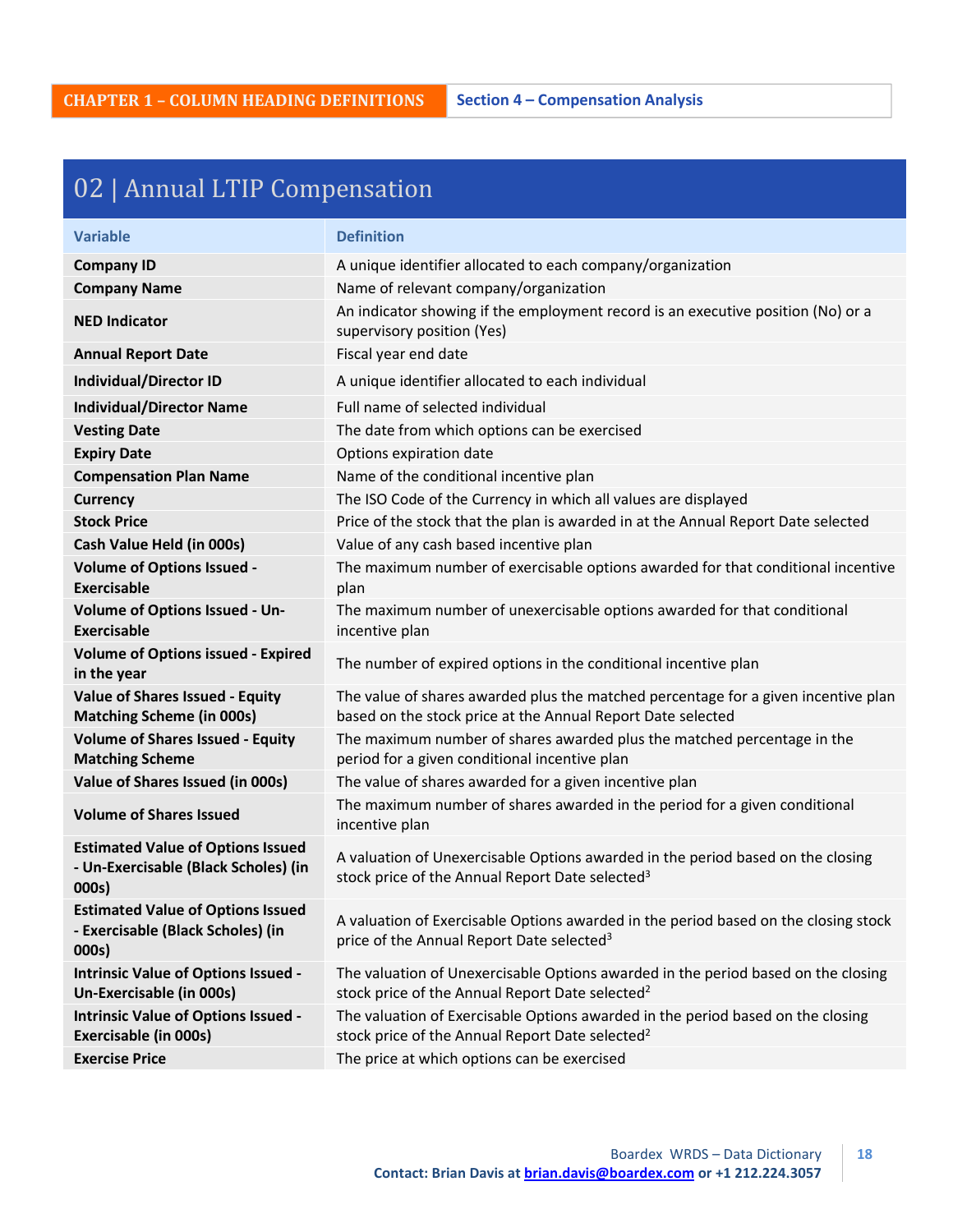# 03 | Annual Option Based Compensation

| <b>Variable</b>                                                                           | <b>Definition</b>                                                                                                                                |
|-------------------------------------------------------------------------------------------|--------------------------------------------------------------------------------------------------------------------------------------------------|
| <b>Company ID</b>                                                                         | A unique identifier allocated to each company/organization                                                                                       |
| <b>Company Name</b>                                                                       | Name of relevant company/organization                                                                                                            |
| <b>NED Indicator</b>                                                                      | An indicator showing if the employment record is an executive position (No) or a<br>supervisory position (Yes)                                   |
| <b>Annual Report Date</b>                                                                 | Fiscal year end date                                                                                                                             |
| <b>Individual/Director ID</b>                                                             | A unique identifier allocated to each individual                                                                                                 |
| <b>Individual/Director Name</b>                                                           | Full name of selected individual                                                                                                                 |
| <b>Vesting Date</b>                                                                       | The date from which options can be exercised                                                                                                     |
| <b>Expiry Date</b>                                                                        | Options expiration date                                                                                                                          |
| <b>Currency</b>                                                                           | The ISO Code of the Currency in which all values are displayed                                                                                   |
| <b>Stock Price</b>                                                                        | Price of the stock that the plan is awarded in at the Annual Report Date selected                                                                |
| <b>Volume of Options Issued -</b><br>Exercisable                                          | The number of exercisable options awarded for that plan                                                                                          |
| Volume of Options Issued - Un-<br><b>Exercisable</b>                                      | The number of unexercisable options awarded for that plan                                                                                        |
| <b>Volume of Options issued - Expired</b><br>in the year                                  | The number of expired options in the incentive plan                                                                                              |
| <b>Exercise Price</b>                                                                     | The price at which options can be exercised                                                                                                      |
| <b>Intrinsic Value of Options Issued -</b><br><b>Exercisable (in 000s)</b>                | The valuation of Exercisable Options awarded in the period based on the closing<br>stock price of the Annual Report Date selected <sup>2</sup>   |
| <b>Estimated Value of Options Issued</b><br>- Un-Exercisable (Black Scholes) (in<br>000s) | A valuation of Unexercisable Options awarded in the period based on the closing<br>stock price of the Annual Report Date selected <sup>3</sup>   |
| <b>Estimated Value of Options Issued</b><br>- Exercisable (Black Scholes) (in<br>000s)    | A valuation of Exercisable Options awarded in the period based on the closing stock<br>price of the Annual Report Date selected <sup>3</sup>     |
| <b>Intrinsic Value of Options Issued -</b><br>Un-Exercisable (in 000s)                    | The valuation of Unexercisable Options awarded in the period based on the closing<br>stock price of the Annual Report Date selected <sup>2</sup> |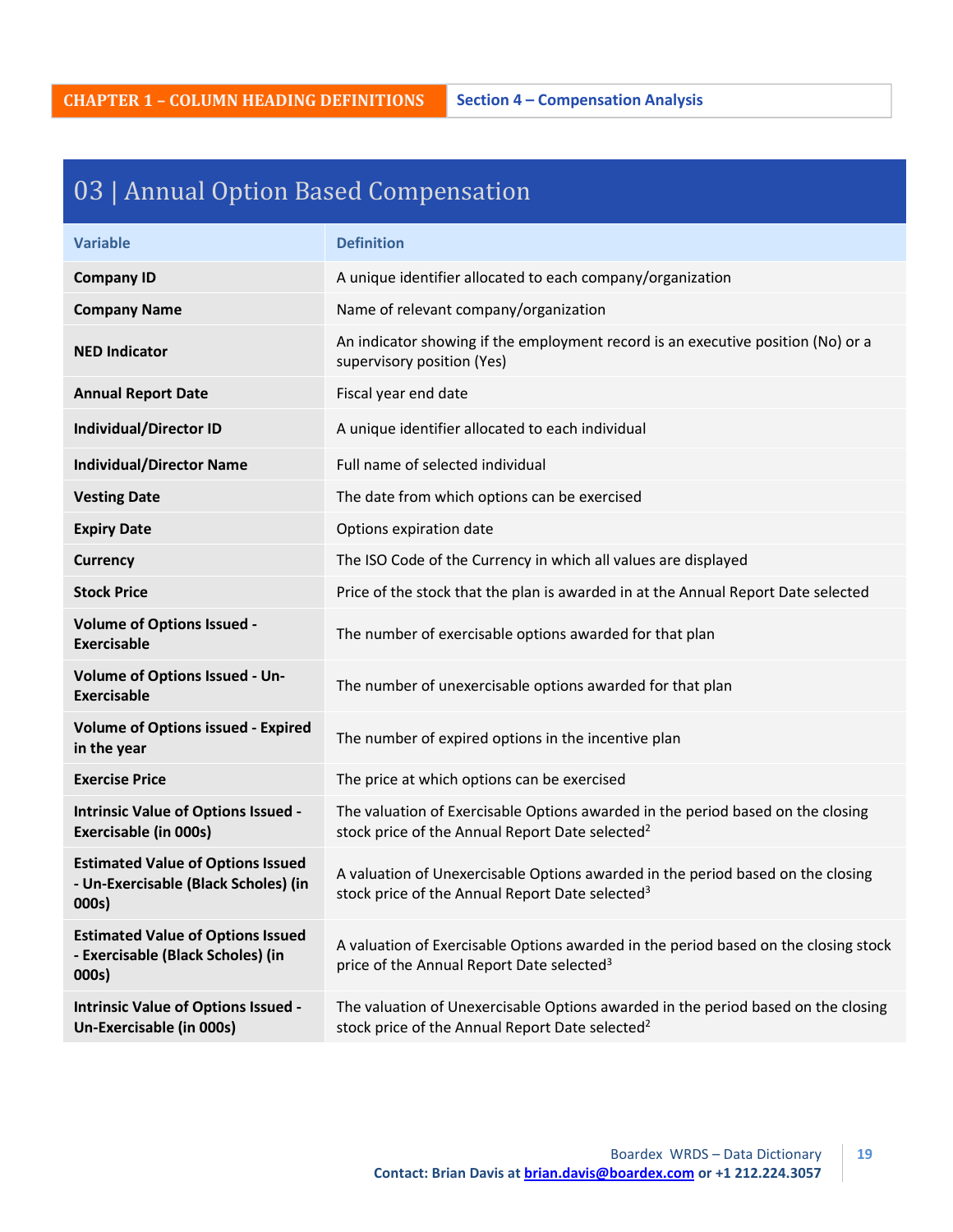# 04 | Accumulated Wealth - LTIP

| <b>Variable</b>                                                                            | <b>Definition</b>                                                                                                                                                  |
|--------------------------------------------------------------------------------------------|--------------------------------------------------------------------------------------------------------------------------------------------------------------------|
| <b>Company ID</b>                                                                          | A unique identifier allocated to each company/organization                                                                                                         |
| <b>Company Name</b>                                                                        | Name of relevant company/organization                                                                                                                              |
| <b>NED Indicator</b>                                                                       | An indicator showing if the employment record is an executive position (No)<br>or a supervisory position (Yes)                                                     |
| <b>Annual Report Date</b>                                                                  | Fiscal year end date                                                                                                                                               |
| <b>Individual/Director ID</b>                                                              | A unique identifier allocated to each individual                                                                                                                   |
| <b>Individual/Director Name</b>                                                            | Full name of selected individual                                                                                                                                   |
| <b>Vesting Date</b>                                                                        | The date from which options can be exercised                                                                                                                       |
| <b>Expiry Date</b>                                                                         | Options expiration date                                                                                                                                            |
| <b>Compensation Plan Name</b>                                                              | Name of the conditional incentive plan                                                                                                                             |
| <b>Currency</b>                                                                            | The ISO Code of the Currency in which all values are displayed                                                                                                     |
| <b>Stock Price</b>                                                                         | Price of the stock at the Annual Report Date selected                                                                                                              |
| Cash Value Held (in 000s)                                                                  | Value of any cash based incentive plan                                                                                                                             |
| <b>Volume of Options Issued - Exercisable</b>                                              | The maximum number of exercisable options held at the Annual Report Date<br>selected in the conditional incentive plan                                             |
| Volume of Options Issued - Un-<br><b>Exercisable</b>                                       | The maximum number of unexercisable options held at the Annual Report<br>Date selected in the conditional incentive plan                                           |
| Volume of Options Issued - Expired in the<br>year                                          | The number of expired options in the conditional incentive plan                                                                                                    |
| Value of Shares Issued - Equity Matching<br>Scheme (in 000s)                               | The value of shares held plus the matched percentage for a given incentive<br>plan based on the stock price at the Annual Report Date selected                     |
| <b>Volume of Shares Issued - Equity</b><br><b>Matching Scheme</b>                          | The maximum number of shares held plus the matched percentage in the<br>period for a given conditional incentive plan                                              |
| Value of Shares Issued (in 000s)                                                           | The value of shares awarded for a given incentive plan                                                                                                             |
| <b>Estimated Value of Options Issued - Un-</b><br>Exercisable (Black Scholes) (in 000s)    | A valuation of Unexercisable Options held at the Annual Report Date selected<br>based on the closing stock price of the Annual Report Date selected <sup>3</sup>   |
| <b>Estimated Value of Options Issued -</b><br><b>Exercisable (Black Scholes) (in 000s)</b> | A valuation of Exercisable Options held at the Annual Report Date selected<br>based on the closing stock price of the Annual Report Date selected <sup>3</sup>     |
| Intrinsic Value of Options Issued - Un-<br><b>Exercisable (in 000s)</b>                    | The valuation of Unexercisable Options held at the Annual Report Date<br>selected based on the closing stock price of the Annual Report Date selected <sup>2</sup> |
| <b>Intrinsic Value of Options Issued -</b><br><b>Exercisable (in 000s)</b>                 | The valuation of Exercisable Options held at the Annual Report Date selected<br>based on the closing stock price of the Annual Report Date selected <sup>2</sup>   |
| <b>Exercise Price</b>                                                                      | The price at which options can be exercised                                                                                                                        |
|                                                                                            |                                                                                                                                                                    |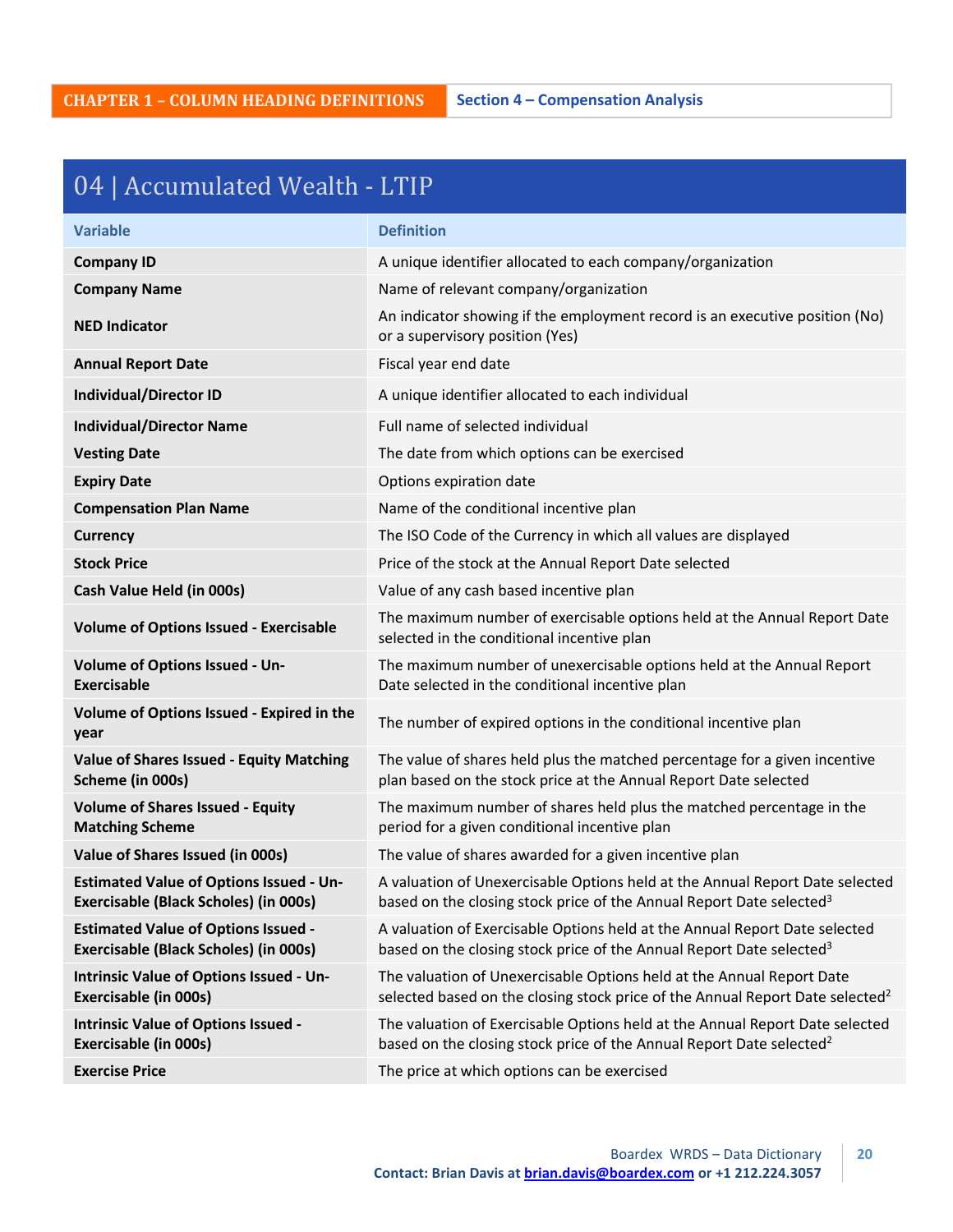# 05 | Accumulated Wealth - Options

| <b>Variable</b>                                                                           | <b>Definition</b>                                                                                                                                                  |
|-------------------------------------------------------------------------------------------|--------------------------------------------------------------------------------------------------------------------------------------------------------------------|
| <b>Company ID</b>                                                                         | A unique identifier allocated to each company/organization                                                                                                         |
| <b>Company Name</b>                                                                       | Name of relevant company/organization                                                                                                                              |
| <b>NED Indicator</b>                                                                      | An indicator showing if the employment record is an executive position (No) or a<br>supervisory position (Yes)                                                     |
| <b>Annual Report Date</b>                                                                 | Fiscal year end date                                                                                                                                               |
| Individual/Director ID                                                                    | A unique identifier allocated to each individual                                                                                                                   |
| <b>Individual/Director Name</b>                                                           | Full name of selected individual                                                                                                                                   |
| <b>Vesting Date</b>                                                                       | The date from which options can be exercised                                                                                                                       |
| <b>Expiry Date</b>                                                                        | Options expiration date                                                                                                                                            |
| <b>Currency</b>                                                                           | The ISO Code of the Currency in which all values are displayed                                                                                                     |
| <b>Volume of Options Issued -</b><br><b>Exercisable</b>                                   | The number of exercisable options held at the Annual Report Date selected for that<br>plan                                                                         |
| Volume of Options Issued - Un-<br><b>Exercisable</b>                                      | The number of unexercisable options held for that plan                                                                                                             |
| <b>Volume of Options issued - Expired</b><br>in the year                                  | The number of expired options in the incentive plan                                                                                                                |
| <b>Exercise Price</b>                                                                     | The price at which options can be exercised                                                                                                                        |
| <b>Intrinsic Value of Options Issued -</b><br><b>Exercisable (in 000s)</b>                | The valuation of Exercisable Options held at the Annual Report Date selected based<br>on the closing stock price of the Annual Report Date selected <sup>2</sup>   |
| <b>Intrinsic Value of Options Issued -</b><br>Un-Exercisable (in 000s)                    | The valuation of Unexercisable Options held at the Annual Report Date selected<br>based on the closing stock price of the Annual Report Date selected <sup>2</sup> |
| <b>Estimated Value of Options Issued</b><br>- Un-Exercisable (Black Scholes) (in<br>000s) | A valuation of Unexercisable Options held at the Annual Report Date selected based<br>on the closing stock price of the Annual Report Date selected <sup>3</sup>   |
| <b>Estimated Value of Options Issued</b><br>- Exercisable (Black Scholes) (in<br>000s)    | A valuation of Exercisable Options held at the Annual Report Date selected based<br>on the closing stock price of the Annual Report Date selected <sup>3</sup>     |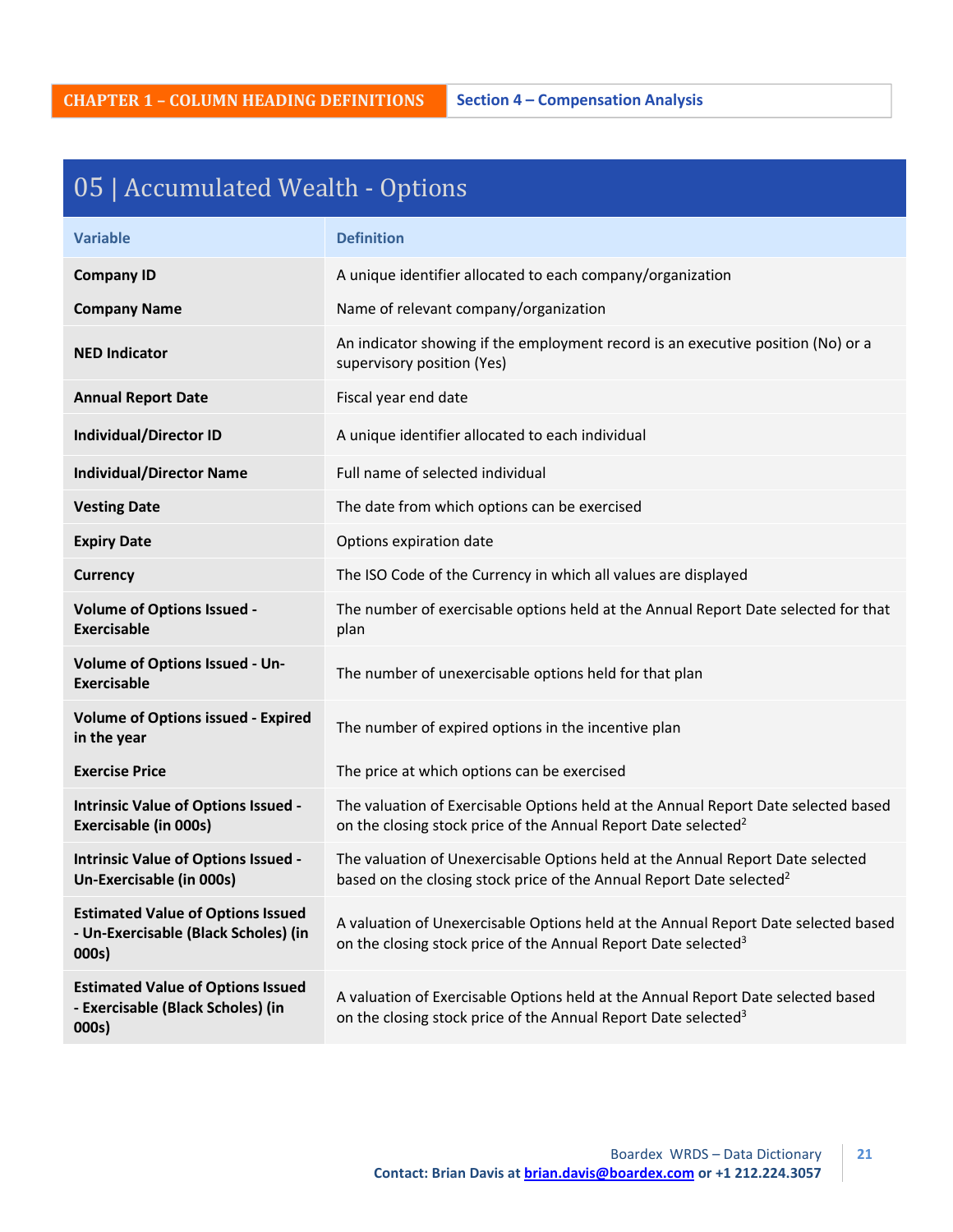# 01 | Board and Director Committees **Variable Definition Company Name** Name of relevant company/organization **Company ID** A unique identifier allocated to each company/organization **NED Indicator** Non-Executive Director Indicator **Annual Report Date** Fiscal year end date **Committee Name** Name of the given committee **Individual/Director ID** A unique identifier allocated to each individual **Individual/Director Name** Full name of selected individual **Committee Role Name** The selected individual's role on the committee **Functional Experience** Employment experience relevant to the selected committee on which the director sits **Board Role Description of the board position held by the selected director as of the selected** Annual Report Date **Board Position** Indicator of whether or not the selected individual holds a board position at the named company **Role Status Role Status** Details of when the Director joined or left the role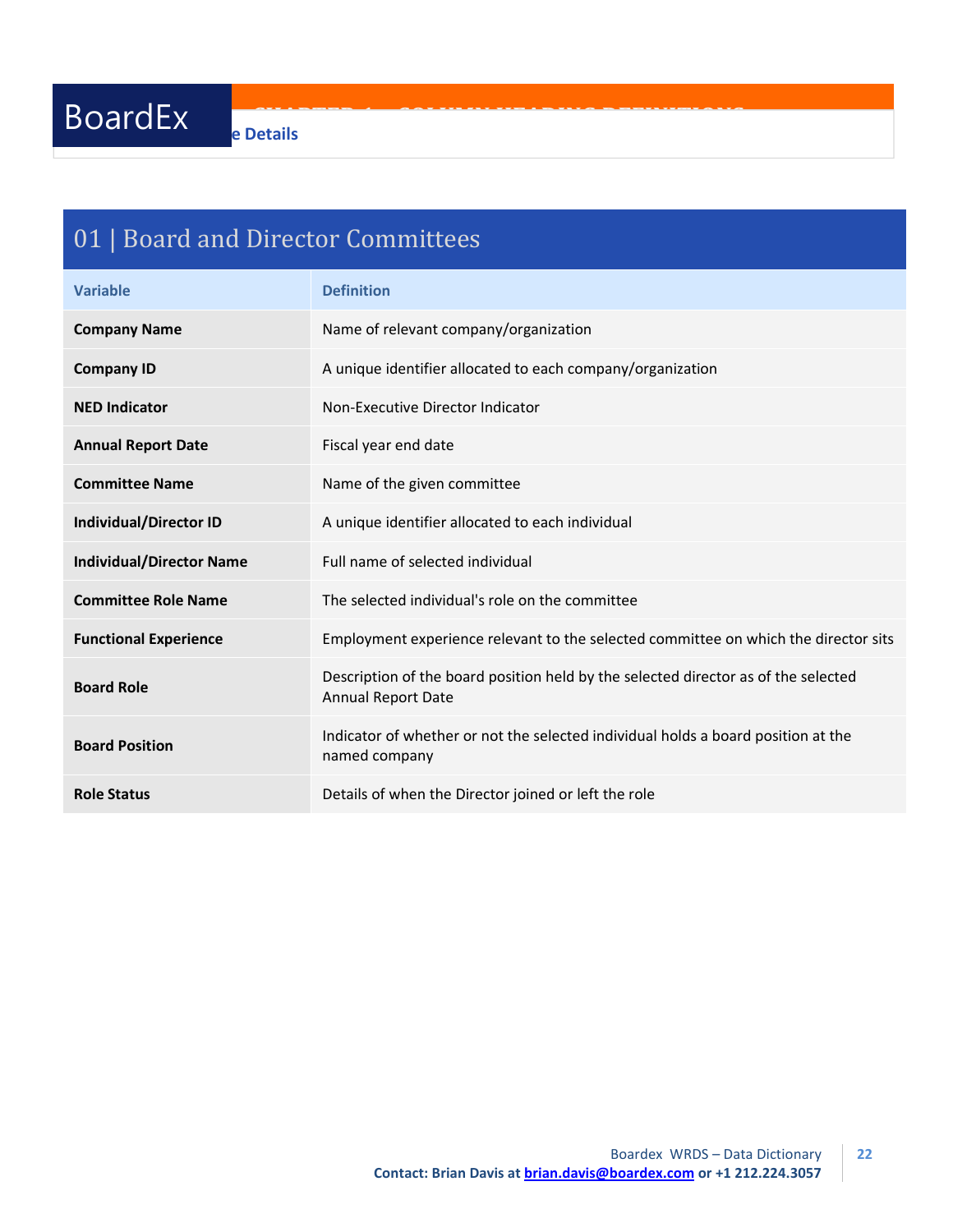# **BoardEx**

| 01   Company Profile Details              |                                                                                                                                                                              |  |
|-------------------------------------------|------------------------------------------------------------------------------------------------------------------------------------------------------------------------------|--|
| <b>Variable</b>                           | <b>Definition</b>                                                                                                                                                            |  |
| <b>Company Name</b>                       | Name of relevant company/organization                                                                                                                                        |  |
| <b>Company ID</b>                         | A unique identifier allocated to each company/organization                                                                                                                   |  |
| <b>Company Type</b>                       | Organization category or type                                                                                                                                                |  |
| <b>HO Address 1</b>                       | The first line of the Head Office Address                                                                                                                                    |  |
| <b>HO Address 2</b>                       | The second line of the Head Office Address                                                                                                                                   |  |
| <b>HO Address 3</b>                       | The third line of the Head Office Address                                                                                                                                    |  |
| <b>HO Address 4</b>                       | The fourth line of the Head Office Address                                                                                                                                   |  |
| <b>HO Address 5</b>                       | The fifth line of the Head Office Address                                                                                                                                    |  |
| <b>HO Country Name</b>                    | The full country name in which the Head Office of the Company is located                                                                                                     |  |
| <b>HO Tel Number</b>                      | The main Head Office Telephone Number                                                                                                                                        |  |
| <b>HO Fax Number</b>                      | The main Head Office Facsimile Number                                                                                                                                        |  |
| <b>HO URL</b>                             | The Corporate Web Site for the company                                                                                                                                       |  |
| <b>Financial URL</b>                      | The Web page where company financials can be located on the company web site                                                                                                 |  |
| <b>CC Address 1</b>                       | The first line of the communication address which may be the same as the Head Office Address                                                                                 |  |
| <b>CC Address 2</b>                       | The second line of the communication address which may be the same as the Head Office Address                                                                                |  |
| <b>Advisor Type</b><br><b>Description</b> | A description of the service offed by the selected Advisor                                                                                                                   |  |
| <b>Advisor Name</b>                       | Organisation name that provides services to the selected company/organization                                                                                                |  |
| <b>ISIN Code</b>                          | An International Securities Identifying Number (ISIN) uniquely identifies a security                                                                                         |  |
| <b>CIK Code</b>                           | The CIK Code used within SEC filings for American companies - relevant only for companies<br>incorporated within the U.S. and who are required to make a filing              |  |
| <b>Current Revenue</b>                    | Annual company revenue as at the last Annual Report date                                                                                                                     |  |
| <b>Market Cap</b>                         | The total value of a company's securities at current prices as quoted on a stock exchange and as<br>calculated by multiplying the total number of shares by the market price |  |
| Index                                     | Index classification(s) of a company according to FT index classifications                                                                                                   |  |
| <b>Sector</b>                             | Sector classification of a company under FTSE International classification (In some cases designated<br>by BoardEx)                                                          |  |
| <b>Ticker</b>                             | Shorthand code used to uniquely identify shares of a publicly-traded corporation on a particular<br>stock market                                                             |  |
| <b>CC Fax Number</b>                      | The contact facsimile number                                                                                                                                                 |  |
| <b>CC Tel Number</b>                      | The contact telephone number                                                                                                                                                 |  |
| <b>CC Country Name</b>                    | The full country name to which all communication should be addressed                                                                                                         |  |
| <b>CC Address 5</b>                       | The fifth line of the communication address which may be the same as the Head Office Address                                                                                 |  |
| <b>CC Address 4</b>                       | The fourth line of the communication address which may be the same as the Head Office Address                                                                                |  |
| <b>CC Address 3</b>                       | The third line of the communication address which may be the same as the Head Office Address                                                                                 |  |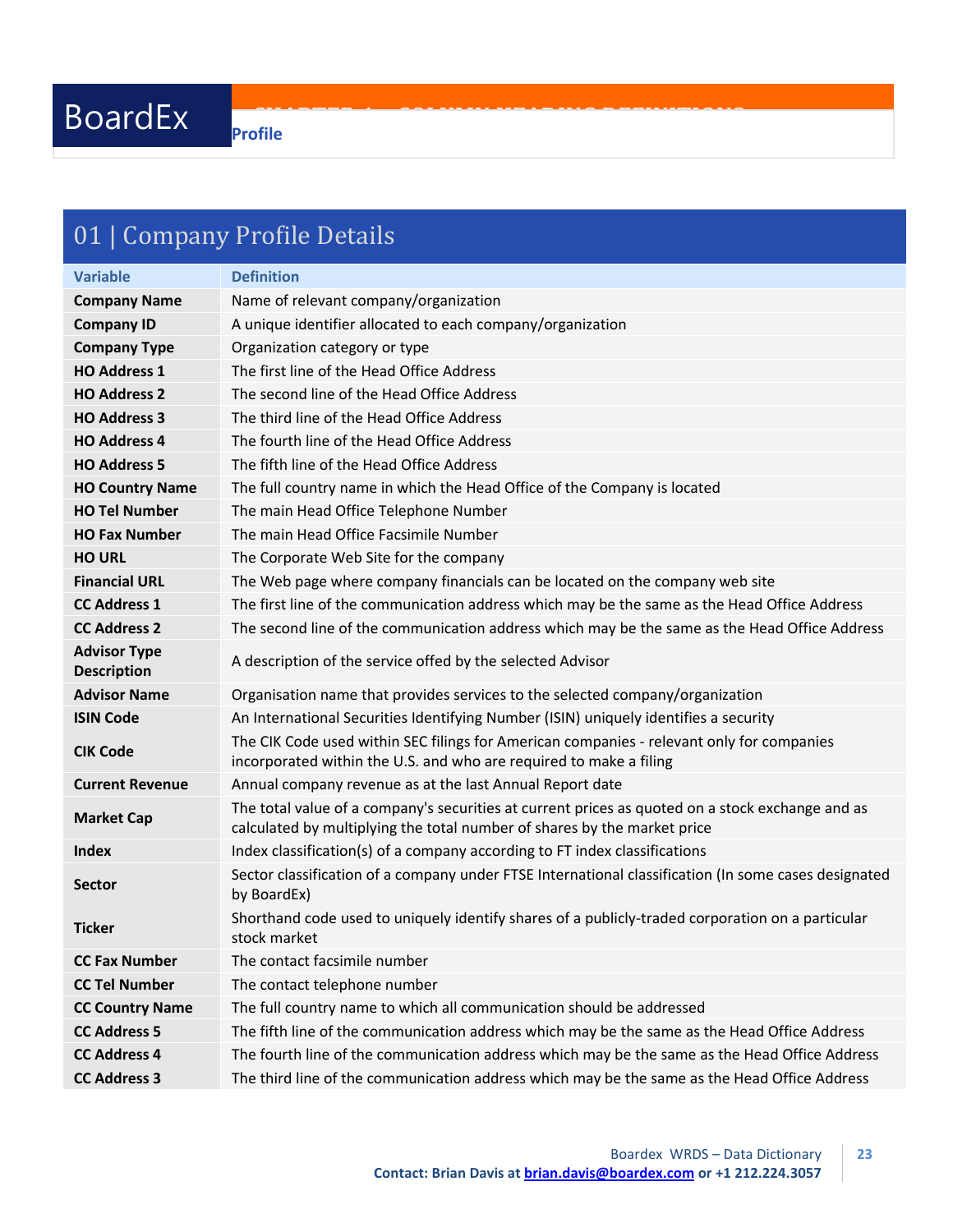| 01   Board and Director Announcements |                                                                                          |  |  |
|---------------------------------------|------------------------------------------------------------------------------------------|--|--|
| Variable                              | <b>Definition</b>                                                                        |  |  |
| <b>Company Name</b>                   | Name of relevant company/organization                                                    |  |  |
| <b>Company ID</b>                     | A unique identifier allocated to each company/organization                               |  |  |
| <b>Individual/Director Name</b>       | Full name of selected individual                                                         |  |  |
| <b>Individual/Director ID</b>         | A unique identifier allocated to each individual                                         |  |  |
| <b>Committee Name</b>                 | Name of any relevant committee                                                           |  |  |
| <b>Role Name</b>                      | Provided title of selected position $1$                                                  |  |  |
| <b>Description</b>                    | Notation of why the change is taking place <sup>2</sup>                                  |  |  |
| <b>Announcement Date</b>              | The date when the company makes the notice of the change to the individual's<br>position |  |  |
| <b>Effective Date</b>                 | The date at which the individual's position within the company changes                   |  |  |

 $1$  When an announcement is about joining a role the role name is that of the new role. When an announcement is about leaving a role, the role name is that of the existing role.

<sup>2</sup> Default text is used if nothing noteworthy is disclosed, otherwise, it's the statement made by the company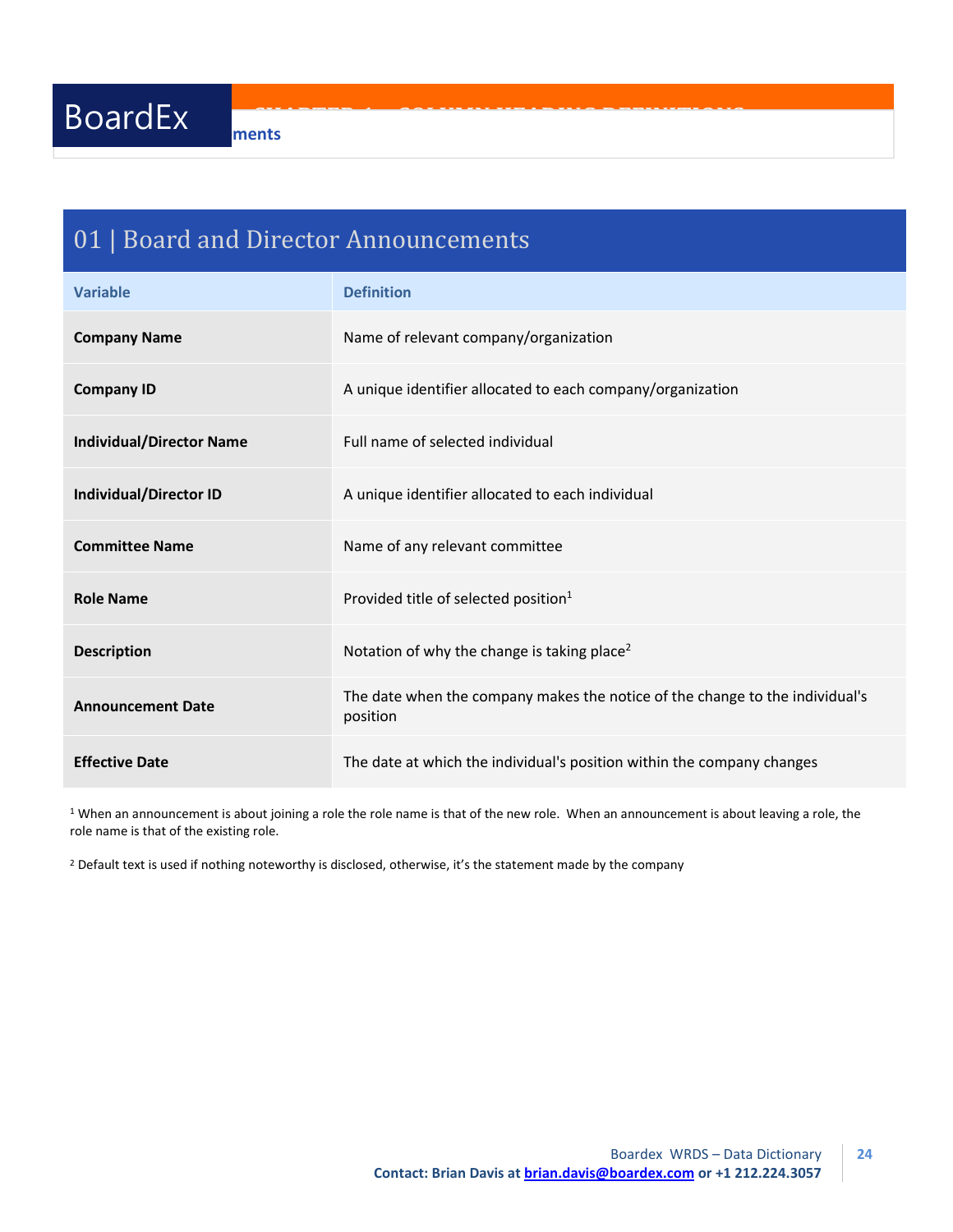## **Number of Companies fully analyzed for Board structure and composition**

| Year | <b>NA</b> | <b>EU</b> | <b>UK</b> | <b>ROW</b> | <b>Total</b> |
|------|-----------|-----------|-----------|------------|--------------|
| 1999 | 85        | 442       | 402       | 5          | 934          |
| 2000 | 1565      | 651       | 688       | 22         | 2926         |
| 2001 | 1921      | 899       | 826       | 37         | 3683         |
| 2002 | 2005      | 974       | 935       | 53         | 3967         |
| 2003 | 3830      | 1076      | 1147      | 122        | 6175         |
| 2004 | 4746      | 1135      | 1486      | 281        | 7648         |
| 2005 | 5520      | 1403      | 1888      | 488        | 9299         |
| 2006 | 5629      | 1512      | 2317      | 599        | 10057        |
| 2007 | 6909      | 1823      | 2392      | 1176       | 12300        |
| 2008 | 7188      | 1921      | 2414      | 1645       | 13168        |
| 2009 | 7020      | 1868      | 2304      | 1736       | 12928        |
| 2010 | 6758      | 1934      | 2232      | 2413       | 13337        |
| 2011 | 7144      | 2186      | 2293      | 2886       | 14509        |
| 2012 | 7352      | 2161      | 2275      | 2890       | 14678        |
| 2013 | 7640      | 2255      | 2630      | 3150       | 15675        |
| 2014 | 8224      | 2350      | 2988      | 3427       | 16989        |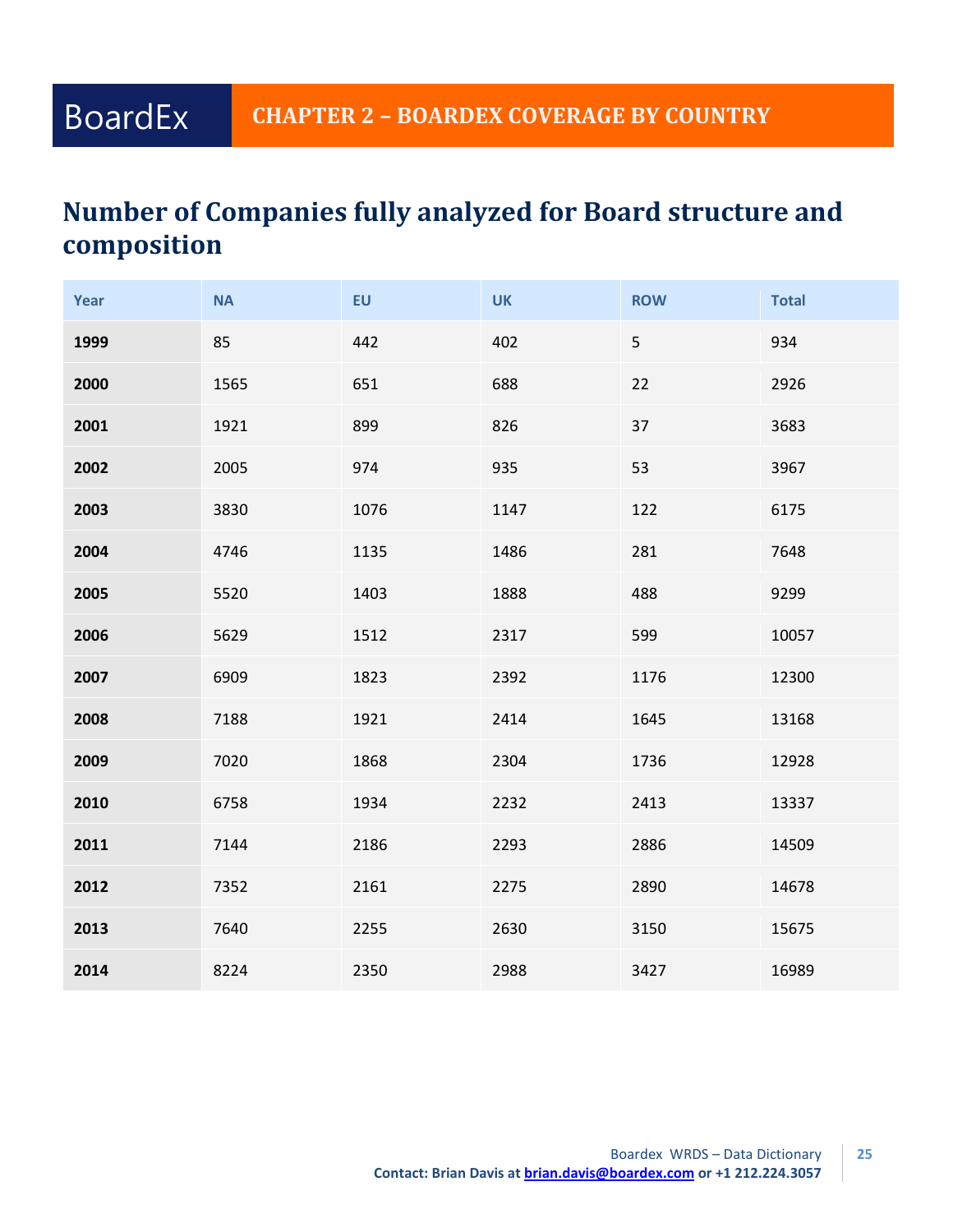# BoardEx **CHAPTER 3 – INDICIES COVERED IN BOARDEX**

## **Indices**

| <b>AEX</b>                                | <b>FTSE Fledgling</b>                           | <b>OBX OMX 20</b>            | <b>SMI</b>           |
|-------------------------------------------|-------------------------------------------------|------------------------------|----------------------|
| <b>AEX MID-CAP</b>                        | <b>FTSE SMALL CAP</b>                           | <b>OMX HELSINKI 25</b>       | <b>STRAITS TIMES</b> |
| <b>ASX ALL ORDINARIES</b>                 | <b>FTSE TECHMARK ALL-SHARE</b>                  | <b>OMX INDEX</b>             | <b>TecDAX</b>        |
| <b>ATX</b>                                | FTSE/MIB                                        | <b>PSI-20</b>                | <b>TOPIX Core 30</b> |
| <b>BCN GLOBAL 100</b>                     | <b>HANG SENG</b>                                | <b>S&amp;P 500</b>           | <b>WIG 20</b>        |
| <b>BEL-20 INSTITUTIONAL</b>               | Hong Kong Hang Seng China<br><b>Enterprises</b> | S&P MID CAP 400              | <b>SMI</b>           |
| <b>BSE 200</b>                            | <b>IBEX 35</b>                                  | <b>S&amp;P SMALL CAP 600</b> |                      |
| <b>CAC 40</b>                             | <b>IGBM</b>                                     | <b>S&amp;P/ASX 50</b>        |                      |
| <b>DAX</b>                                | <b>ISEQ OVERALL</b>                             | <b>S&amp;P/ASX100</b>        |                      |
| <b>DOW JONES INDUSTRIAL</b><br><b>AVG</b> | <b>JSE ALL SHARE</b>                            | <b>S&amp;P/ASX20</b>         |                      |
| <b>EUROTOP 100</b>                        | <b>LUXX</b>                                     | <b>S&amp;P/ASX200</b>        |                      |
| <b>FTSE 100</b>                           | <b>MDAX</b>                                     | <b>S&amp;P/ASX300</b>        |                      |
| <b>FTSE 250</b>                           | <b>MIBTEL</b>                                   | <b>S&amp;P/TSX 60</b>        |                      |
| <b>FTSE AIM</b>                           | <b>MIDEX</b>                                    | <b>S&amp;P/TSX COMPOSITE</b> |                      |
| <b>FTSE Small Cap</b>                     | NASDAQ 100                                      | <b>SBF 120</b>               |                      |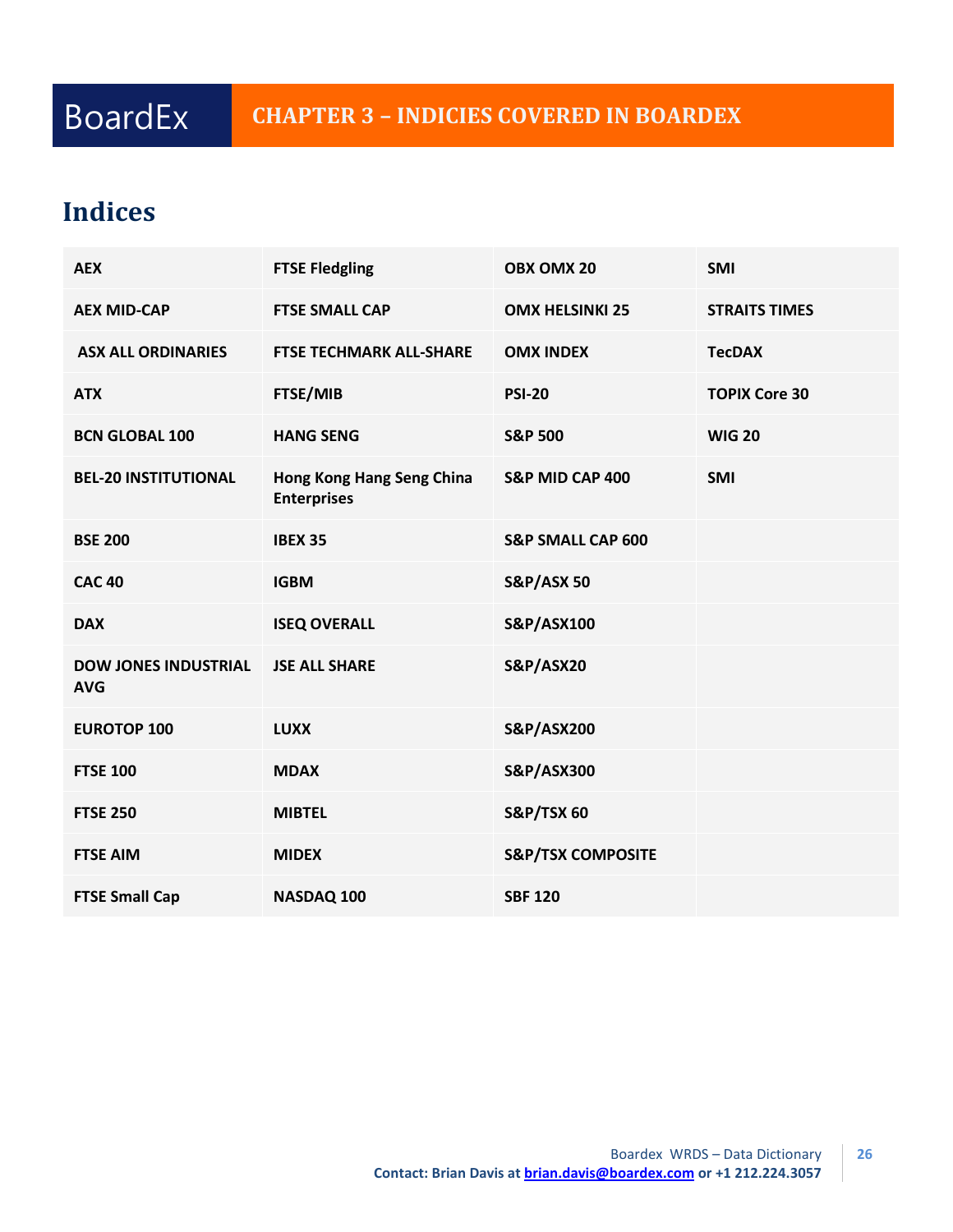# BoardEx **CHAPTER 4 – SOURCES USED IN THE RESEARCH PROCESS**

## **United Kingdom**

#### **Company announcements/press releases**

- Corporate Information
- Company websites

#### **Annual Report/Review**

#### **RNS (Regulatory News Service) - Investegate**

http://www.investegate.co.uk/Index.aspx

• Official company press releases for all UK quoted companies (i.e. directorate changes)

#### **London Stock Exchange – Quoted Company Information**

http://www.londonstockexchange.com/home/homepage.htm

- Listing Date
- Sector
- Index Information
- Contact Details (address, website)

#### **Companies House**

http://direct.companieshouse.gov.uk/

- Annual Reports
- Information on Directors (Date of Birth, Nationality, Current and Past directorships, Start and End dates)

#### **Database for UK Trusts**

http://www.trustnet.com

**Guidestar UK**  http://www.guidestar.org.uk/

#### **UK Cabinet Office**

http://www.cabinetoffice.gov.uk/

#### **Members of Parliament**

http://www.parliament.uk/mps-lords-and-offices/mps/

**House of Lords**

http://www.parliament.uk/mps-lords-and-offices/lords/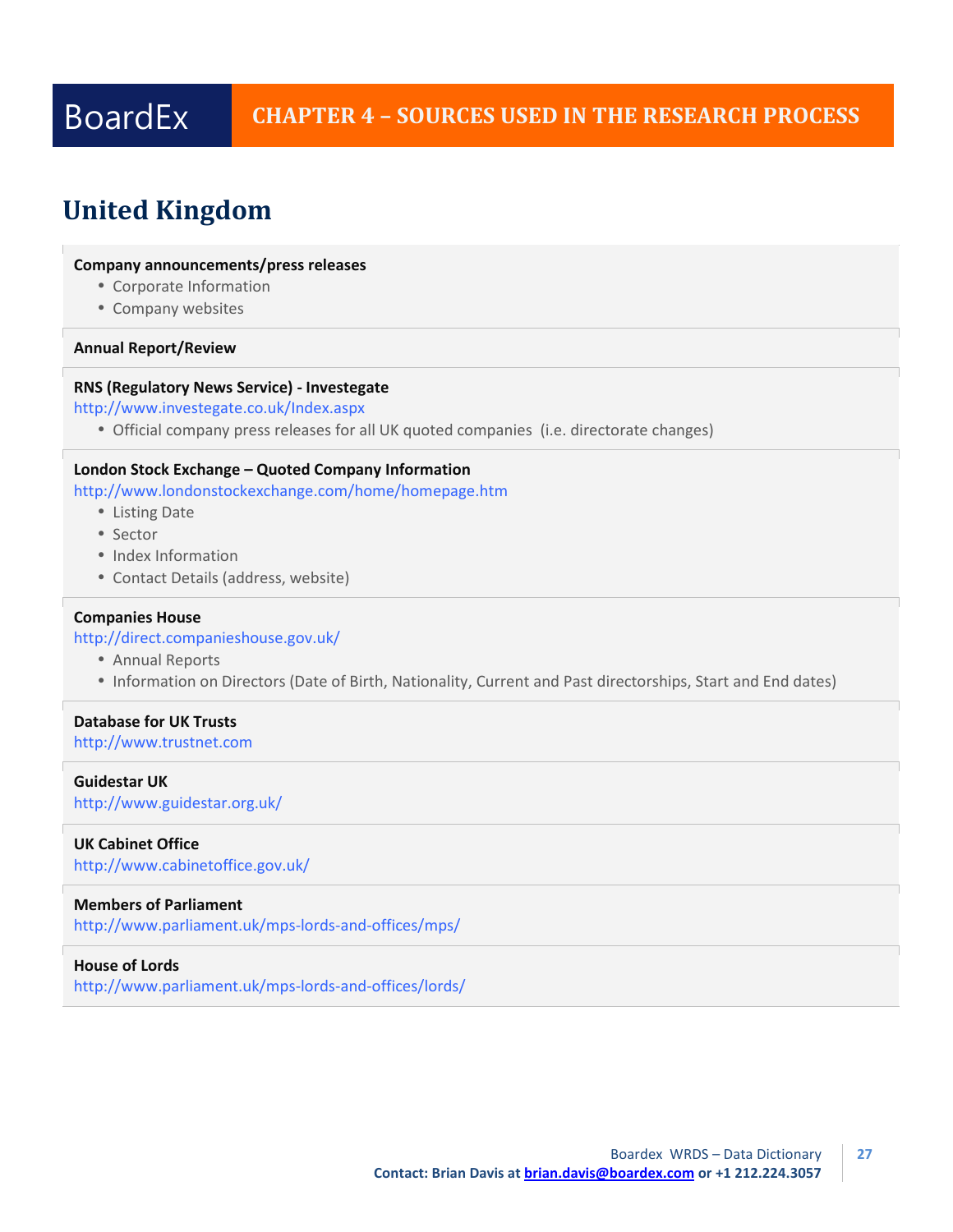## **United States**

#### **SEC**

http://sec.gov/edgar/searchedgar/companysearch.html

• (Proxy statements, 10-k (Annual Report), 8-K's etc)

#### **Company Information**

- Press releases
- Corporate websites

#### **US Stock Exchanges**

**NASADAQ** http://www.nasdaq.com/

• **NYSE** http://www.nyse.com/

#### **US State Registries**

http://www.llrx.com/columns/roundup29

**Foundation Center**

http://foundationcenter.org/findfunders/990finder/

#### **United States Conference of Mayors**

http://www.usmayors.org/meetmayors/mayorsatglance.asp

#### **US Air Force Biographies (retired and active)**

http://www.af.mil/information/bios/index.asp

#### **US Navy Biographies**

http://www.navy.mil/navydata/bios/bio\_list.asp

#### **US House of Representatives and US Senate**

http://bioguide.congress.gov/biosearch/biosearch.asp http://www.house.gov/ http://www.senate.gov/ http://votesmart.org/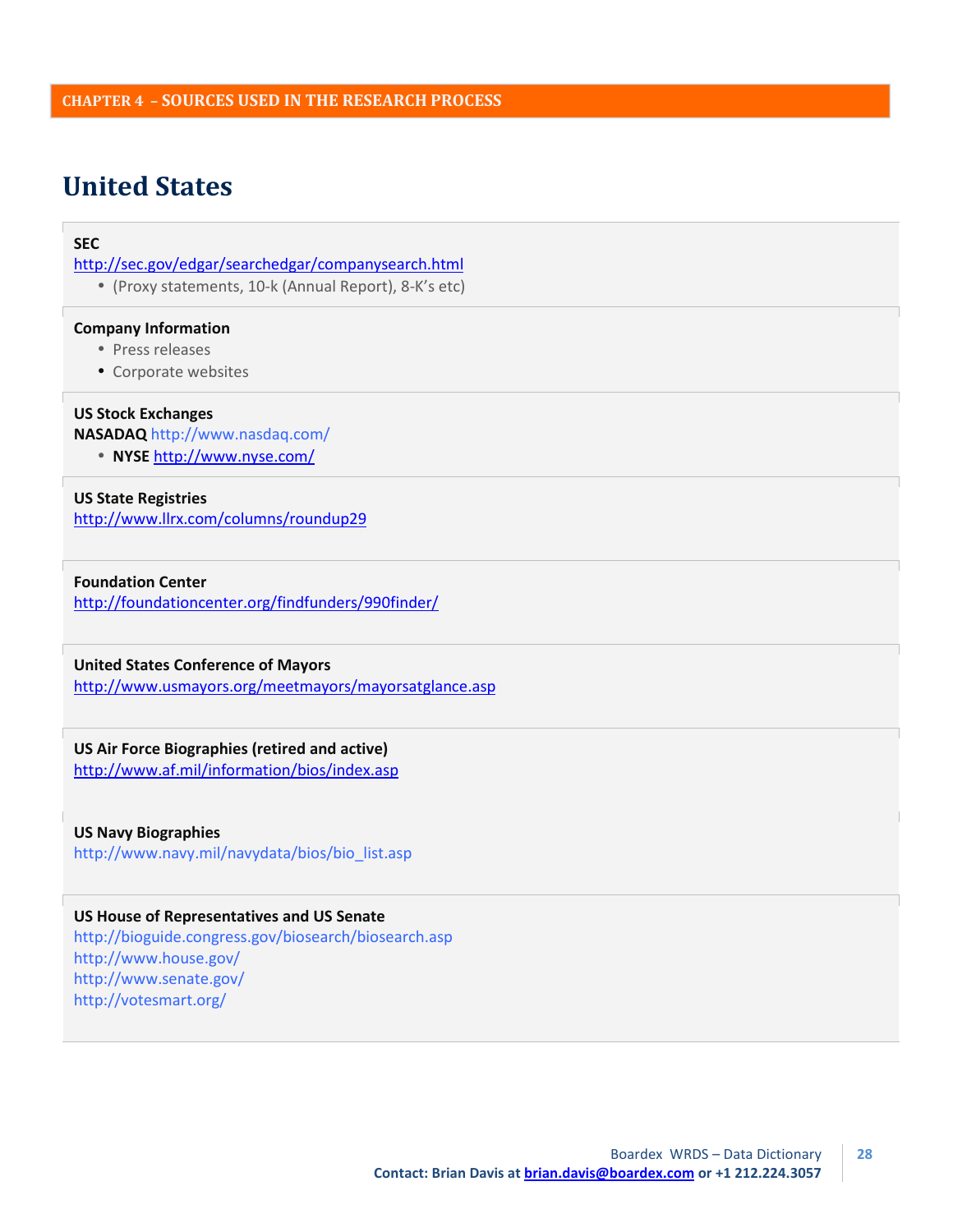## **Australia**

#### **Australian Stock Exchange**

http://www.asx.com.au/asx/statistics/announcements.

#### **Company Information**

- Press releases
- Corporate websites
- Annual reports

## **Canada**

**SEDAR - System for Electronic Document Analysis and Retrieval** http://www.sedar.com/homepage\_en.htm

#### **Toronto Stock Exchange**

• Quoted company information

#### **Company Information**

- Press releases
- Corporate websites
- Annual reports, Annual Information Form

#### **CNW – Canada Newswire**

http://www.newswire.ca/en/index

**Marketwire** http://www.marketwire.com/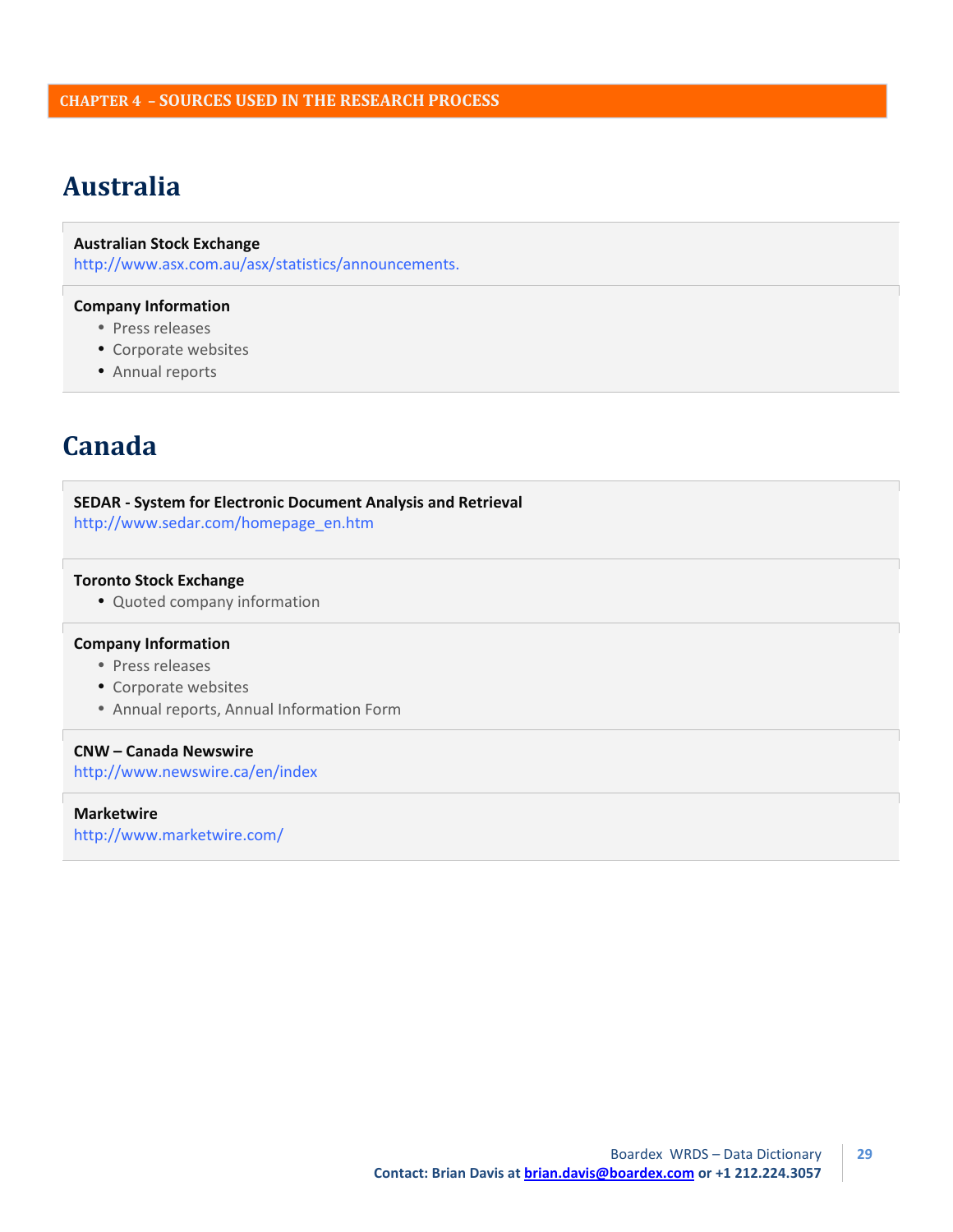#### **CHAPTER 4 – SOURCES USED IN THE RESEARCH PROCESS**

## **India**

#### **Bombay Stock Exchange**

http://www.bseindia.com/stockinfo/anncomp.aspx?scripcode=531807

• Board changes

#### **National Stock Exchange of India**

http://www.nseindia.com/

• Corporate announcements

#### **Company Information**

- Press releases
- Corporate websites
- Annual reports

#### **Quoted Company and Director Information**

http://www.directorsdatabase.com/

#### **Indian Administrative Service (IAS Officers)**

http://persmin.nic.in/ersheet/StartQryERS.asp

**Indian Charity Database**  http://www.charity.org.in

**Indian Company Registry** http://www.mca.gov.in/DCAPortalWeb/dca/MyMCALogin.do?method=setDefaultProperty&mode=31

## **Hong Kong**

#### **Hong Kong Stock Exchange**

http://www.hkex.com.hk/eng/invest/company/profilemenu\_page\_e.asp

- Annual reports
- Board Changes

#### **Company Information**

- Press releases
- Corporate websites
- Annual reports, Annual Information Form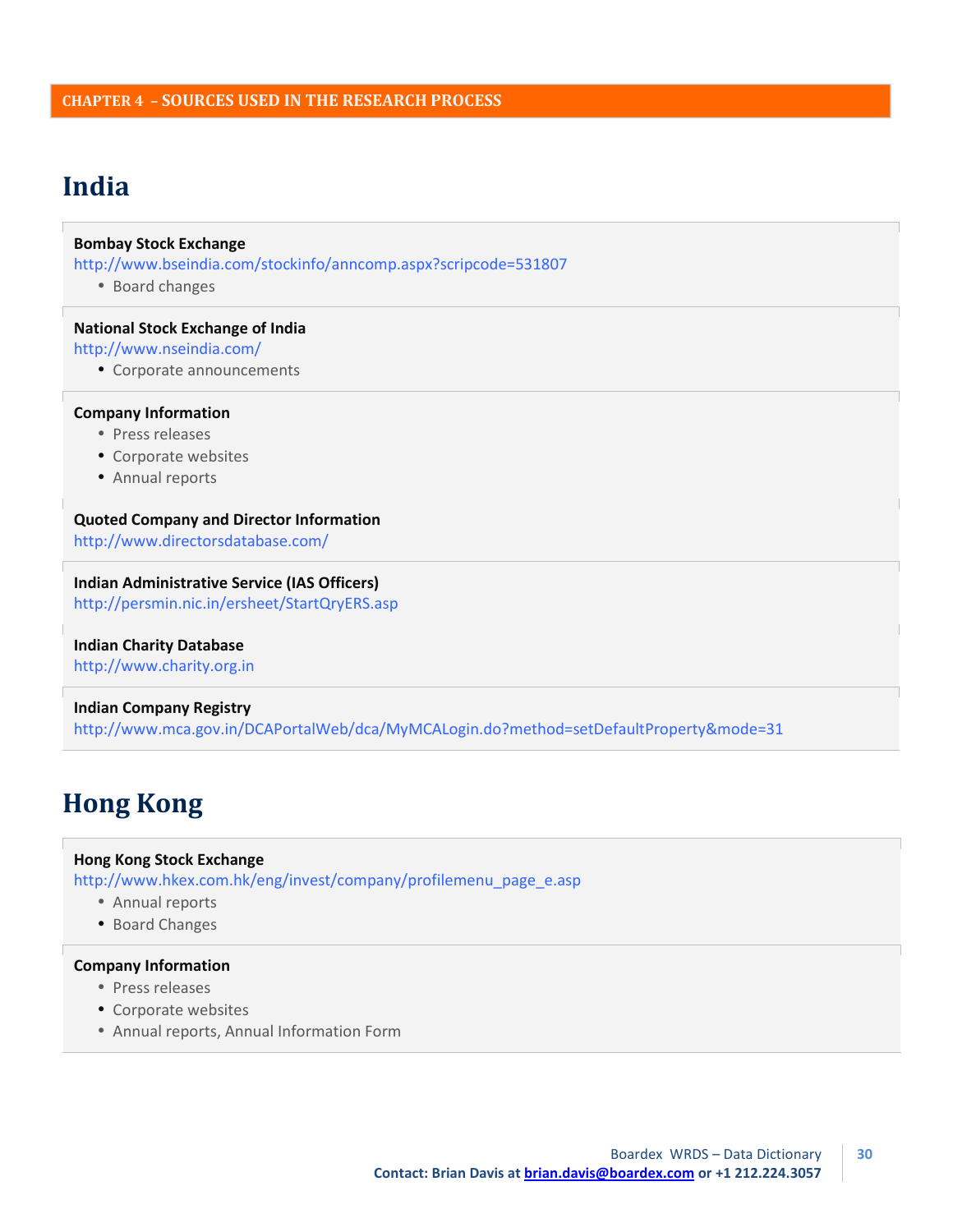## **Singapore**

#### **Singapore Stock Exchange**

- Annual reports http://www.sgx.com/wps/portal/sgxweb/home/company\_disclosure/annual\_financial
- Board Changes http://www.sgx.com/wps/portal/sgxweb/home/company\_disclosure/company\_announcements

#### **Company Information**

- Press releases
- Annual reports
- Corporate websites

## **France**

**Paris Stock Exchange** https://europeanequities.nyx.com/en/newsroom/company-press-releases

#### **Company Information**

- Press releases
- Annual reports
- Corporate websites
- Reference Docs

## **Germany**

**Deutsche Börse (stock exchange)** http://deutsche-boerse.com/dbag/dispatch/en/kir/gdb\_navigation/home

#### **Company Information**

- Press releases
- Corporate websites
- Annual reports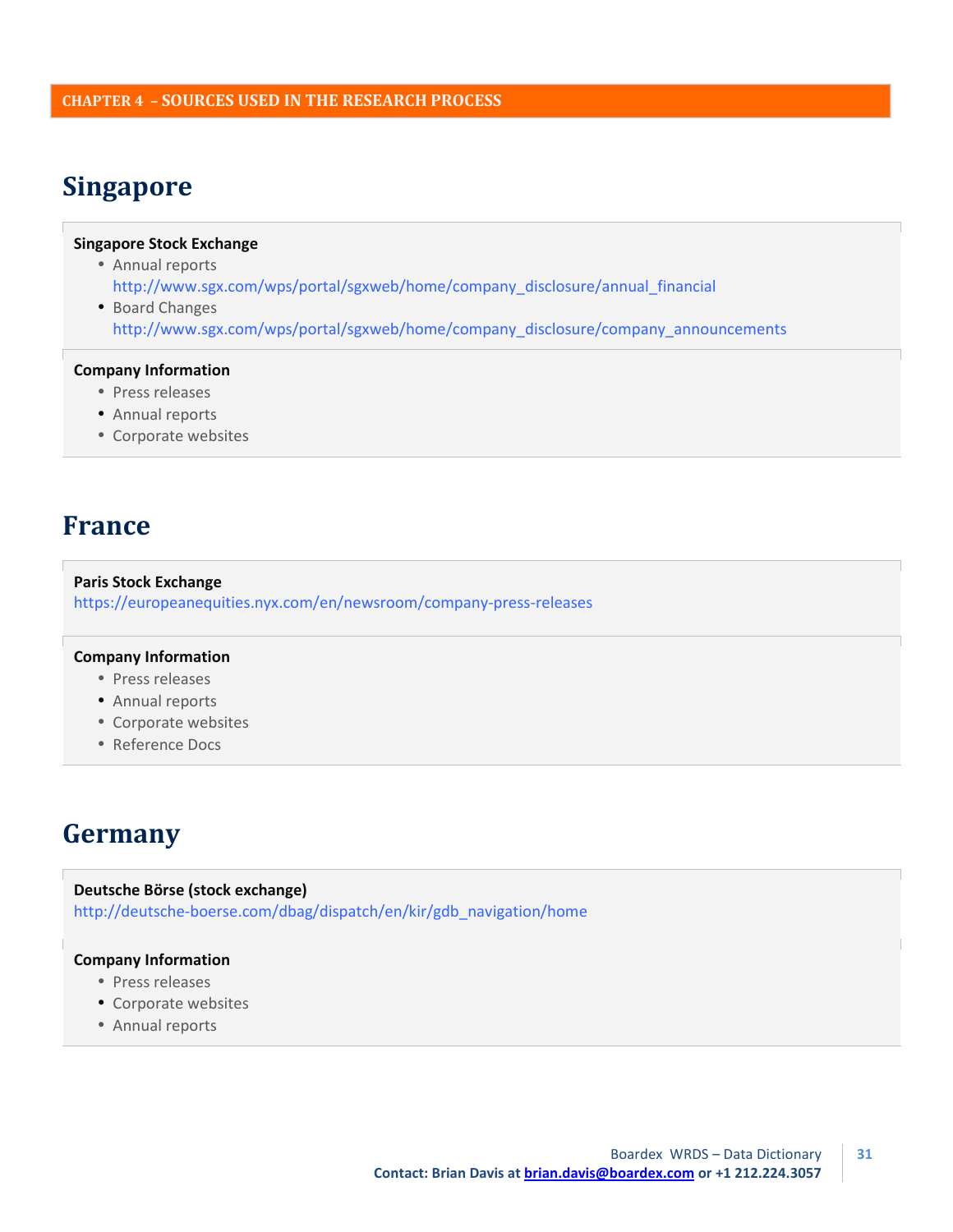## **Italy**

#### **Borsa Italiana (Stock Exchange)**

http://www.borsaitaliana.it/homepage/homepage.en.htm

#### **Company Information**

- Corporate websites
- Annual reports
- Corporate governance documents

## **Netherlands**

#### **Amsterdam Stock Exchange**

http://www.euronext.com

#### **Company Information**

- Press releases
- Annual reports
- Corporate websites

#### **Dutch Board Changes**

http://www.afm.nl/en/professionals/registers/alle-huidige-registers.aspx?type={FB94A1D1-EE14-4103-B6CA-02AD6EC9D8B6}

## **Spain**

**Bolsa de Madrid (Madrid Stock Exchange)**

#### **Bolsa de Barcelona**

#### **Company Information**

- Press releases
- Annual reports
- Corporate websites

#### **Spanish Board Changes & Financial Information (in Spanish)**

http://www.cnmv.es/index\_en.htm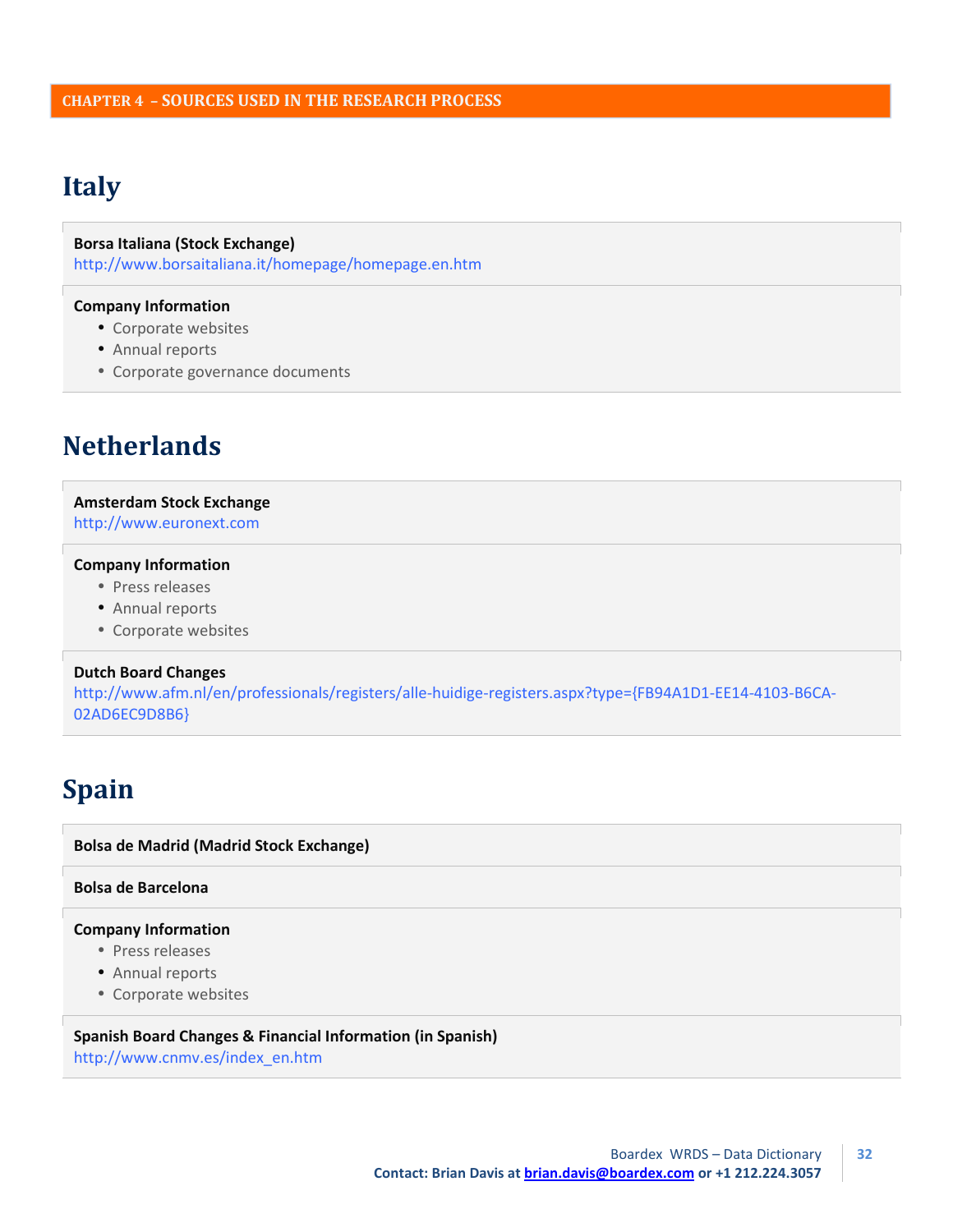## **Other Major European Sources**

**Athens Stock Exchange**

**Brussels Stock Exchange (Euronext)**

**Lisbon Stock Exchange (Euronext)**

**Copenhagen Stock Exchange (NASDAQ OMX Copenhagen)**

**Stockholm Stock Exchange (NASDAQ OMX Stockholm)**

**Helsinki Stock Exchange (NASDAQ OMX Helsinki)**

**Zurich Stock Exchange (Swiss Exchange)**

## **Other Asia, Africa and South America**

**Abu Dhabi Securities Exchange** http://www.adx.ae/English/Securities/Pages/ListedCompanies.aspx

**South African Stock Exchange** http://www.jse.co.za/Home.aspx

## **Other Sources**

**Factiva – press releases**

#### **International Newswires**

- Business Wire http://www.businesswire.com
- PR Newswire http://www.prnewswire.com/

**Interactive Data – indices/sectors/prices**

**Universities** http://univ.cc/world.php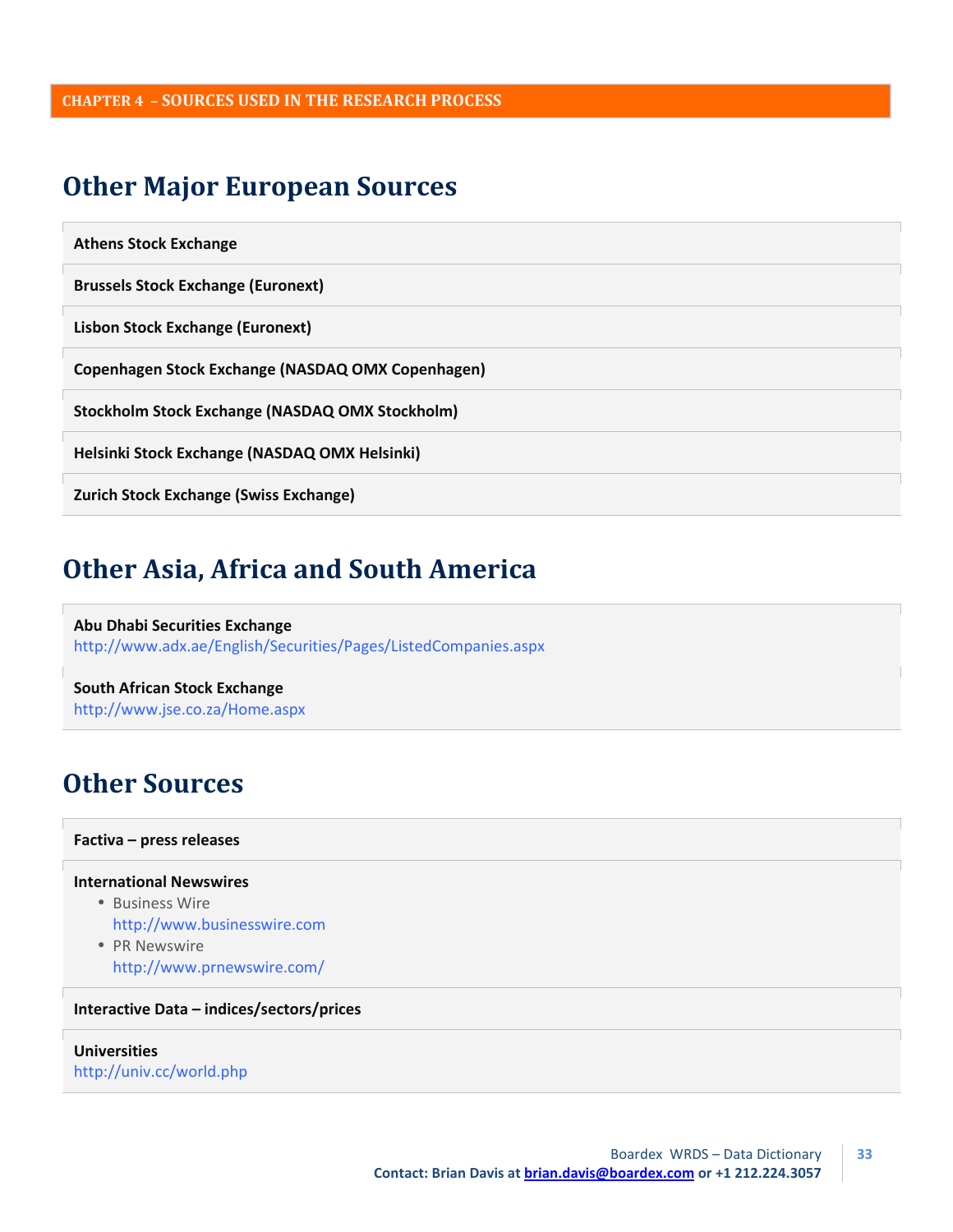## **Other Major European Sources**

**Athens Stock Exchange**

**Brussels Stock Exchange (Euronext)**

**Lisbon Stock Exchange (Euronext)**

**Copenhagen Stock Exchange (NASDAQ OMX Copenhagen)**

**Stockholm Stock Exchange (NASDAQ OMX Stockholm)**

**Helsinki Stock Exchange (NASDAQ OMX Helsinki)**

**Zurich Stock Exchange (Swiss Exchange)**

## **Other Asia, Africa and South America**

**Abu Dhabi Securities Exchange** http://www.adx.ae/English/Securities/Pages/ListedCompanies.aspx

**South African Stock Exchange** http://www.jse.co.za/Home.aspx

## **Other Sources**

**Factiva – press releases**

#### **International Newswires**

- Business Wire http://www.businesswire.com
- PR Newswire http://www.prnewswire.com/

**Interactive Data – indices/sectors/prices**

**Universities** http://univ.cc/world.php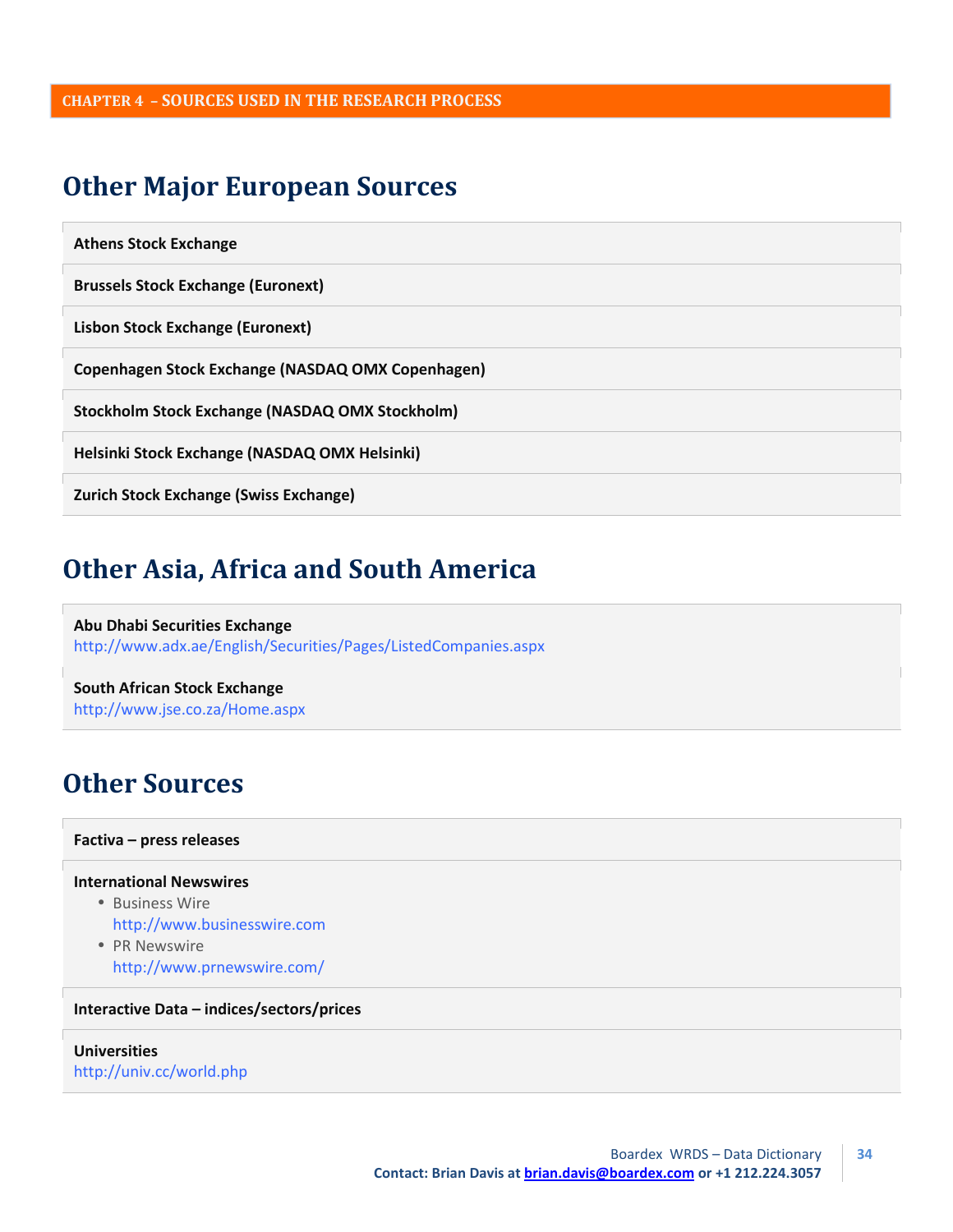# **Legal**

 $\Box$ 

**Martindale** http://www.martindale.com/

**FindLaw** http://www.findlaw.com/

## **Translation Software**

**Google** http://translate.google.com/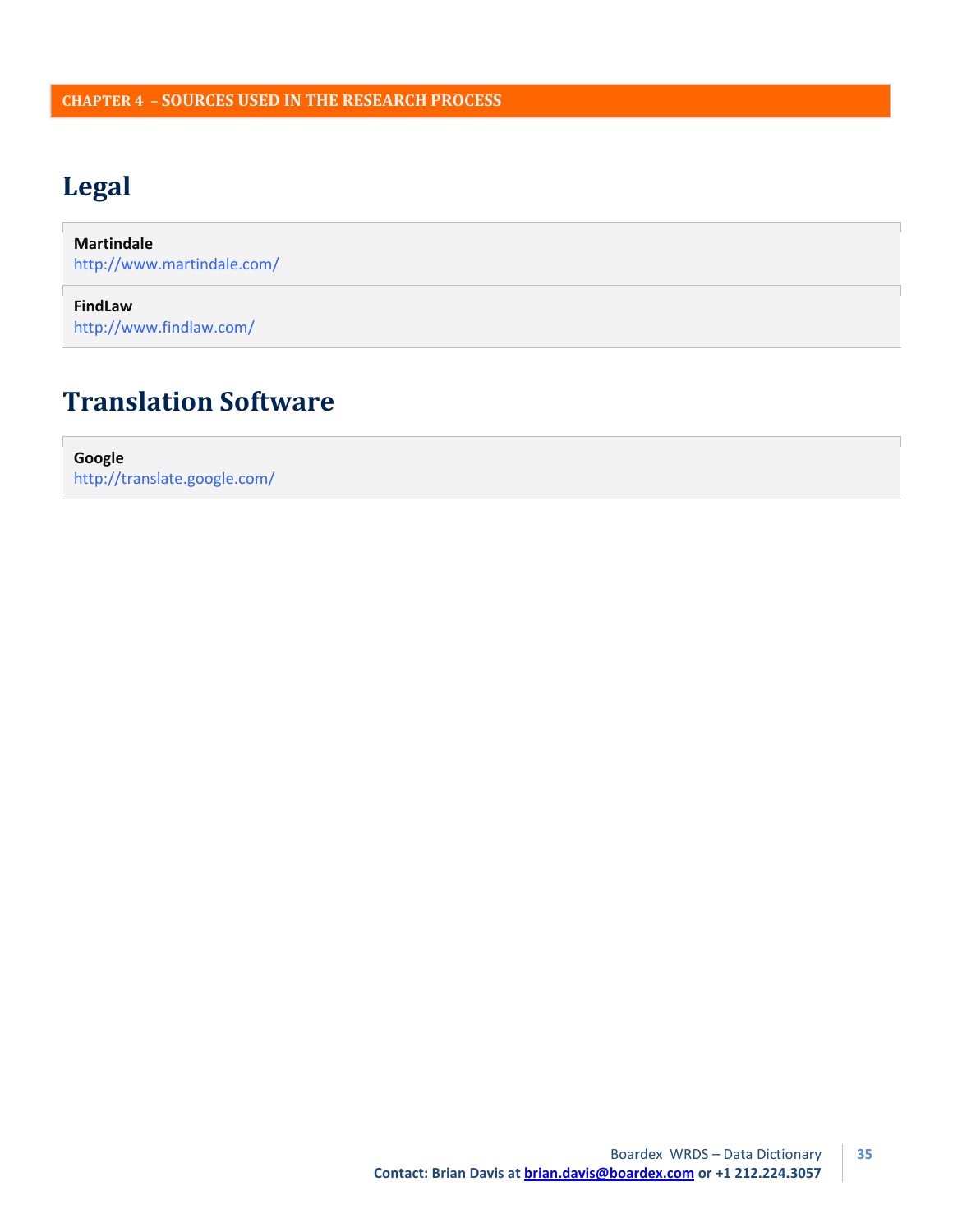## **Total and Active Visible Organizations**

| <b>Country</b> |                            | <b>Total Visible</b> | <b>Delisted</b> | <b>Visible Active</b> |
|----------------|----------------------------|----------------------|-----------------|-----------------------|
| 01.            | <b>UNITED STATES</b>       | 11,846               | 3,644           | 8,202                 |
| 02.            | <b>UNITED KINGDOM</b>      | 3,522                | 1,382           | 2,140                 |
| 03.            | <b>CANADA</b>              | 1,328                | 273             | 1,055                 |
| 04.            | <b>AUSTRALIA</b>           | 1,035                | 242             | 793                   |
| 05.            | <b>INDIA</b>               | 464                  | 13              | 451                   |
| 06.            | <b>HONG KONG</b>           | 477                  | 30              | 447                   |
| 07.            | <b>CHINA</b>               | 598                  | 164             | 434                   |
| 08.            | <b>GERMANY</b>             | 497                  | 87              | 410                   |
| 09.            | <b>FRANCE</b>              | 487                  | 83              | 404                   |
| 10.            | <b>JAPAN</b>               | 345                  | 4               | 341                   |
| 11.            | <b>SINGAPORE</b>           | 339                  | 36              | 303                   |
| 12.            | <b>SOUTH AFRICA</b>        | 251                  | 41              | 210                   |
| 13.            | <b>MALAYSIA</b>            | 191                  | 10              | 181                   |
| 14.            | <b>SWEDEN</b>              | 237                  | 64              | 173                   |
| 15.            | <b>SWITZERLAND</b>         | 184                  | 26              | 158                   |
| 16.            | <b>ITALY</b>               | 200                  | 42              | 158                   |
| 17.            | <b>NETHERLANDS</b>         | 211                  | 65              | 146                   |
| 18.            | <b>BRAZIL</b>              | 138                  | 9               | 129                   |
| 19.            | <b>ISRAEL</b>              | 164                  | 40              | 124                   |
| 20.            | <b>GUERNSEY</b>            | 178                  | 64              | 114                   |
| 21.            | <b>NORWAY</b>              | 164                  | 59              | 105                   |
| 22.            | <b>BERMUDA</b>             | 138                  | 38              | 100                   |
| 23.            | <b>REPUBLIC OF IRELAND</b> | 152                  | 51              | 101                   |
| 24.            | <b>SPAIN</b>               | 132                  | 34              | 98                    |
| 25.            | <b>BELGIUM</b>             | 111                  | 25              | 86                    |
| 26.            | <b>JERSEY</b>              | 123                  | 41              | 82                    |
| 27.            | <b>RUSSIAN FEDERATION</b>  | 79                   | 3               | 76                    |
| 28.            | <b>TAIWAN</b>              | 72                   | $\overline{2}$  | 70                    |
| 29.            | <b>SOUTH KOREA</b>         | 74                   | 5               | 69                    |
| 30.            | <b>DENMARK</b>             | 72                   | 4               | 68                    |
| 31.            | <b>FINLAND</b>             | 73                   | 4               | 69                    |
| 32.            | <b>MEXICO</b>              | 65                   | 4               | 61                    |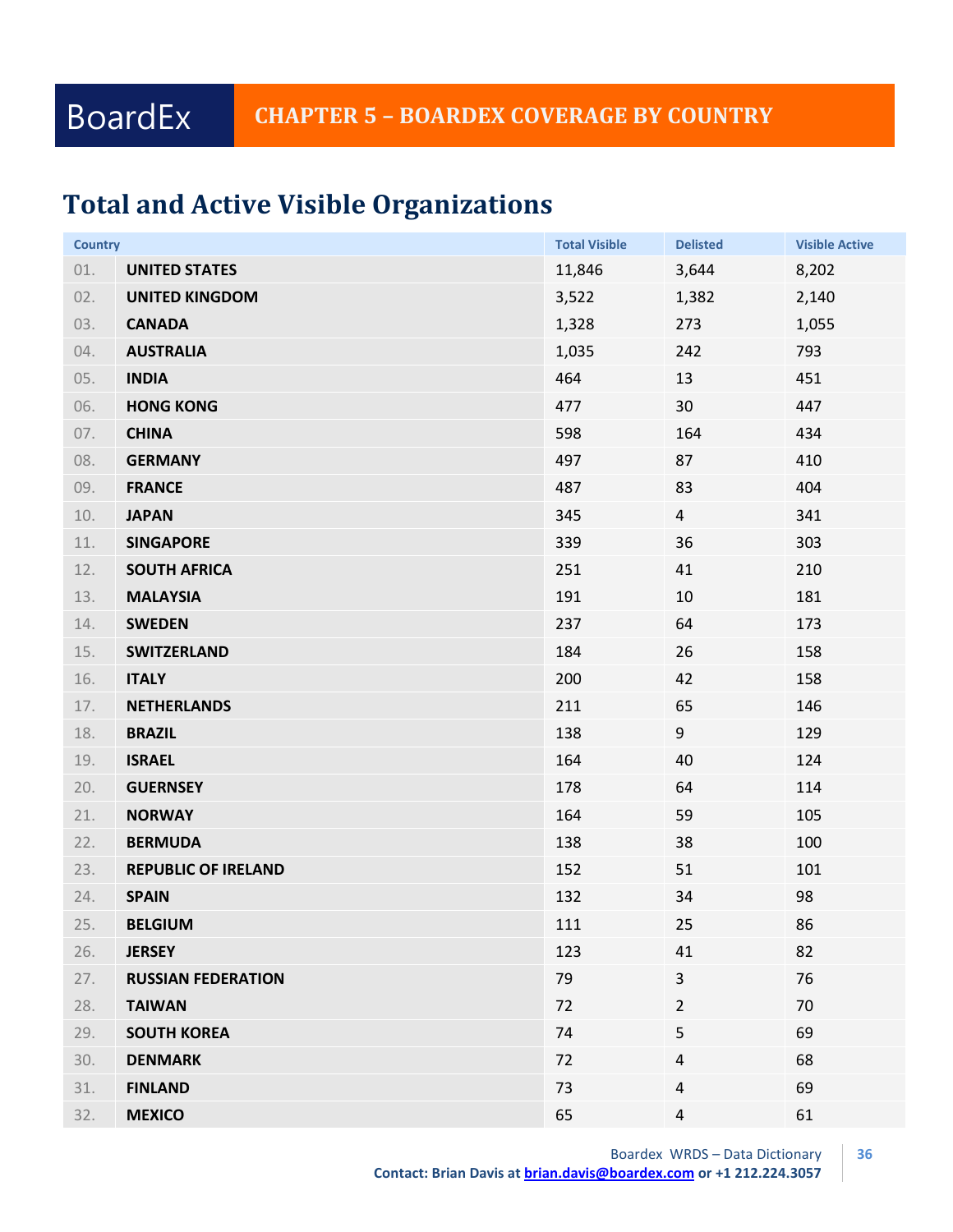| 33. | <b>LUXEMBOURG</b>              | 75             | 14               | 61             |
|-----|--------------------------------|----------------|------------------|----------------|
| 34. | <b>CAYMAN ISLANDS</b>          | 75             | 17               | 58             |
| 35. | <b>NEW ZEALAND</b>             | 62             | $\overline{4}$   | 58             |
| 36. | <b>AUSTRIA</b>                 | 61             | 8                | 53             |
| 37. | <b>GREECE</b>                  | 73             | 18               | 55             |
| 38. | <b>INDONESIA</b>               | 52             | $\pmb{0}$        | 52             |
| 39. | <b>ISLE OF MAN</b>             | 87             | 35               | 52             |
| 40. | <b>TURKEY</b>                  | 50             | $\overline{4}$   | 46             |
| 41. | <b>UNITED ARAB EMIRATES</b>    | 48             | 5                | 43             |
| 42. | <b>NIGERIA</b>                 | 40             | $\mathbf{1}$     | 39             |
| 43. | <b>POLAND</b>                  | 38             | $\mathbf{1}$     | 37             |
| 44. | <b>PHILIPPINES</b>             | 36             | $\mathbf{1}$     | 35             |
| 45. | <b>VIRGIN ISLANDS, BRITISH</b> | 44             | $\boldsymbol{9}$ | 35             |
| 46. | <b>THAILAND</b>                | 33             | $\pmb{0}$        | 33             |
| 47. | <b>PORTUGAL</b>                | 35             | 3                | 32             |
| 48. | <b>CHILE</b>                   | 31             | $\mathbf{1}$     | 30             |
| 49. | <b>COLOMBIA</b>                | 21             | $\pmb{0}$        | 21             |
| 50. | <b>CYPRUS</b>                  | 25             | 5                | 20             |
| 51. | <b>ARGENTINA</b>               | 20             | $\mathbf{1}$     | 19             |
| 52. | <b>SAUDI ARABIA</b>            | 13             | $\mathbf{1}$     | 12             |
| 53. | <b>EGYPT</b>                   | 11             | $\pmb{0}$        | 11             |
| 54. | <b>PERU</b>                    | 13             | $\overline{2}$   | 11             |
| 55. | <b>KENYA</b>                   | 10             | $\pmb{0}$        | 10             |
| 56. | <b>MONACO</b>                  | 10             | $\overline{2}$   | 8              |
| 57. | <b>PAKISTAN</b>                | $\overline{7}$ | $\pmb{0}$        | $\overline{7}$ |
| 58. | <b>PUERTO RICO</b>             | 12             | 5                | $\overline{7}$ |
| 59. | <b>BAHRAIN</b>                 | 6              | $\pmb{0}$        | 6              |
| 60. | <b>GIBRALTAR</b>               | 6              | $\pmb{0}$        | 6              |
| 61. | <b>KUWAIT</b>                  | 6              | $\mathbf 0$      | 6              |
| 62. | <b>BAHAMAS</b>                 | 6              | $\overline{2}$   | 4              |
| 63. | <b>CZECH REPUBLIC</b>          | 5              | $\pmb{0}$        | 5              |
| 64. | <b>ICELAND</b>                 | 16             | 11               | 5              |
| 65. | <b>JAMAICA</b>                 | 5              | $\pmb{0}$        | 5              |
| 66. | <b>MALTA</b>                   | 5              | $\pmb{0}$        | 5              |
| 67. | <b>PAPUA NEW GUINEA</b>        | $\overline{7}$ | $\overline{2}$   | 5              |
| 68. | <b>QATAR</b>                   | 6              | $\mathbf{1}$     | 5              |
| 69. | <b>ANTIGUA AND BARBUDA</b>     | 4              | $\pmb{0}$        | $\overline{4}$ |
| 70. | <b>TRINIDAD AND TOBAGO</b>     | 4              | $\pmb{0}$        | 4              |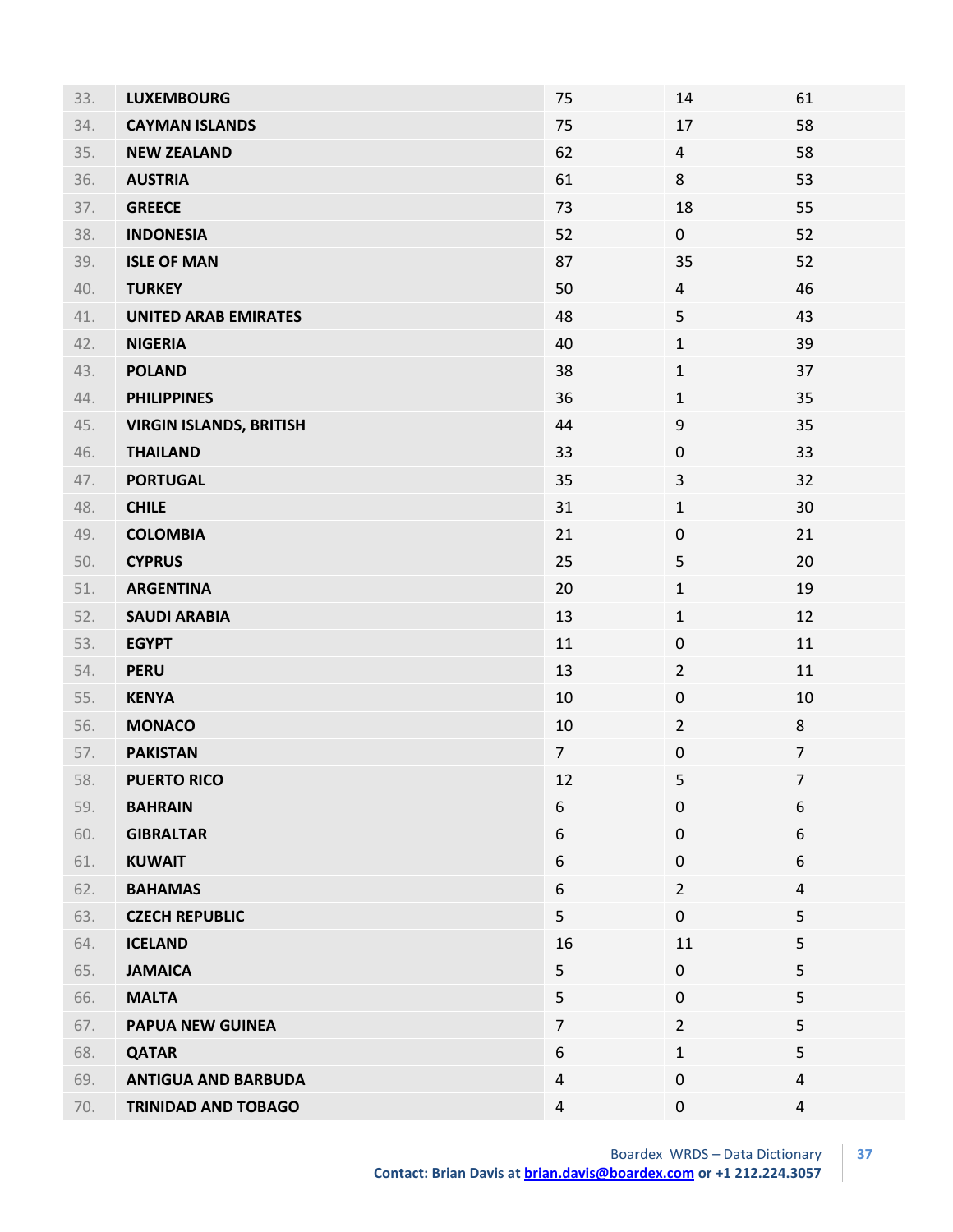| 71.  | <b>FAROE ISLANDS</b>          | $\mathsf 3$    | $\pmb{0}$      | 3              |
|------|-------------------------------|----------------|----------------|----------------|
| 72.  | <b>JORDAN</b>                 | 3              | $\mathbf 0$    | 3              |
| 73.  | <b>LIECHTENSTEIN</b>          | $\mathsf 3$    | $\pmb{0}$      | 3              |
| 74.  | <b>MAURITIUS</b>              | 4              | $\mathbf{1}$   | 3              |
| 75.  | <b>PANAMA</b>                 | 3              | $\pmb{0}$      | $\overline{3}$ |
| 76.  | <b>SRI LANKA</b>              | 3              | $\pmb{0}$      | 3              |
| 77.  | <b>TANZANIA</b>               | 3              | $\mathbf 0$    | 3              |
| 78.  | <b>VIETNAM</b>                | 3              | $\pmb{0}$      | 3              |
| 79.  | <b>BARBADOS</b>               | $\overline{2}$ | $\pmb{0}$      | $\overline{2}$ |
| 80.  | <b>CAMBODIA</b>               | $\overline{2}$ | $\pmb{0}$      | $\overline{2}$ |
| 81.  | <b>COSTA RICA</b>             | $\overline{2}$ | $\pmb{0}$      | $\overline{2}$ |
| 82.  | <b>CROATIA</b>                | 3              | $\mathbf{1}$   | $\overline{2}$ |
| 83.  | <b>HUNGARY</b>                | $\overline{4}$ | $\overline{2}$ | $\overline{2}$ |
| 84.  | <b>MOROCCO</b>                | 3              | $\mathbf{1}$   | $\overline{2}$ |
| 85.  | <b>NETHERLANDS ANTILLES</b>   | 4              | $\overline{2}$ | $\overline{2}$ |
| 86.  | <b>LATVIA</b>                 | $\overline{2}$ | $\pmb{0}$      | $\overline{2}$ |
| 87.  | <b>LEBANON</b>                | $\overline{2}$ | $\pmb{0}$      | $\overline{2}$ |
| 88.  | <b>MACAU</b>                  | $\overline{2}$ | $\mathbf 0$    | $\overline{2}$ |
| 89.  | <b>NEPAL</b>                  | $\overline{2}$ | $\pmb{0}$      | $\overline{2}$ |
| 90.  | <b>OMAN</b>                   | $\overline{2}$ | $\pmb{0}$      | $\overline{2}$ |
| 91.  | <b>UKRAINE</b>                | $\overline{2}$ | $\pmb{0}$      | $\overline{2}$ |
| 92.  | <b>AFGHANISTAN</b>            | $\mathbf 1$    | $\pmb{0}$      | $\mathbf{1}$   |
| 93.  | <b>ANGOLA</b>                 | $\mathbf 1$    | $\pmb{0}$      | $\mathbf{1}$   |
| 94.  | <b>ANGUILLA</b>               | $\mathbf{1}$   | $\pmb{0}$      | $\mathbf{1}$   |
| 95.  | <b>AZERBAIJAN</b>             | $\mathbf{1}$   | $\pmb{0}$      | $\mathbf{1}$   |
| 96.  | <b>BANGLADESH</b>             | $\mathbf{1}$   | 0              | $\mathbf{1}$   |
| 97.  | <b>BELIZE</b>                 | $\mathbf 1$    | $\pmb{0}$      | $\mathbf{1}$   |
| 98.  | <b>BOLIVIA</b>                | $\mathbf{1}$   | $\pmb{0}$      | $\mathbf{1}$   |
| 99.  | <b>BOSNIA AND HERZEGOVINA</b> | 1              | $\pmb{0}$      | $\mathbf{1}$   |
| 100. | <b>COOK ISLANDS</b>           | $\mathbf{1}$   | $\pmb{0}$      | $\mathbf{1}$   |
| 101. | <b>DOMINICAN REPUBLIC</b>     | $\mathbf{1}$   | $\pmb{0}$      | $\mathbf{1}$   |
| 102. | <b>ETHIOPIA</b>               | 1              | $\pmb{0}$      | $\mathbf{1}$   |
| 103. | <b>FALKLAND ISLANDS</b>       | $\mathbf{1}$   | $\pmb{0}$      | $\mathbf{1}$   |
| 104. | <b>GABON</b>                  | $\mathbf 1$    | $\pmb{0}$      | $\mathbf{1}$   |
| 105. | <b>GEORGIA</b>                | $\mathbf 1$    | $\pmb{0}$      | $\mathbf{1}$   |
| 106. | <b>GHANA</b>                  | $\mathbf{1}$   | $\pmb{0}$      | $\mathbf{1}$   |
| 107. | <b>GREENLAND</b>              | $\mathbf{1}$   | $\pmb{0}$      | $\mathbf{1}$   |
| 108. | <b>GRENADA</b>                | $\mathbf{1}$   | $\pmb{0}$      | $\mathbf 1$    |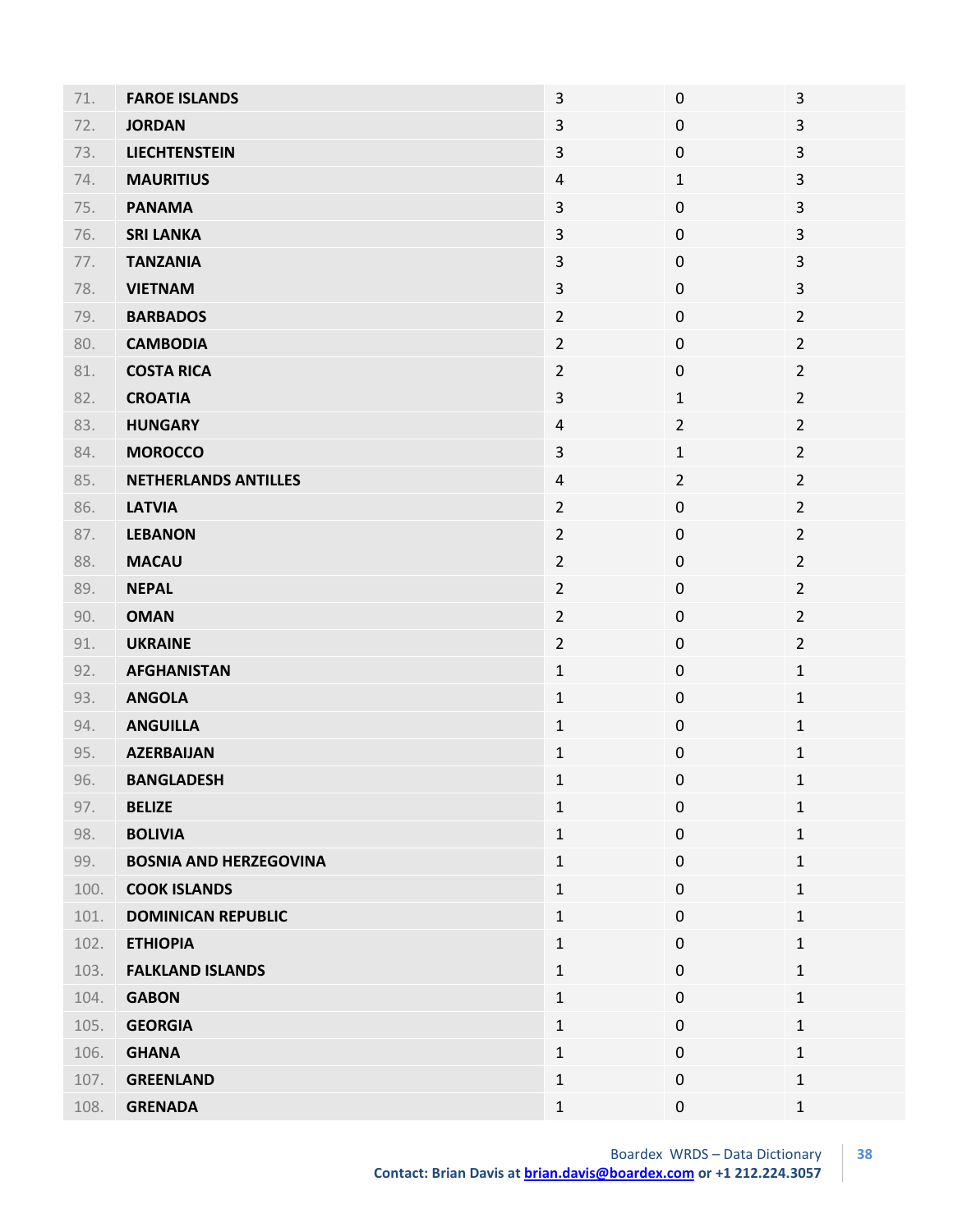| 109. | <b>GUAM</b>                      | $\mathbf 1$    | $\pmb{0}$    | $\mathbf{1}$   |
|------|----------------------------------|----------------|--------------|----------------|
| 110. | <b>IVORY COAST</b>               | $\mathbf{1}$   | $\mathbf 0$  | $\mathbf{1}$   |
| 111. | <b>KAZAKHSTAN</b>                | $\overline{2}$ | $\mathbf{1}$ | $\mathbf{1}$   |
| 112. | <b>LITHUANIA</b>                 | $\mathbf{1}$   | $\mathbf 0$  | $\mathbf{1}$   |
| 113. | <b>MARSHALL ISLANDS</b>          | $\mathbf{1}$   | $\pmb{0}$    | $\mathbf{1}$   |
| 114. | <b>MONGOLIA</b>                  | $\mathbf{1}$   | $\mathbf 0$  | $\mathbf{1}$   |
| 115. | <b>MOZAMBIQUE</b>                | $\mathbf{1}$   | $\mathbf 0$  | $\mathbf{1}$   |
| 116. | <b>PARAGUAY</b>                  | $\mathbf{1}$   | $\pmb{0}$    | $\mathbf{1}$   |
| 117. | <b>RÉUNION</b>                   | $\mathbf{1}$   | $\pmb{0}$    | $\mathbf{1}$   |
| 118. | <b>ROMANIA</b>                   | $\overline{2}$ | $\mathbf{1}$ | $\mathbf{1}$   |
| 119. | SAINT VINCENT AND THE GRENADINES | $\mathbf 1$    | $\pmb{0}$    | $\mathbf{1}$   |
| 120. | <b>SLOVAKIA</b>                  | $\mathbf 1$    | $\pmb{0}$    | $\mathbf{1}$   |
| 121. | <b>SLOVENIA</b>                  | $\mathbf{1}$   | $\mathbf 0$  | $\mathbf{1}$   |
| 122. | <b>TOGO</b>                      | $\mathbf{1}$   | $\pmb{0}$    | $\mathbf{1}$   |
| 123. | <b>TUNISIA</b>                   | $\mathbf{1}$   | $\mathbf 0$  | $\mathbf{1}$   |
| 124. | <b>URUGUAY</b>                   | $\overline{2}$ | $\pmb{0}$    | $\overline{2}$ |
| 125. | <b>VENEZUELA</b>                 | $\overline{2}$ | $\pmb{0}$    | $\overline{2}$ |
| 126. | <b>VIRGIN ISLANDS, U.S.</b>      | $\overline{2}$ | $\mathbf 0$  | $\overline{2}$ |
| 127. | <b>ZAMBIA</b>                    | $\overline{2}$ | $\pmb{0}$    | $\overline{2}$ |
| 128. | <b>BULGARIA</b>                  | $\overline{2}$ | $\mathbf 0$  | $\overline{2}$ |
| 129. | <b>LATVIA</b>                    | $\overline{2}$ | $\pmb{0}$    | $\overline{2}$ |
| 130. | <b>LEBANON</b>                   | $\mathbf{1}$   | $\pmb{0}$    | $\mathbf{1}$   |
| 131. | <b>MACAU</b>                     | $\mathbf{1}$   | $\pmb{0}$    | $\mathbf{1}$   |
| 132. | <b>NEPAL</b>                     | $\mathbf 1$    | $\pmb{0}$    | $\mathbf{1}$   |
| 133. | <b>OMAN</b>                      | $\mathbf 1$    | $\pmb{0}$    | $\mathbf{1}$   |
| 134. | <b>UKRAINE</b>                   | $\mathbf{1}$   | 0            | $\mathbf{1}$   |
| 135. | <b>AFGHANISTAN</b>               | $\mathbf{1}$   | $\mathbf 0$  | $\mathbf{1}$   |
| 136. | <b>ANGOLA</b>                    | $\mathbf{1}$   | $\mathbf 0$  | $\mathbf{1}$   |
| 137. | <b>ANGUILLA</b>                  | $\mathbf{1}$   | $\pmb{0}$    | $\mathbf{1}$   |
| 138. | <b>AZERBAIJAN</b>                | $\mathbf{1}$   | $\pmb{0}$    | $\mathbf{1}$   |
| 139. | <b>BANGLADESH</b>                | $\mathbf{1}$   | $\pmb{0}$    | 1              |
| 140. | <b>BELIZE</b>                    | $\mathbf{1}$   | $\pmb{0}$    | 1              |
| 141. | <b>BOLIVIA</b>                   | $\mathbf{1}$   | $\pmb{0}$    | 1              |
| 142. | <b>BOSNIA AND HERZEGOVINA</b>    | $\mathbf{1}$   | $\mathbf 0$  | $\mathbf{1}$   |
| 143. | <b>COOK ISLANDS</b>              | $\mathbf{1}$   | $\pmb{0}$    | $\mathbf 1$    |
| 144. | <b>DOMINICAN REPUBLIC</b>        | $\mathbf{1}$   | $\pmb{0}$    | $\mathbf{1}$   |
| 145. | <b>ETHIOPIA</b>                  | $\mathbf 1$    | $\pmb{0}$    | $\mathbf{1}$   |
| 146. | <b>FALKLAND ISLANDS</b>          | $\mathbf{1}$   | $\pmb{0}$    | $\mathbf{1}$   |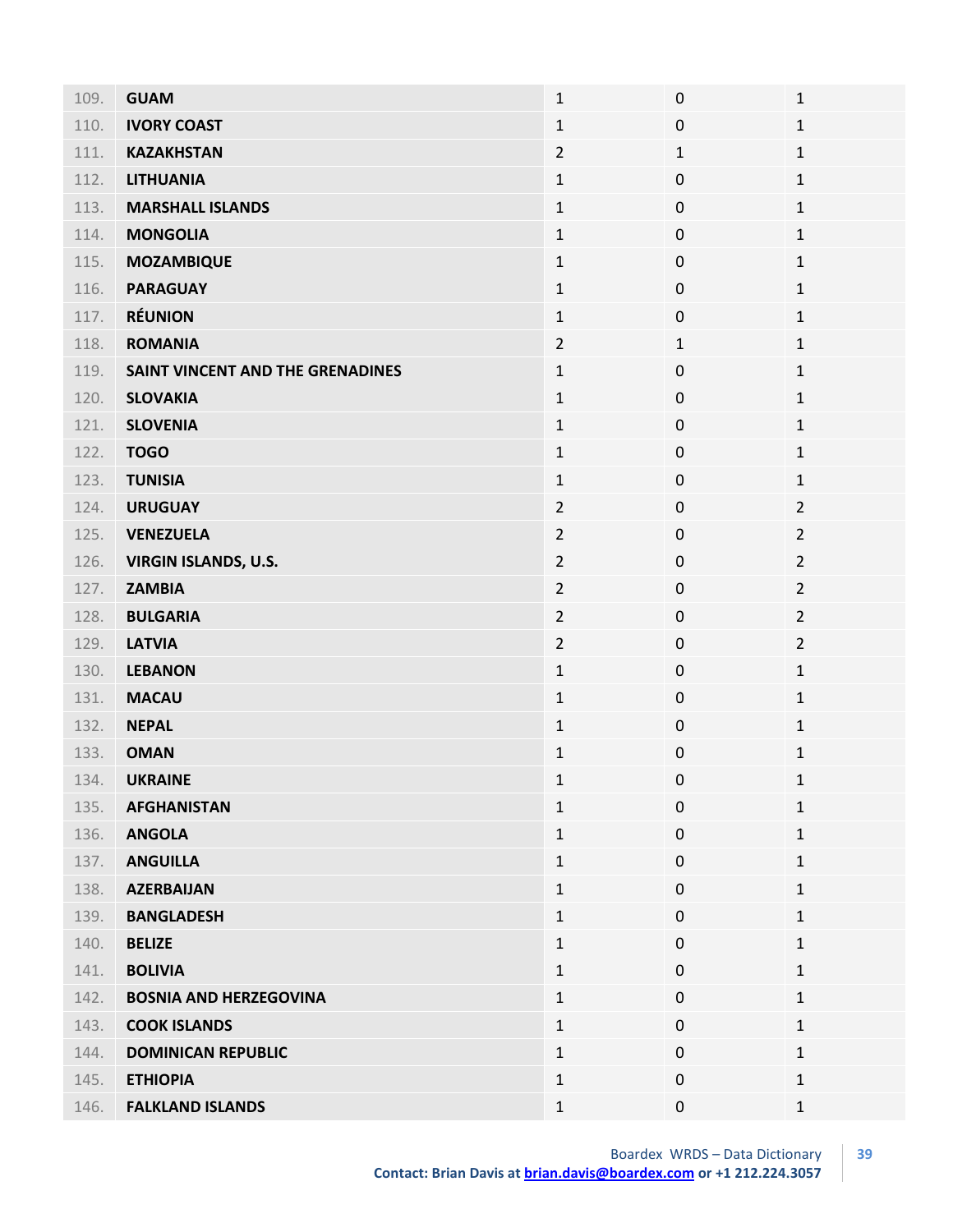| 147.         | <b>GABON</b>                     | $\mathbf{1}$   | $\mathbf 0$  | $\mathbf{1}$ |
|--------------|----------------------------------|----------------|--------------|--------------|
| 148.         | <b>GEORGIA</b>                   | $\mathbf{1}$   | $\mathbf 0$  | $\mathbf{1}$ |
| 149.         | <b>GHANA</b>                     | $\overline{2}$ | $\mathbf{1}$ | $\mathbf{1}$ |
| 150.         | <b>GREENLAND</b>                 | $\mathbf{1}$   | $\mathbf 0$  | $\mathbf{1}$ |
| 151.         | <b>GRENADA</b>                   | $\mathbf{1}$   | $\mathbf 0$  | $\mathbf{1}$ |
| 152.         | <b>GUAM</b>                      | $\mathbf{1}$   | $\mathbf 0$  | $\mathbf{1}$ |
| 153.         | <b>IVORY COAST</b>               | $\mathbf{1}$   | $\mathbf 0$  | $\mathbf{1}$ |
| 154.         | <b>KAZAKHSTAN</b>                | $\mathbf{1}$   | $\mathbf 0$  | $\mathbf{1}$ |
| 155.         | <b>LITHUANIA</b>                 | $\mathbf{1}$   | $\mathbf 0$  | $\mathbf{1}$ |
| 156.         | <b>MARSHALL ISLANDS</b>          | $\overline{2}$ | $\mathbf{1}$ | $\mathbf{1}$ |
| 157.         | <b>MONGOLIA</b>                  | $\mathbf{1}$   | $\mathbf 0$  | $\mathbf{1}$ |
| 158.         | <b>MOZAMBIQUE</b>                | $\mathbf{1}$   | $\mathbf 0$  | $\mathbf{1}$ |
| 159.         | <b>PARAGUAY</b>                  | $\mathbf{1}$   | $\mathbf 0$  | $\mathbf{1}$ |
| 160.         | <b>RÉUNION</b>                   | $\mathbf{1}$   | $\mathbf 0$  | $\mathbf{1}$ |
| 161.         | <b>ROMANIA</b>                   | $\mathbf{1}$   | $\mathbf 0$  | $\mathbf{1}$ |
| 162.         | SAINT VINCENT AND THE GRENADINES | $\mathbf{1}$   | $\mathbf 0$  | $\mathbf{1}$ |
| 163.         | <b>SLOVAKIA</b>                  | $\mathbf{1}$   | $\mathbf 0$  | $\mathbf{1}$ |
| 164.         | <b>SLOVENIA</b>                  | 3              | 2            | $\mathbf{1}$ |
| 165.         | <b>TOGO</b>                      | $\mathbf{1}$   | $\mathbf 0$  | $\mathbf{1}$ |
| 166.         | <b>TUNISIA</b>                   | $\mathbf{1}$   | $\mathbf{1}$ | $\pmb{0}$    |
| <b>TOTAL</b> |                                  | 25,103         | 6,754        | 18,349       |

*\*Data as of December 18, 2015.*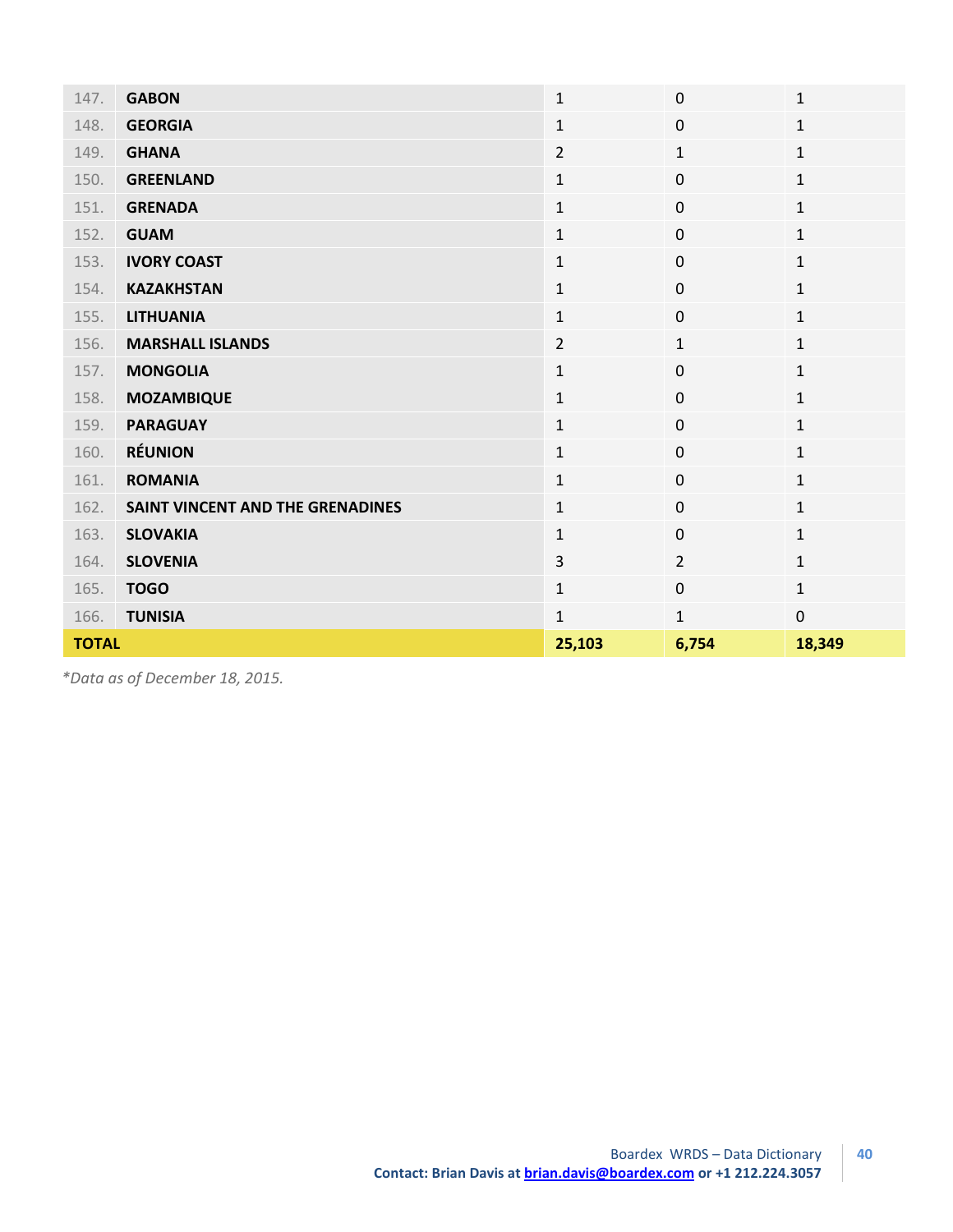# BoardEx **CHAPTER 6 – INDIVIDUAL PROFILE CRITERIA**

## **How does BoardEx choose individuals to profile?**

We begin by profiling almost every publicly listed company across the world on what publicly available information is available. We then add in all large, notable private companies that are of interest to our commercial clients. This makes up over 18,000 companies across the world with about 70% of them being publicly listed and 30% of them being private companies.

As we continue the process of building the profiles for these companies, we compile the full list of their directors, senior managers, and disclosed earners and build complete profiles on each of these individuals. These profiles will include as much information as we can gather on their full history regarding employment, other activities (i.e. clubs, memberships, non-profit activities, etc.), education and achievements. These individual profiles will include many organizations that were not targeted for profiling through the above process but will be able to be found in BoardEx based on the fact that they are part of an individual's profile. These are not "fully profiled" organizations, but will be an important component in terms of how individuals are connected. In total, we have profiles on over 750,000 individuals and we have information on over 1 million non-profiled organizations in addition to the 18,000 fully profiled organizations mentioned previously.

The greatest value in what BoardEx delivers is the ability to see how individuals are connected through organizations and how organizations are connected through individuals. These make up the networks of the individuals and the organizations. The larger the network, the more influential the individual may be based on how well they are connected to other business leaders across the world. This is called "relationship capital" and is a valuable asset to every organization that can leverage it to their advantage.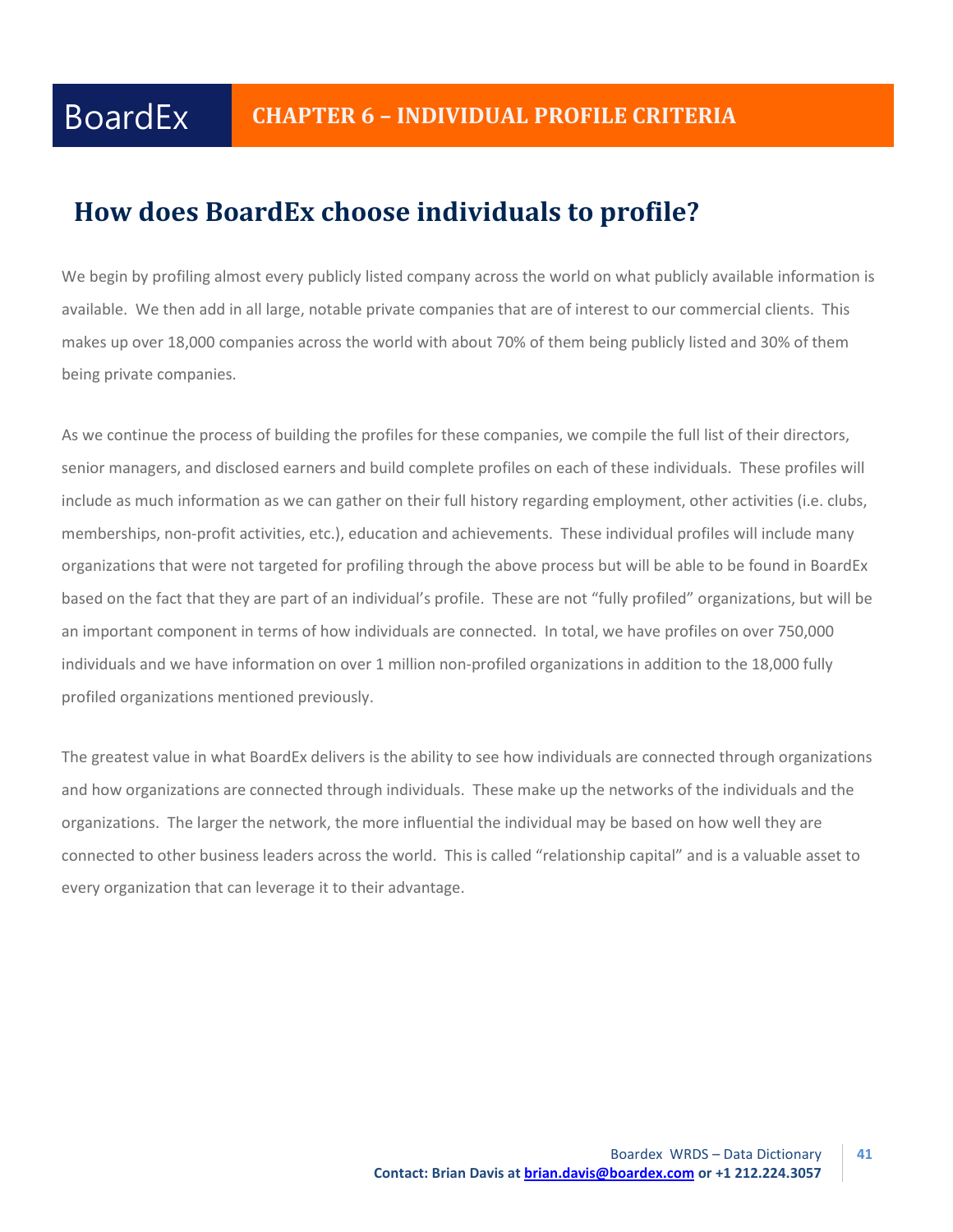## **Samples of Recent Academic Papers Using BoardEx Data**

**Social Network Metrics: The Boardex Case Study**  A Shahgholian*,* B Theodoulidis*… - Available at SSRN …, 2015 - researchgate.net* 

**Executive incentives and payout policy: Empirical evidence from Europe**  *A De Cesari, N Ozkan - Journal of Banking & Finance, 2015 - Elsevier* 

**CEO network centrality and merger performance**  *R El-Khatib, K Fogel, T Jandik - Journal of Financial Economics, 2015 - Elsevier* 

**Institutional theory and gender diversity on European boards**  *I Allemand, O Barbe, B Brullebaut - 2015 - cairn.info* 

**Playing Favorites? Industry Expert Directors in Diversified Firms**  *JA Ellis, CE Fee, SE Thomas - Industry Expert Directors in …, 2015 - papers.ssrn.com* 

**Political capital and moral hazard**  *L Kostovetsky - Journal of Financial Economics, 2015 - Elsevier* 

**Executive compensation, Fat Cats, and best athletes** *JW Kim, B Kogut, JS Yang - American Sociological Review, 2015 - asr.sagepub.com* 

**Which executive characteristics create value in banking? Evidence from appointment announcements**  *DDL Nguyen, J Hagendorff… - … : An International Review, 2015 - Wiley Online Library* 

**Managerial risk incentives and investment related agency costs**  *Y Belghitar, E Clark - International Review of Financial Analysis, 2015 - Elsevier* 

**Top Management Human Capital, Inventor Mobility, and Corporate Innovation**  *TJ Chemmanur, L Kong, K Krishnan, Q Yu - 2015 - bentley.edu* 

**The Effect of Labour Income Taxation on CEO Compensation**  *M Ruf, J Schmider - 2015 - eaacongress.org* 

**Amalia Carrasco, Claude Francoeur, Réal Labelle, Joaquina Laffarga & Emiliano Ruiz-Barbadillo**  *C Bias - J Bus Ethics, 2015 - researchgate.net* 

**14. Serial takeovers, large shareholders, and CEOs' equity-based compensation**  *E Pikulina, L Renneboog - Research Handbook on Shareholder …, 2015 - books.google.com* 

**Financial Distress Risk, Executive Compensation and the Executive Labour Market**  *J Chen, P Hill, N Ozkan - … the Executive Labour Market (January 8, …, 2015 - papers.ssrn.com* 

**Do Director Elections Matter?**  *V Fos, K Li, M Tsoutsoura - Available at SSRN 2609815, 2015 - research.mbs.ac.uk* 

**Board Connectedness and Board Effectiveness**  *V Intintoli, KM Kahle, W Zhao - Available at SSRN 2578716, 2015 - papers.ssrn.com* 

**Who bears the cost of taxing the rich? An empirical study on CEO pay**  *M Ruf, J Schmider - 2015 - wiwiss.fu-berlin.de* 

> Boardex WRDS – Data Dictionary **Contact: Brian Davis at brian.davis@boardex.com or +1 212.224.3057 42**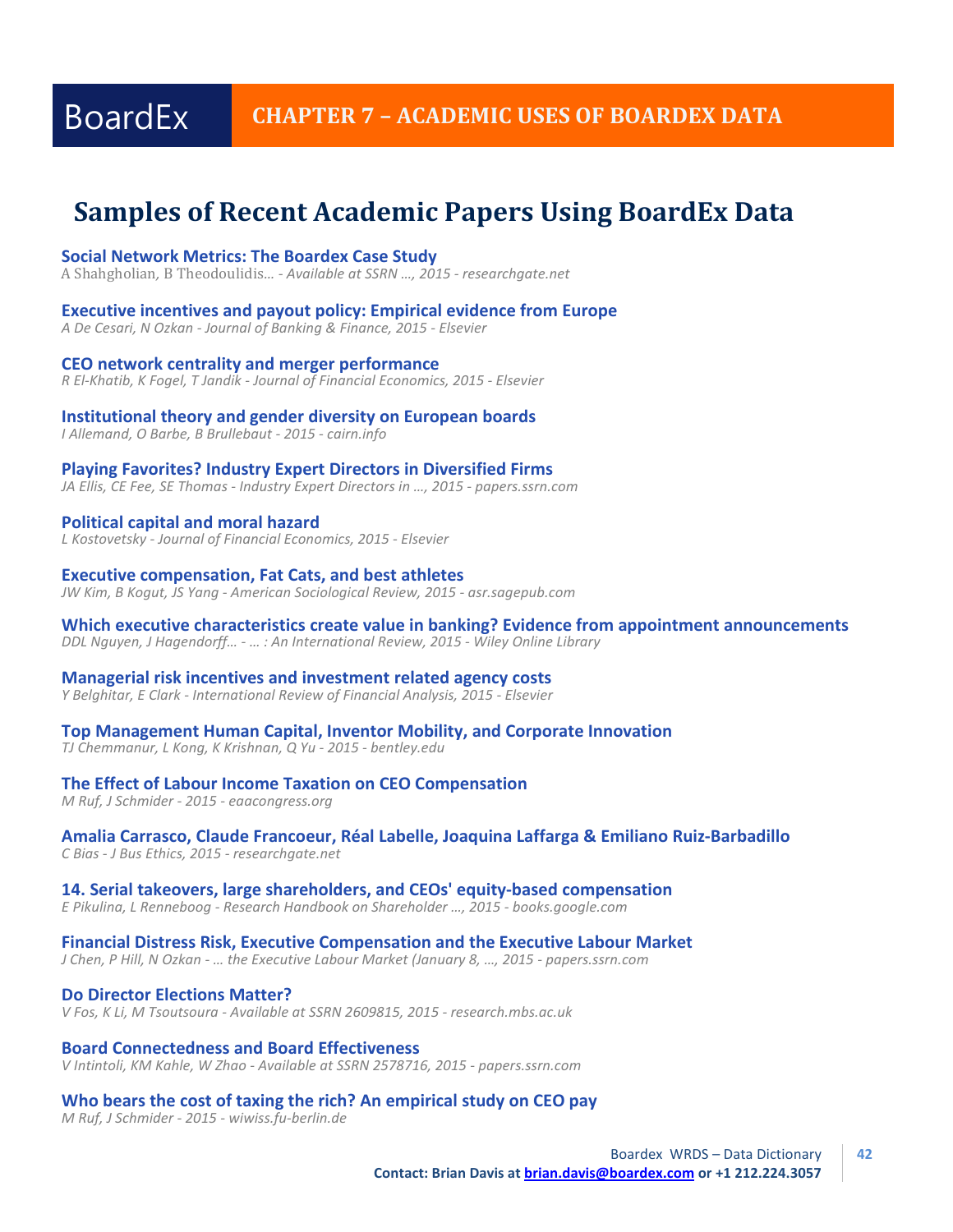#### **Professionalization of Corporate Boards and Its Consequences**

*AS Wahid, K Welch - 2015 - wwwstage2.darden.virginia.edu* 

#### **The effect of board directors from countries with different genetic diversity levels on corporate performance**

*MD Delis, C Gaganis, I Hasan, F Pasiouras - 2015 - helda.helsinki.fi* 

#### **The Market for Director Reputation around the World: Evidence from International Shocks to Reputation**  *U Lel, D Miller - 2015 - chicagobooth.edu*

#### **Top Management Team Functional Diversity and Management Forecast Accuracy**

*S Wang - 2015 - scholarsbank.uoregon.edu* 

**The Lion's Share: Evidence from Federal Contracts on the Value of Political Connections** 

*Ş Ağca, D Igan - 2015 - cmepr.gmu.edu* 

**Spillovers inside Conglomerates: Incentives and Capital**  *R Duchin, A Goldberg, D Sosyura - webuser.bus.umich.edu* 

#### **When Do Individual Bank Executives Matter for Bank Performance?**

*DD Nguyen, J Hagendorff, A Eshraghi - Financial Crisis, Bank Behaviour …, 2016 - Springer* 

**Corporate governance of banks: A survey**  *J Haan, R Vlahu - Journal of Economic Surveys, 2015 - Wiley Online Library* 

### **The impact of personal attributes on corporate insider trading**

*D Hillier, A Korczak, P Korczak - Journal of Corporate Finance, 2015 - Elsevier* 

#### **Can Bank Boards Prevent Misconduct?**

*DD Nguyen, J Hagendorff, A Eshraghi - Review of Finance, 2015 - rof.oxfordjournals.org Fewer* 

#### **Hobby horses ridden**

*E Labro - Journal of Management Accounting Research, 2015 - aaajournals.org* 

#### **Taxes, Earnings Payout, and Payout Channel Choice**

*P Geiler, L Renneboog - … of International Financial Markets, Institutions and …, 2015 - Elsevier* 

#### **General Managerial Skills and External Communication**

*E Yeh - 2015 - repository.asu.edu* 

#### **The Influence of Board of Directors' Risk Oversight on Risk Management Maturity and Firm Risk-Taking**  *CD Ittner, T Keusch - 2015 - valuewalk.com*

**Costs and benefits of friendly boards during mergers and acquisitions**  *B Schmidt - Journal of Financial Economics, 2015 - Elsevier* 

**Are there costs to hiring an accounting expert CFO?**

*D Bernard, W Ge, D Matsumoto, S Toynbee - business.lsu.edu* 

#### **Does takeover activity cause managerial discipline? Evidence from international M&A laws**  *U Lel, DP Miller - Review of Financial Studies, 2015 - Soc Financial Studies*

**Social Connections, Reference Point and M&A Performance** 

*JM Guoa, X Li, NC Seeger, E Vagenas-Nanosb - mfsociety.org* 

#### **Selective Disclosure and the Role of Form 8-K in the Post-Reg FD Era**

*C Gleason, Z Ling, R Zhao - Available at SSRN 2615976, 2015 - capana.net*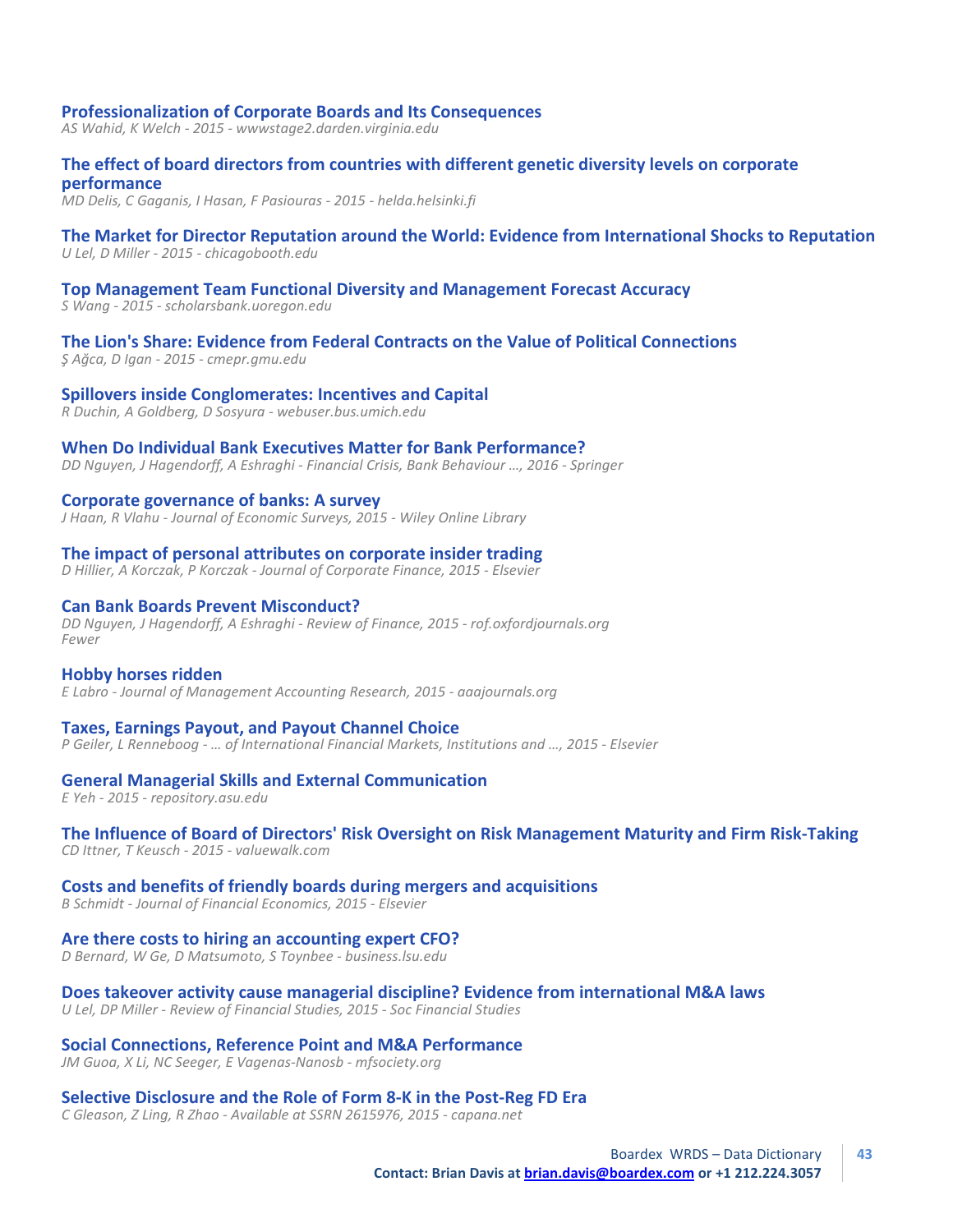#### **Family Firms, Employee Satisfaction, and Corporate Performance**

*M Huang, P Li, F Meschke, J Guthrie - 2015 - swfa2015.uno.edu* 

*Do Corporate Acquisitions Influence CEO Compensation? Empirical Evidence from Continental Europe*  **H Gonenc, N Ozkan - efmaefm.org** 

**The Impact of Occupational Community on the Quality of Internal Control**  *S Campbell, Y Li, J Yu, Z Zhang - Journal of Business Ethics - Springer* 

#### **Is Director Industry Experience Valuable?**

*F Meyerinck, D Oesch, M Schmid - Financial Management, 2015 - Wiley Online Library* 

**Shadow Trading: Do Insiders Exploit Private Information About Stakeholders?**  *MN Mehta, DM Reeb, W Zhao - Available at SSRN 2575221, 2015 - papers.ssrn.com* 

#### **AREAS OF INTERESTS**

*M HUANG - Cell - business.ku.edu* 

**Board interlocking network and the design of executive compensation packages**  *LHH Wong, AF Gygax, P Wang - Social Networks, 2015 - Elsevier* 

#### **CEO nEtWOrKs and tHE M&a MarKEt1**

*L Renneboog, Y Zhao - CEO Branding: Theory and Practice, 2015 - books.google.com*